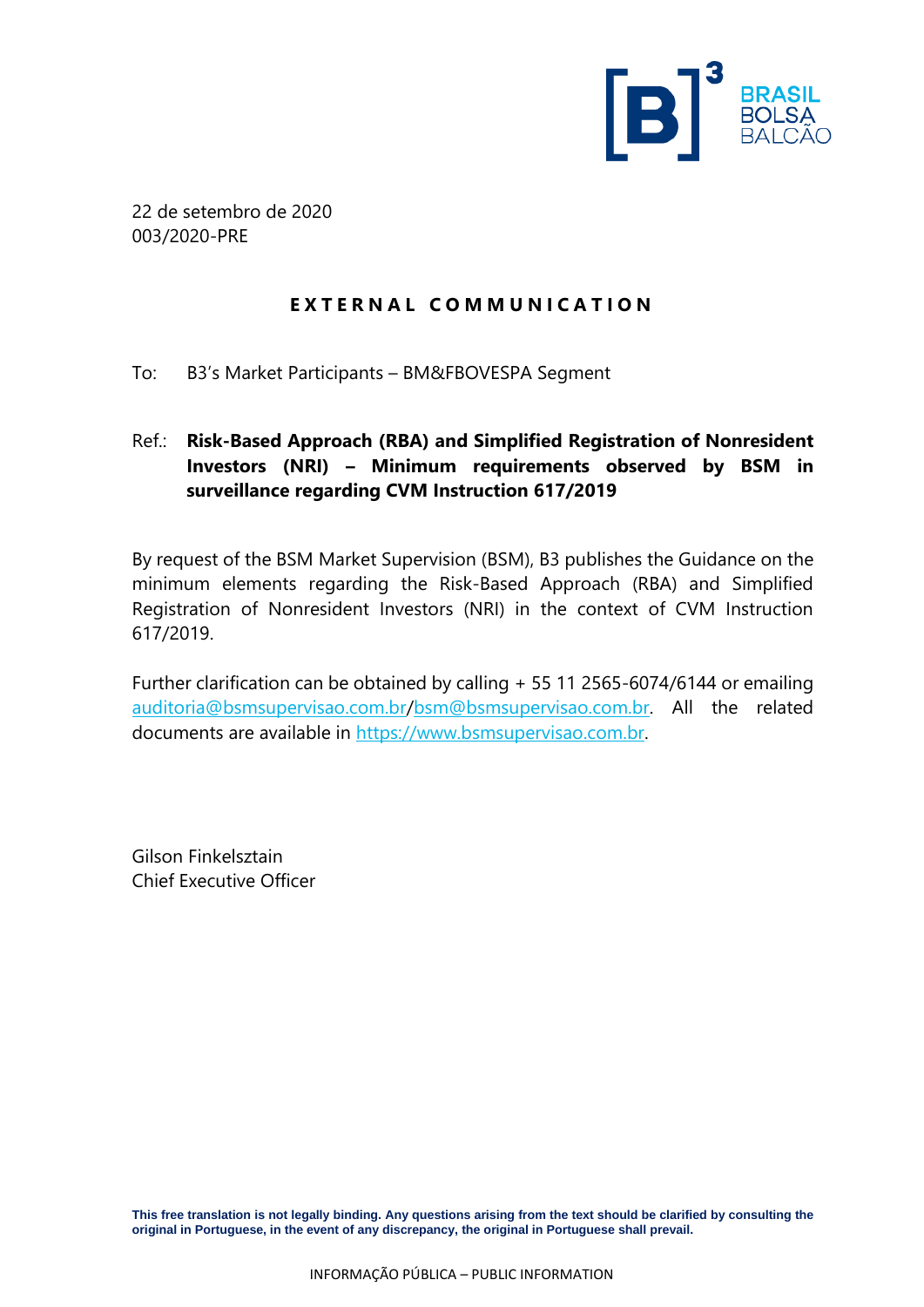

September 21, 2020 004/2020-DAR-BSM

## **EXTERNAL COMMUNICATION**

B3's Market Participants – BM&FBOVESPA segment

**Re: Guidance on the Minimum Elements Observed by BSM in Surveillance regarding the Risk-Based Approach (RBI) and Simplified Registration of Nonresident Investors (NRI) in the Context of CVM Instruction 617, dated December 5, 2019 (CVM Instruction 617/2019).**

1. In the 2019-2020 Risk Based Supervision (RBS) Biennial Plan, the Securities and Exchange Commission of Brazil (CVM) prioritized risk event  $2.3<sup>1</sup>$ , which deals with general failures in the intermediaries' process for managing the risk of money laundering and financing of terrorism (ML/FT), with simplified registration of nonresident investors (NRI) highlighted, especially in those situations where the information necessary for full knowledge of the NRI was not provided by the foreign intermediary.

2. In those circumstances, it was the responsibility of BSM Market Supervision (BSM) to monitor the Participants in the markets operated by B3 (Participants), in order to evaluate compliance with the rules relating to the Participants' Anti Money Laundering and Combating the Financing of Terrorism (AML/CFT).

<sup>1</sup> 2019-2020 RBS Biennial Plan – Risk Event 2.3: General failures in MLP risk management by the intermediaries. When drafting this plan, the SMI did not have robust statistics about this risk event. From conclusions drawn, SMI considered this risk event priority, to which end it will adopt surveillance actions to mitigate associated risk, with an emphasis on simplified registration of nonresident investors in those circumstances in which the foreign intermediary has not provided the necessary information for full knowledge of the nonresident investor.

**This free translation in not legally binding. Any questions arising from the text should be clarified by consulting the original in Portuguese. In the event of any discrepancy, the original In Portuguese shall prevail**.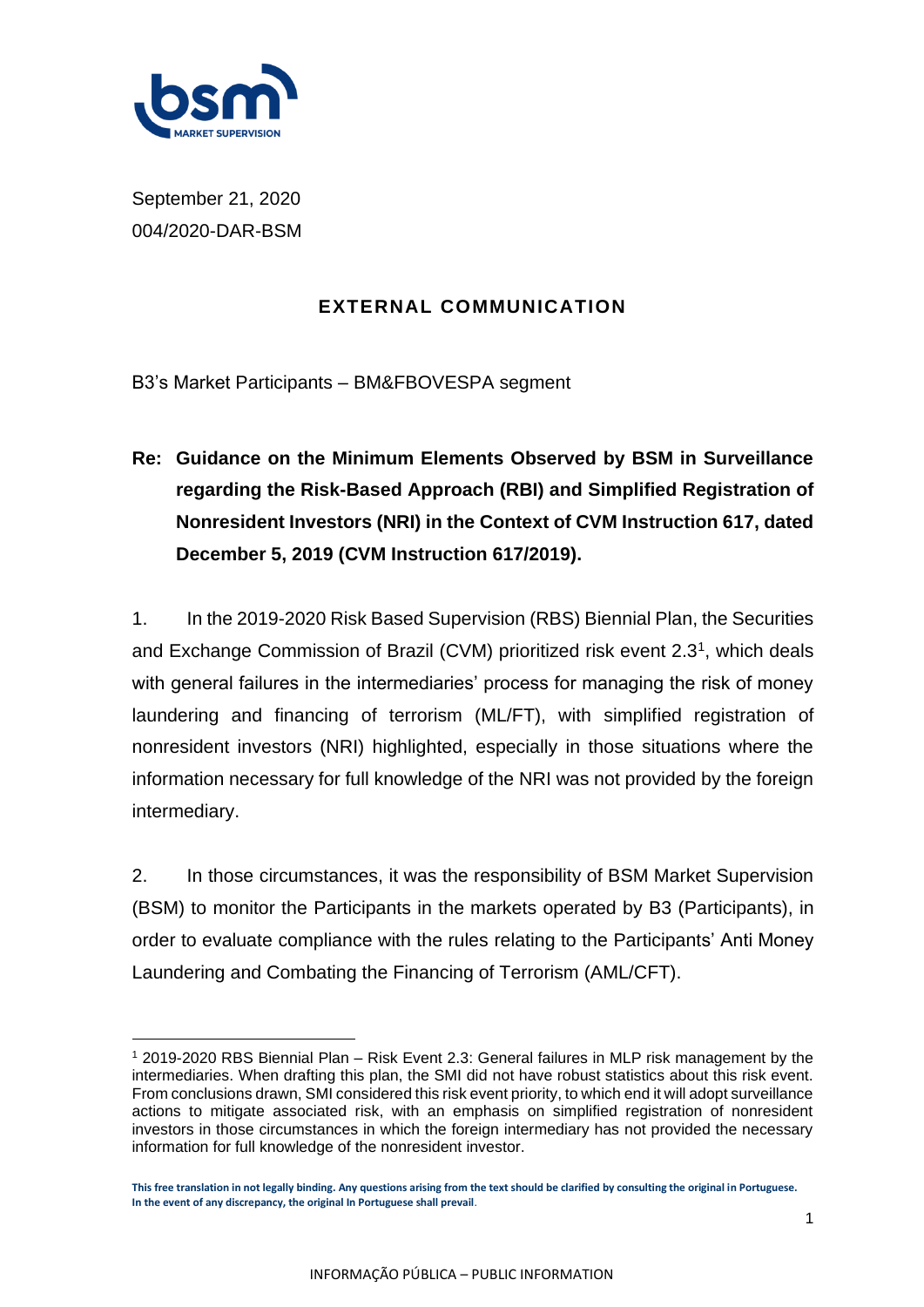

3. To establish the necessary rules and regulations to support the performance of its functions, as defined in its Corporate Bylaws<sup>2</sup> and in CVM Instruction 461, dated October 23, 20073, BSM has the present guidance for the Participants about the RBA and NRI simplified registration (Guidance), in the form of a surveillance rule, about the diligence expected in relation to compliance with CVM Instruction 617/2019.

4. In the Guidance, BSM consolidated recommendations for Participants in the markets under its supervision, regarding the minimum requirements that it will examine in the RBA, based on the requirements of CVM Instruction 617/2019. In this way, the Guidance details a series of procedures and definitions for implementation of the RBA, contributing to removing uncertainties about the forms that CVM and BSM consider adequate for compliance with the AML/CFT regulations.

5. Section I of the Guidance looks at the RBA in a broad sense, applicable to all the Participants' Clients. Section II sets out the minimum elements that BSM expects in the RBA as regards Nonresident Investor (NRI) simplified registration.

6. To obtain the market's opinion on the main points of the Guidance, the matter was previously submitted to the BSM Market Advisory Committee and from this a Working Group was created, together with B3 Participants and the BSM Supervisory Board. The purpose of this initiative was to allow BSM to draft the Guidance in line with the Participants' processes and with the objectives of CVM Instruction 617/2019. In this way, the Guidance eliminates uncertainties about forms considered appropriate for compliance with AML/CFT regulations, thus granting

<sup>2</sup> BSM Market Supervision Bylaws available at [https://www.bsmsupervisao.com.br/assets/file/leis](https://www.bsmsupervisao.com.br/assets/file/leis-normas-regras/BSM-Estatuto-Social-Agos2020.pdf)[normas-regras/BSM-Estatuto-Social-Agos2020.pdf:](https://www.bsmsupervisao.com.br/assets/file/leis-normas-regras/BSM-Estatuto-Social-Agos2020.pdf) **Art. 3** – BSM, pursuant to the provisions of the pertinent regulations has as its corporate purpose: [...] **X** – to establish the rules and regulations necessary for the performance of its functions

<sup>3</sup> Subparagraphs I to III of Art. 43 of CVM Instruction 461, dated October 23, 2007.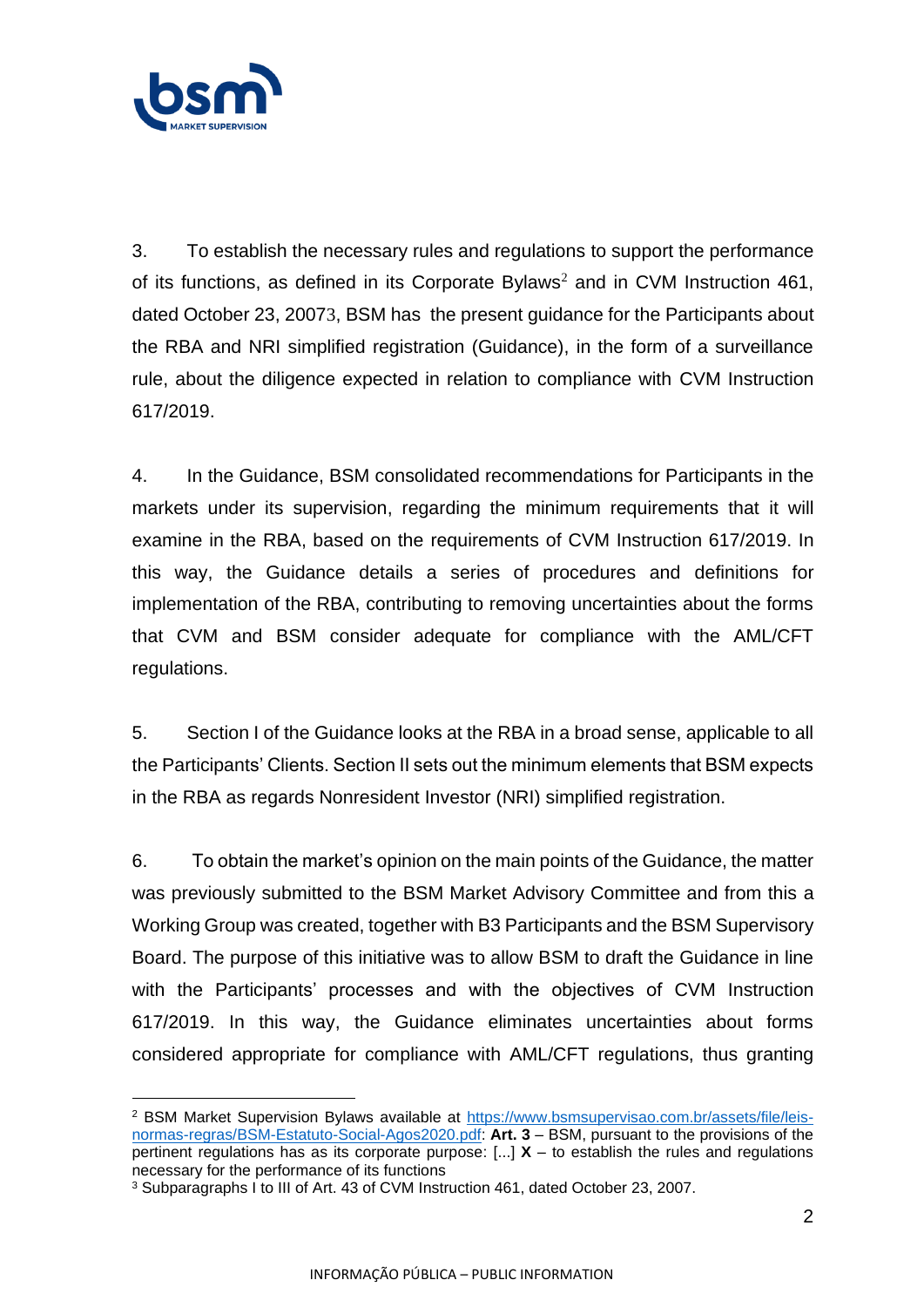

transparency in regard to the objectives of the Surveillance of Participants performed by BSM, reducing the monitoring cost and providing regulatory effectiveness.

7. The Guidance is not intended to substitute or exhaust determinations contained in CVM Instruction 617/2019 or other specific guidelines, with the provisions contained therein aimed at settling the market's main questions about the subject, without prejudicing what is set forth in the regulations.

8. Considering that CVM Instruction 617/2019 will come into effect on October 1, 2020 and that there is information related to the Participant's Client base that needs to be adapted to the requirements of the new rule, the adaptation criteria described below shall be used, for surveillance purposes:

(i) For client registration adaptation purposes:

(i.1) Lower risk clients, according to the Participant's classification: must have their registrations adapted in accordance with the periodicity determined in the AML/CFT Policy, complying with the fiveyear deadline established in art. 4, subparagraph III of CVM Instruction 617/19, counted as of the registration date or the last registration update;

(i.2) Higher risk clients, according to the Participant's classification: must have their registrations adapted in accordance with the periodicity determined in the AML/CFT Policy, complying with the 24 month deadline established in CVM Instruction 301/99<sup>4</sup>, counted as of

<sup>4</sup> Art. 3 Pursuant to the provisions of art. 10 subparagraph I of Law 9.613/98, the persons mentioned in art. 2 of this Instruction will identify their Clients and maintain their registration updated. Paragraph 2 The persons that are the subject of art. 2 must update the registration data of active Clients in intervals of no more than 24 months.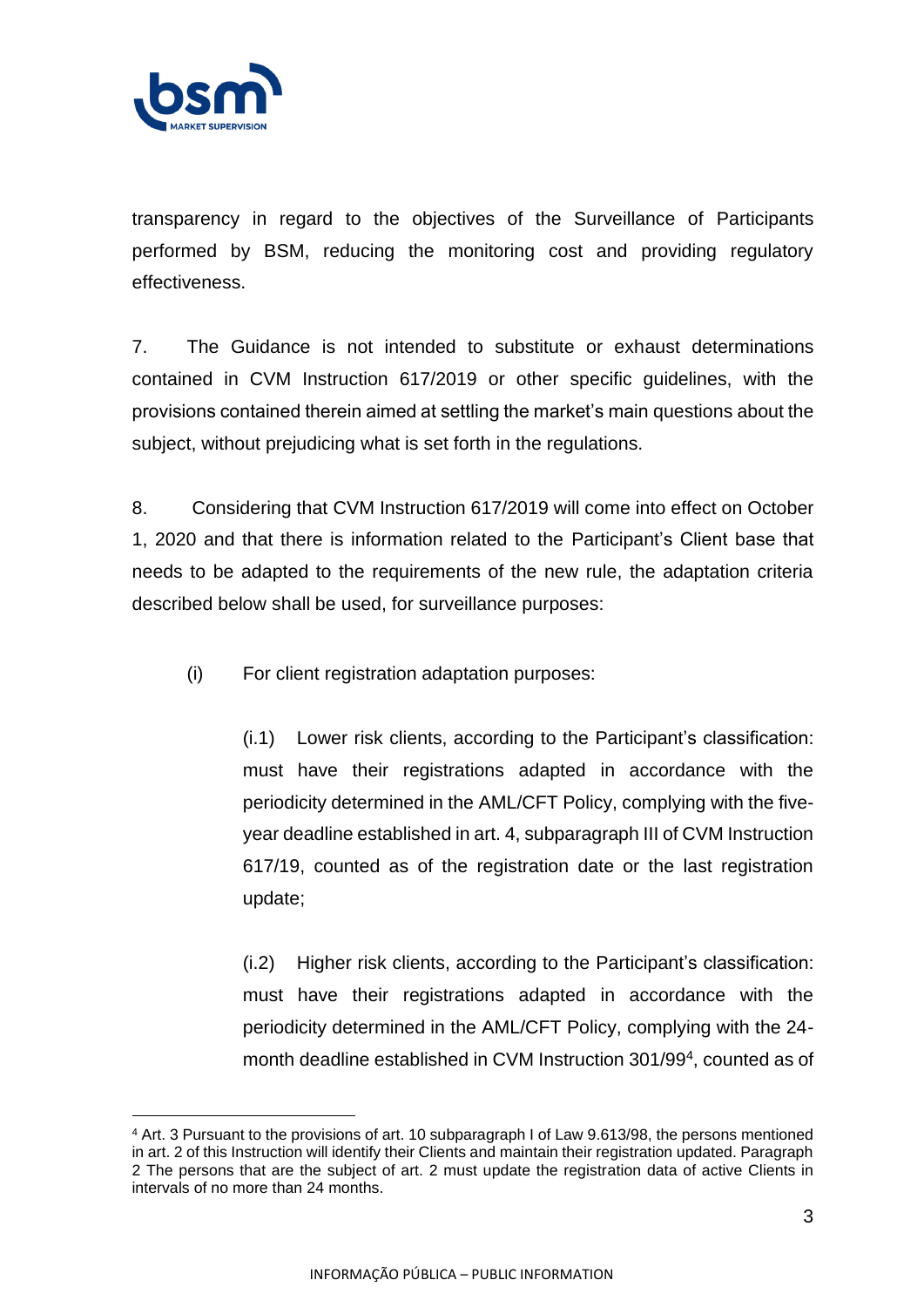

the registration date or the last registration update;

(ii) For risk classification purposes, the Participant must classify the risk of the Clients, products, services and distribution channels, as determined by art. 5, subparagraph II of CVM Instruction 617/2019, based on the existing information, observing the 90-day deadline counted as of the date that CVM Instruction 617/2019 comes into effect.

9. The CVM validated the Guidance and the timetable contained in item 8 of this External Communication via Letter 94/2020/CVM/SMI, dated September 18, 2020.

10. BSM's surveillance activity regarding these new rules begins immediately, with surveillance of the Participants' adaptation timetable, which must be sent to BSM by October 1, 2020, extendable by submitting a formal and justified request. The documents to be submitted to BSM must contain:

- (i) The AML/CFT Policy of the Participant (Articles 4 and 7 of CVM Instruction 617/2019);
- (ii) The Participant's RBA (Articles 5, 7, 11, 13, 15, 16, 17, 18, 27 and 28 of CVM Instruction 617/2019, including:
	- (a) a description of the governance structure and respective roles and responsibilities regarding the definition and implementation of an RBA;
	- (b) in the case of Participants that belong to a financial conglomerate, a description of the information exchange mechanisms between their internal control areas to assure compliance with the obligations established in CVM Instruction 617/2019;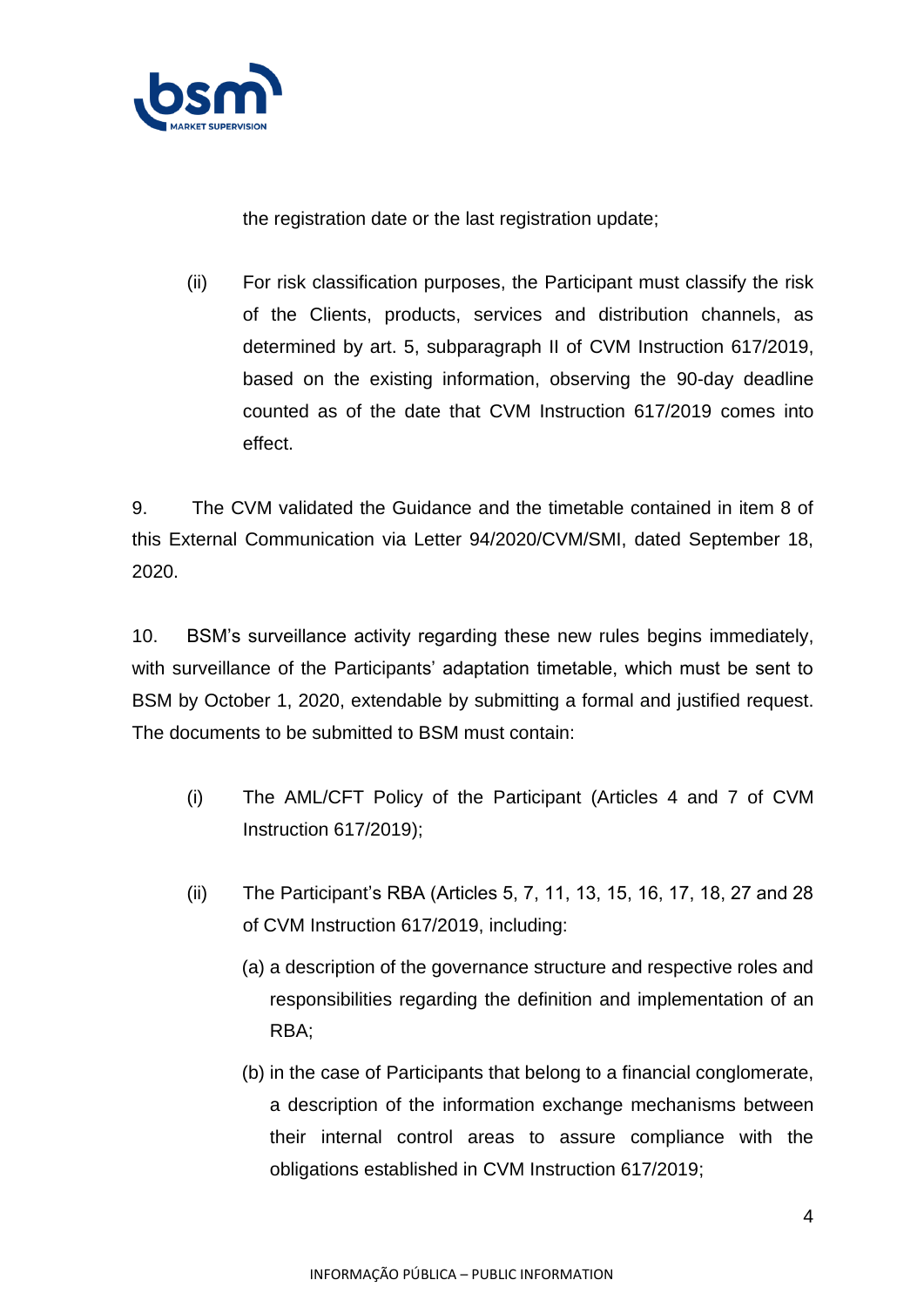

- (c) a description of the risks considered in the Participant's RBA;
- (d) a list of all the products, services, distribution channels and trading and registration environments in which the Participant operates, with the respective risk classifications;
- (e) date on which the RBA comes into effect.
- (iii) Know your Client procedures, containing:
	- (a) a detailed description of the clients' risk classification criteria and the classification review and update procedures;
	- (b) a description of the criteria and periodicity for registration update of the clients, according to the risk classification;
	- (c) a description of the specific diligence for clients that are politically exposed persons and nonprofit organizations;
	- (d) a description of the surveillance of transactions, clients or assets related to sanctions imposed by the UN Security Council;
	- (e) a description of the diligence adopted by the Participant to identify the beneficiary owner;
	- (f) a description of the treatment of the situations in which it is not possible to obtain registration information and/or identify the beneficiary owner;
- (iv) If the Participant uses NRI simplified registration:
	- (a) a description of the treatment of situations in which it is not possible to obtain registration information (especially qualification and financial and financial and asset status situation) and/or identify the end beneficiary with the foreign intermediary institution;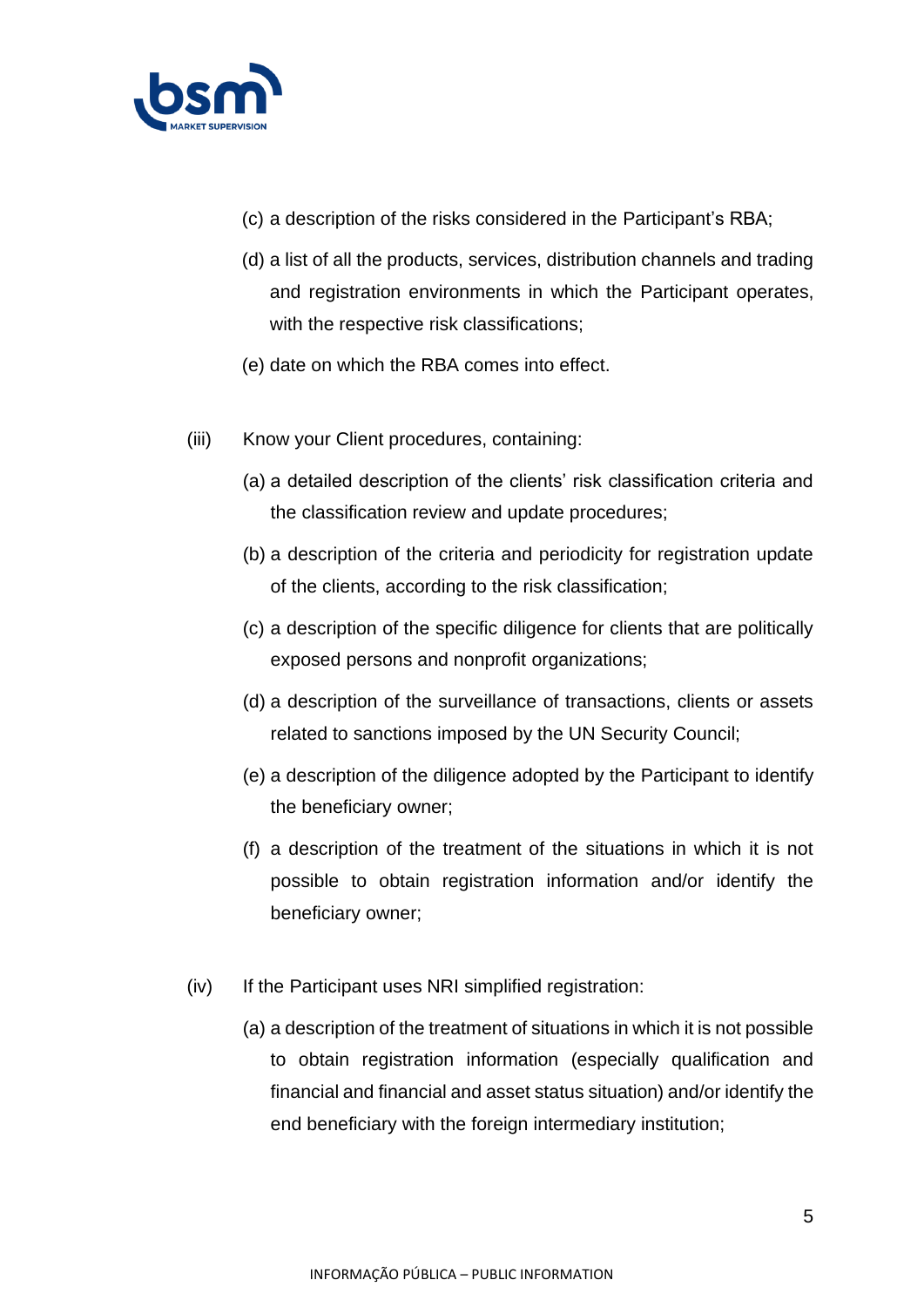

- (b) any use of an RBA of third parties (for example, of the foreign intermediary institution or of the clients' manager) for risk classification of nonresident investor clients;
- (c) in the case of a trust or similar vehicle, a description of the diligence for identification of the following figures: settlor, protector, curator or trustee and beneficiary of the trust (as defined in article 15 of CVM Instruction 617/2019);
- (v) Timetable of the risk classification of Clients and of the products, services, distribution channels and trading and registration environments in which the Participants operate, based on the existing information, as established in item 8 (ii) of this External Communication;
- (vi) Timetable of the registration adaptation of the Participant's active Clients, according to the low, medium and high-risk classification, as established in item 8(i) of this External Communication.

11. As of the publication of this External Communication, BSM will appraise the information that the Participants submit about the implementation of processes and controls required by CVM Instruction 617/2019, which will initiate surveillance activity into the matter. Then BSM will define, together with the market, the surveillance agenda of the Participants, to be executed as of 2021.

12. This External Communication and its respective annexes will also be published in English. Attached to this document are:

- Annex I Market Guidance.
- Annex II Consultation with CVM on adapting the content of the Guidance and of the adaptation timetable presented by BSM, for surveillance purposes, submitted via Letter OF/BSM/DAR-3005/2020, dated September 4, 2020.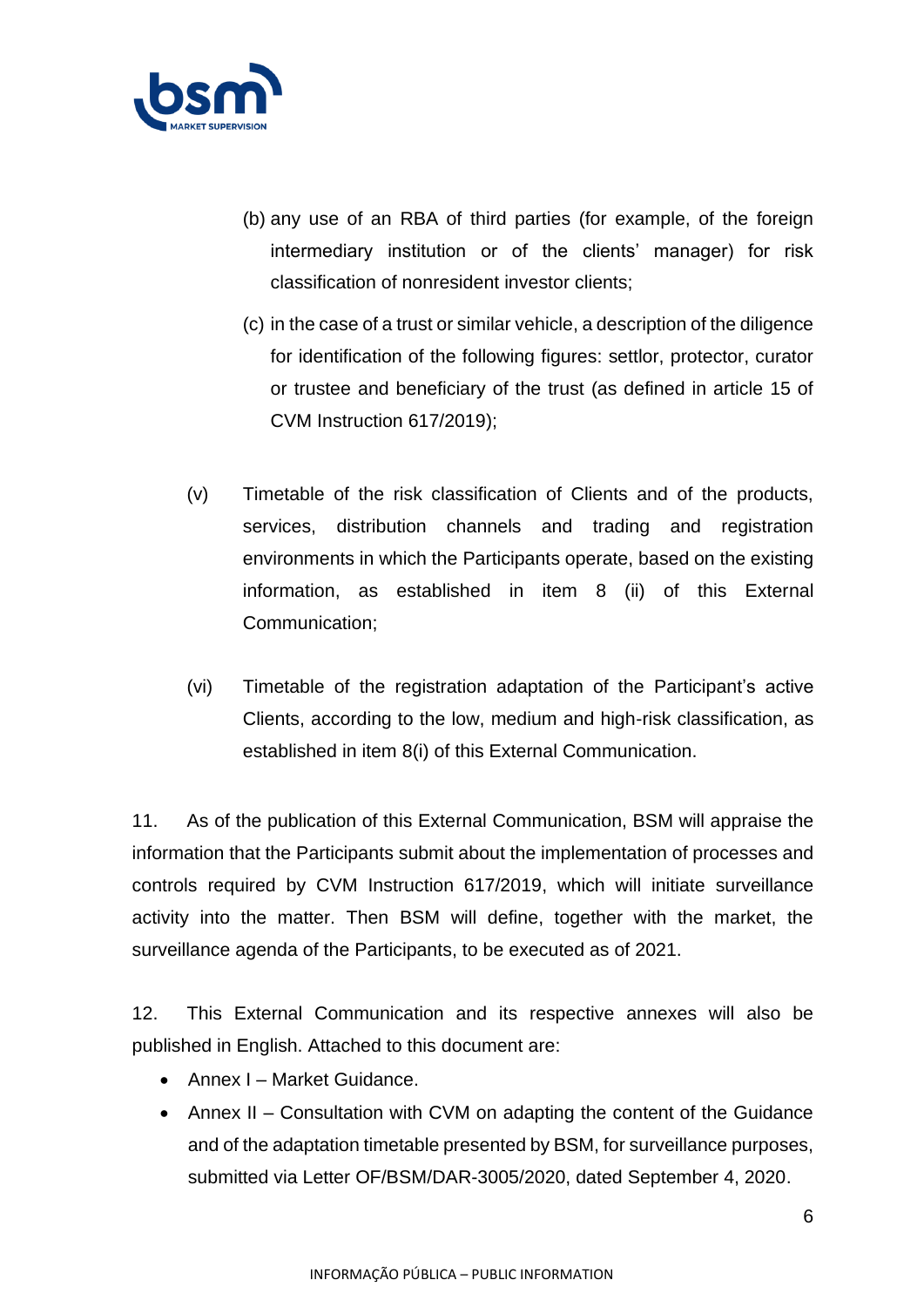

• Annex III – CVM's answer to Letter OF/BSM/DAR-3005/2020, dated September 4, 2020, sent to BSM via Letter 94/2020/CVM/SMI, dated September 18, 2020.

Marcos José Rodrigues Torres Self-Regulation Officer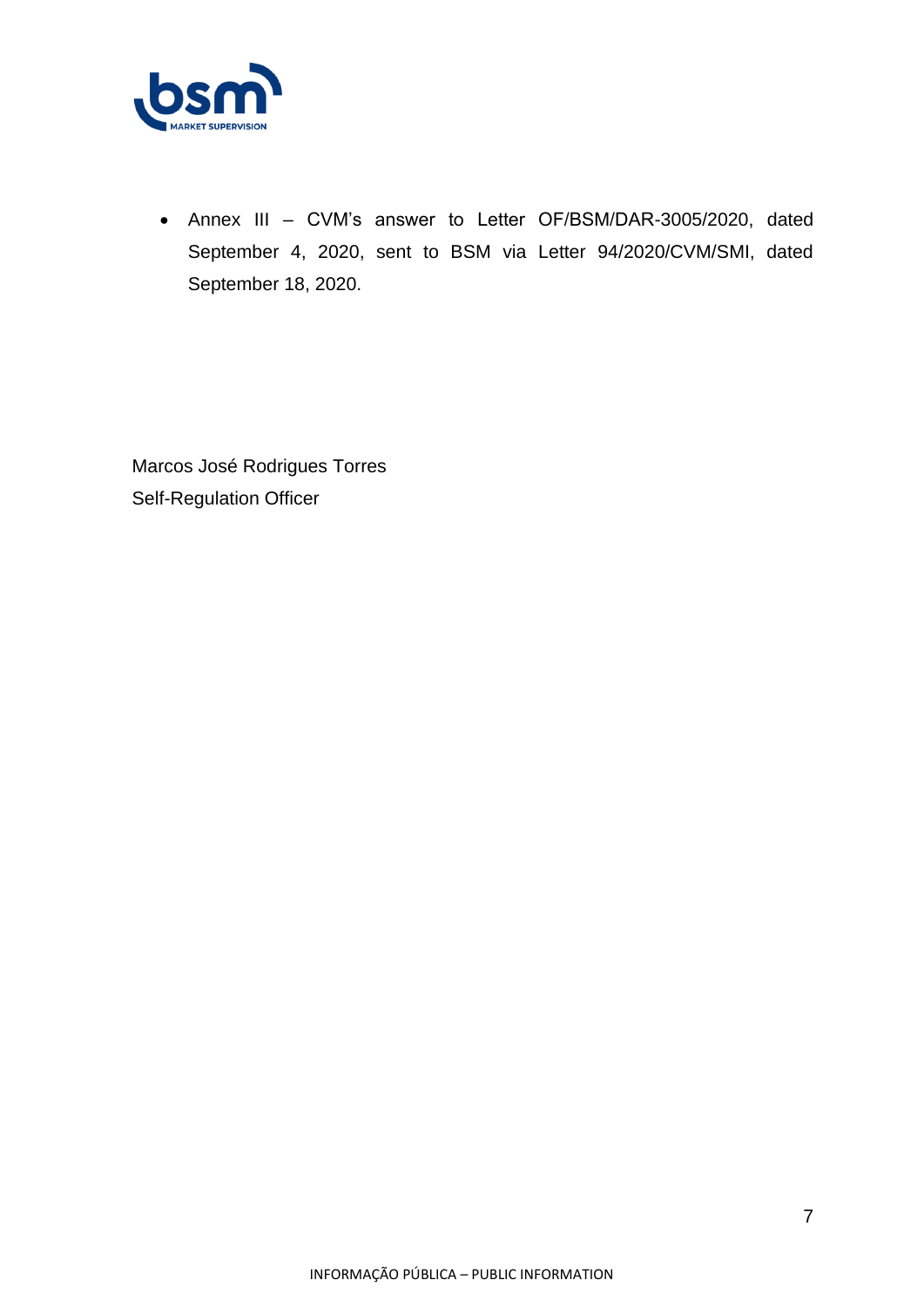

### **A n n e x I**

## **MARKET GUIDANCE**

The purpose of this note (Guidance) is to set out the minimum elements that BSM Market Supervision (BSM) will consider when monitoring Participants in the markets operated by B3 (Participants) in regard to the Risk-Based Approach (RBA), compliance that became required in Securities and Exchange Commission of Brazil (CVM) Instruction 617, dated December 5, 2019 (CVM Instruction 617/2019).

As set forth in CVM Instruction 617/2019 and the Explanatory Note that accompanied its publication (Explanatory Note), the RBA is the *"main tool for governance of anti-money laundering and combatting the financing of terrorism (AML/CFT)"*. From this stems, on the part of the regulated agents, including those who operate in the intermediation of securities, the obligation of: (i) structuring a AML/CFT policy; (ii) periodically drafting internal risk assessment (Internal Risk Assessment); and (iii) reformulating rules, procedures and internal controls.

This Guidance does not intend to substitute determinations contained in CVM Instruction 617/2019 or other specific guidelines, with application of the provisions contained herein conditioned to analysis of the real situations of each Participant. In this sense, the Guidance, validated by CVM, in accordance with Letter OF/BSM/DAR-3005/2020, will detail a set of procedures and provisions that exemplify actions for the implementation of the RBA that is the subject of CVM Instruction 617/2019, helping to reduce uncertainties about what CVM and BSM consider appropriate forms of compliance with the AML/CFT regulations.

It should be noted first that the nature of due diligence is not a static process of predetermined items, but an interactive, dynamic, and best-efforts exercise. This present Guidance consolidates BSM guidelines to Participants regarding AML/CFT,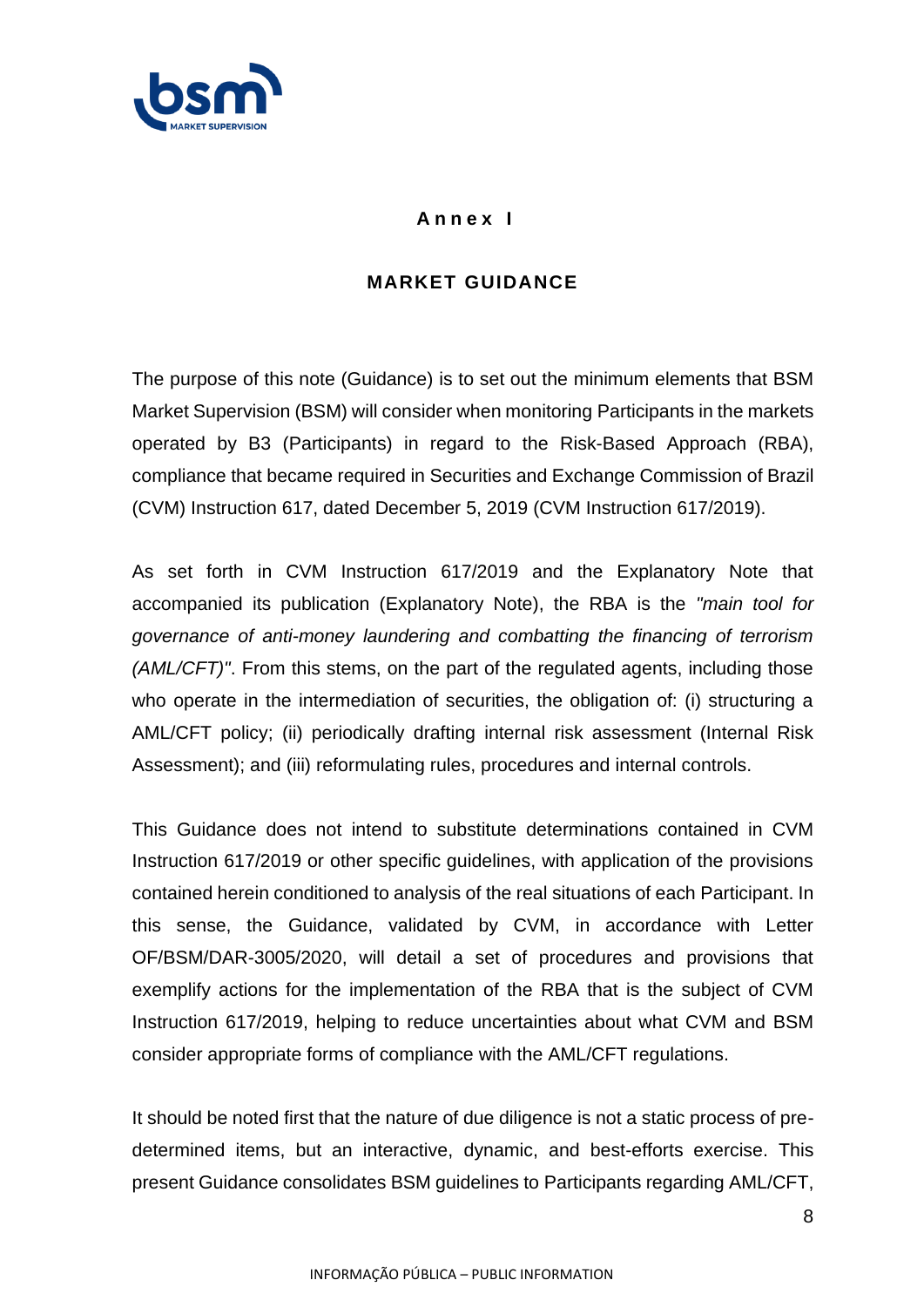

in the context of CVM Instruction 617/2019, based on the successful experiences observed by BSM in its surveillance activity.

Section I of this Guidance will approach the RBA in a broad way, applicable to all the Participants' Clients. Section II will set out the minimum elements that BSM expects in the RBA regarding simplified registration of the Nonresident Investor (NRI).

## **SECTION I – RISK-BASED APPROACH**

## **1. RBA CONCEPT**

**1.** CVM Instruction 617/2019, which addresses Anti-Money Laundering and Combatting the Financing of Terrorism (AML/CFT) in the scope of the securities market, presents innovations based on best practices in the world's major markets, considering in particular the recommendations of the Financial Action Task Force (FATF) against money laundering and terrorist financing.

**2.** CVM Instruction 617/2019 incorporates the RBA methodology recommended by the FATF and other international regulatory bodies, in Brazilian regulation about AML/CFT in securities markets.

**3.** In the performance of its responsibilities<sup>5</sup>, BSM gathered in this Guidance recommendations for the Participants in the markets under its supervision, about the minimum requirements that it will examine in the RBA, pursuant to the requirements of CVM Instruction 617/2019.

<sup>5</sup> As set forth in subparagraphs I to III of Art. 43 of CVM Instruction 461, dated October 23, 2007, and in subparagraph X of Art 3 of the Corporate Bylaws of BSM Market Supervision (BSM).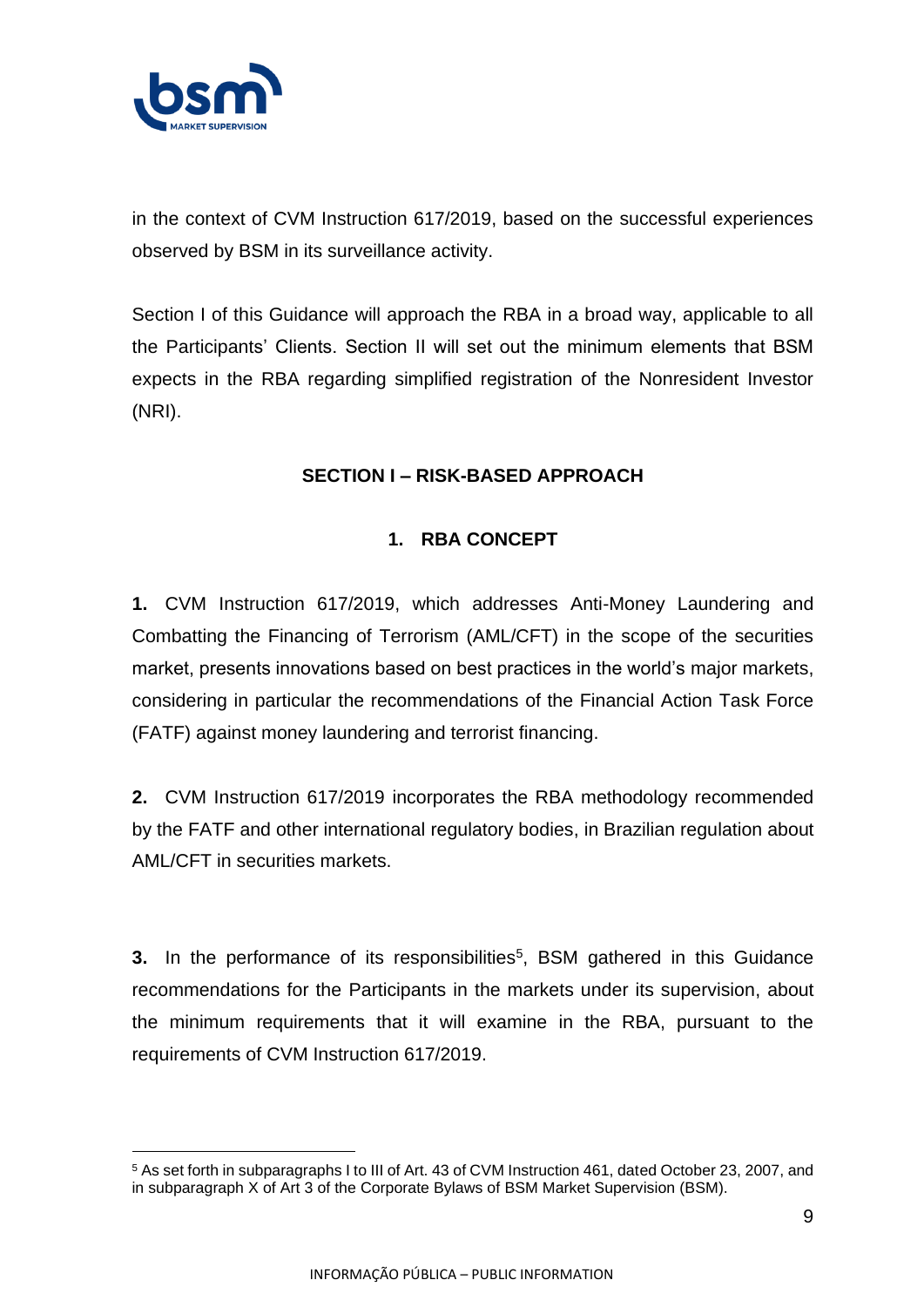

**4.** For BSM, the RBA is the main AML/CFT governance framework and consists in a methodology that optimizes human, material and Participants' information resources, thus allowing efficient management of the activities developed in the identification, monitoring, comprehension, analysis mitigation of the ML/FT risks.

**5.** This risk management methodology allows the Participant to distribute efforts efficiently. This is because the RBA demands that the Participant identify and understand the risks inherent to its activities, in accordance with its specific circumstances, allowing to work effectively to mitigate them, allocating more or less resources according to the situations that present higher or lower risk level.

### **1.1. CLIENT DEFINITION**

**6.** Mentions of "Client" in this Guidance refer to the individual or corporation, investment fund, investment club or to the NRI in whose name transactions are executed with securities<sup>6</sup>. The NRI may also be an individual or corporation, investment fund or investment vehicle or body incorporated in any way accepted in its jurisdiction of origin.

**7.** The Participant establishes a relationship with the Client for the purposes of providing the securities intermediation service. The trustees and fund managers represent the Clients, but are not themselves Clients of the Participants, but rather bodies that are part of the Participant's chain of relationship with the Client, as they also provide services for the Clients.

**8.** The same logic applies for the NRI Client, including when the simplified registration mode is used. The relationship established between the Participant and the NRI Clients shall be comprised of representatives of these (financial institutions, managers or other entities), but the legal relationship of securities intermediation

<sup>&</sup>lt;sup>6</sup> As set forth in Art. 1, subparagraph III, of CVM 505 Instruction, dated September 27, 2011.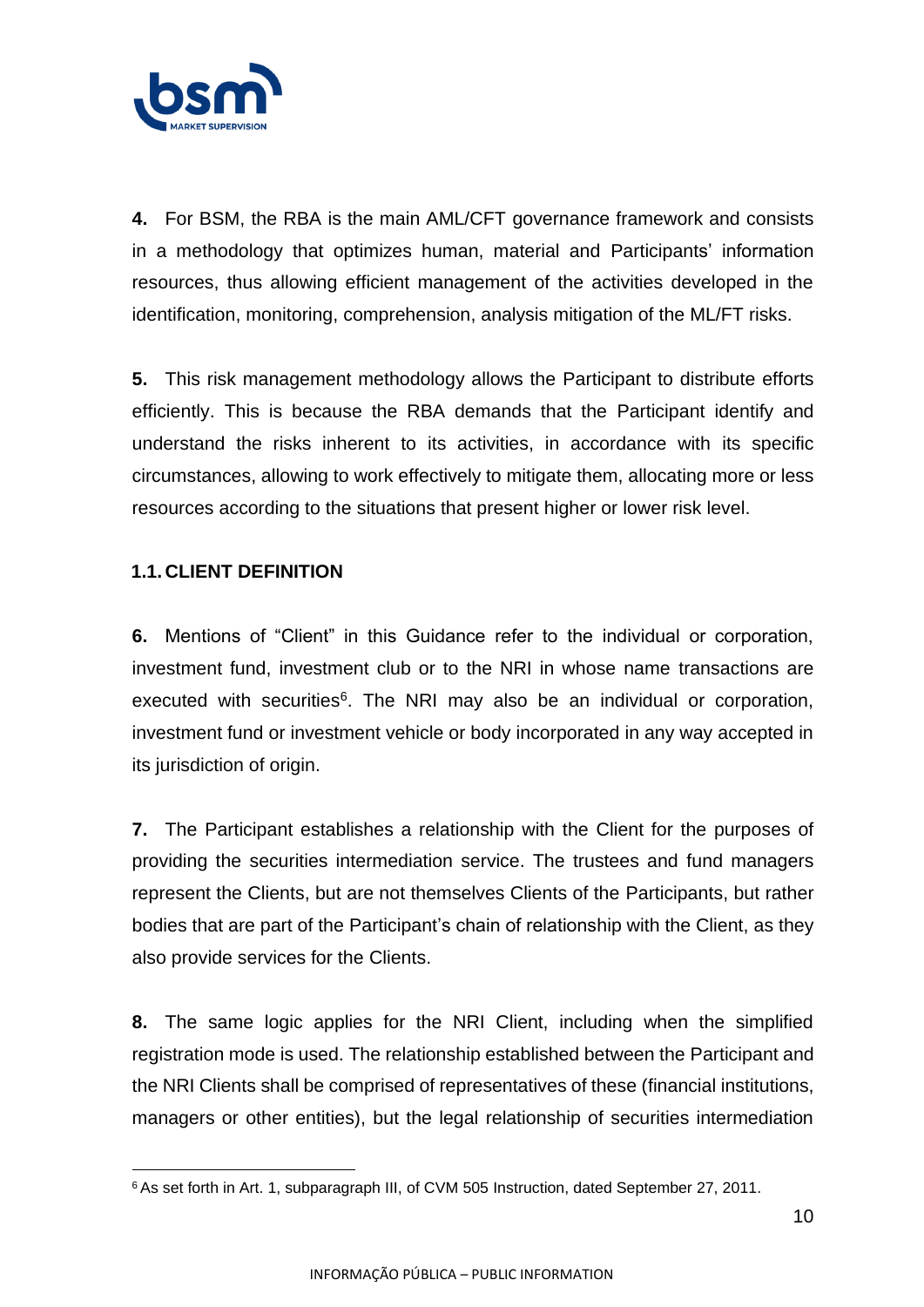

service provision will not be established with these representatives, but rather with the NRI Client.

**9.** In this way, the obligations of CVM Instruction 617/2019 pertaining to the processes of registration and "Know your Client", surveillance and risk classification have Clients as their subject, whether local or NRI, and not fund managers or other providers of services that are part of the Participant's chain of relationship structure.

**10.** In the case of simplified registration of an NRI Client, it is mandatory to obtain the registration information required in the regulations, which occurs as of signature of the agreement between the Participant and the foreign institution<sup>7</sup>.

**11.** Section II of this Guidance contains more details about the specific situation of NRI Client registration.

<sup>7</sup> As set out in subparagraph II of Art. 1 of Annex 11-B of CVM Instruction 617/2019.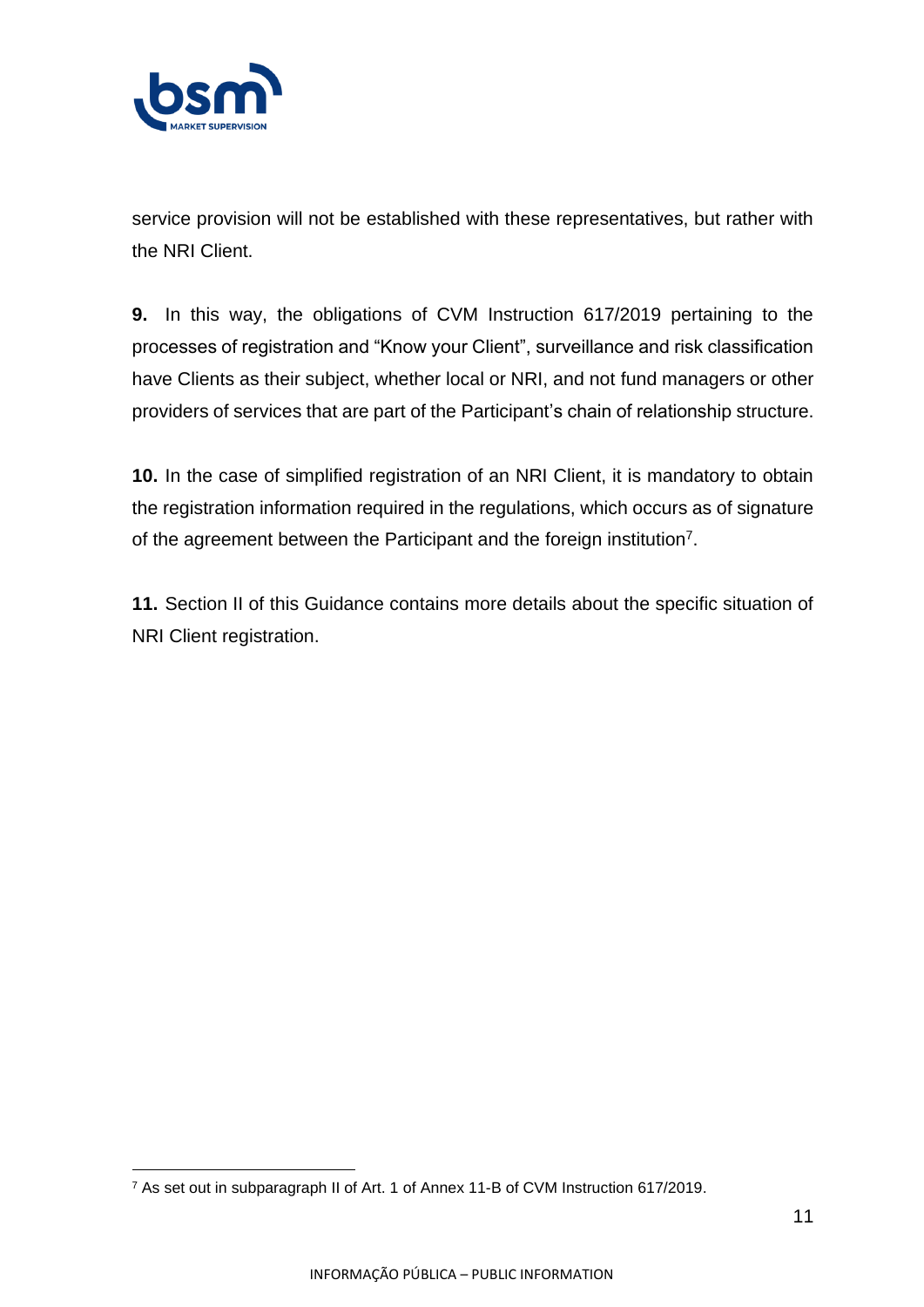

### **1.2. RBA MINIMUM ELEMENTS**

**12.** In its surveillance, BSM will consider RBA minimum elements to be all the requirements set out in CVM Instruction 617/2019 applicable to the activity of intermediation, and the respective detailing recommended by this Guidance.

- **13.** The Participant's RBA methodology must observe the criteria described below.
- **a)** Written format.
- **b)** Integrates the AML/CFT Policy, with the additional possibility of strategic or confidential information contained in a non-public document.
- **c)** Date on which it comes into effect
- **d)** Description of the classification criteria (i) of the Clients, and (ii) of the products and services, segmenting them into, at least, low, medium and high risk. When performing this classification of the products and services, the Client must consider the characteristics of its respective distribution channels and trading and registration environments. The Participant may also classify the distribution channels and trading and registration environments as low, medium or high risk. In all cases it will be necessary to demonstrate the effectiveness indicators, as defined in CVM Instruction 617/2019<sup>8</sup>, of the adopted classification.

**<sup>8</sup> CVM Instruction 617/2019: Art.** 6 The director that is the subject of the **main section** of Art. 8 must draft a report about internal assessment of ML/FT risk, to be sent to the senior management organs specified in the AML/CFT policy, by the last business day of April, containing as well as the information required in subparagraphs I and II of Art. 5, the following: [...] **V** – the submission of effectiveness indicators as set forth in the AML/CFT policy, including the timeliness of activities of detection, analysis and communication of atypical transactions or situations.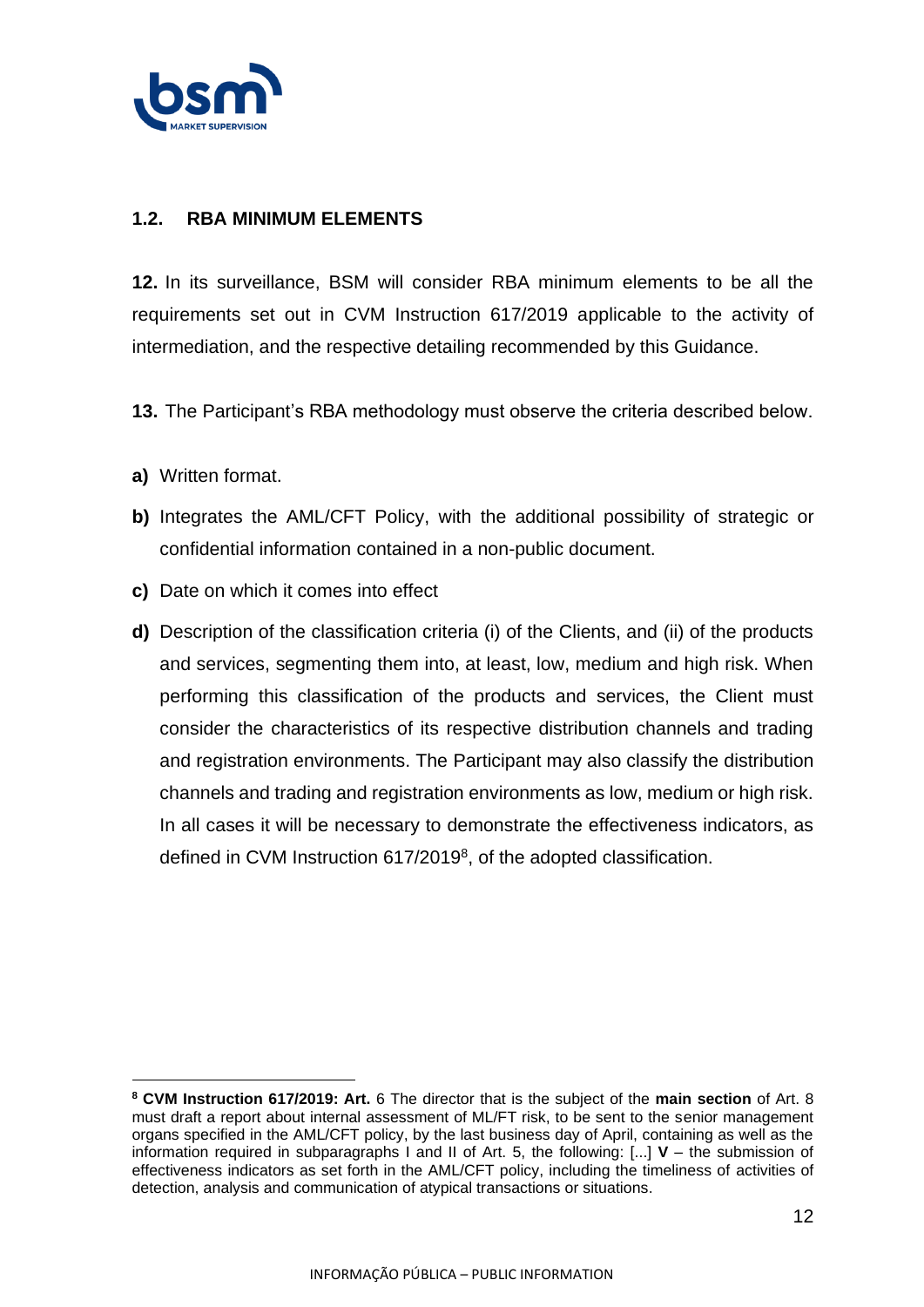

- **e)** Description of the classification criteria of (i) Clients, and (ii) products and services, in accordance with the risk changes verified at any time, including due to surveillance and the annual Internal Risk Assessment report.
- **f)** Criteria for the continuous surveillance of Clients and transactions, determining strengthened surveillance in cases of non-identification of the beneficiary owner, or of incomplete information.
- **g)** Description of the reactions to (i) evidence of abnormalities identified through continuous surveillance, and (ii) any particular situations identified when there is complete information that allows this assessment, such as convictions regarding ML/FT practices that affect Clients.
- **h)** Description of the processes of obtaining and assessing the information relevant for analysis of the Clients' risk, defining the concept of relevant information.
- **i)** In the case of financial conglomerates that adopt a unique AML/CFT policy, a description of the mechanisms for the exchange of information between their internal control areas.
- **j)** Description of the way in which the director responsible for compliance with CVM Instruction 617/2019 will have access to the information relevant to AML/CFT controls.
- **k)** Description of specific treatment assigned and of strengthened surveillance in cases of (i) Clients who are politically exposed persons or nonprofits organizations, when there is complete information that allows such an assessment and (ii) when there is no identification of the beneficiary owner, or there is other incomplete information.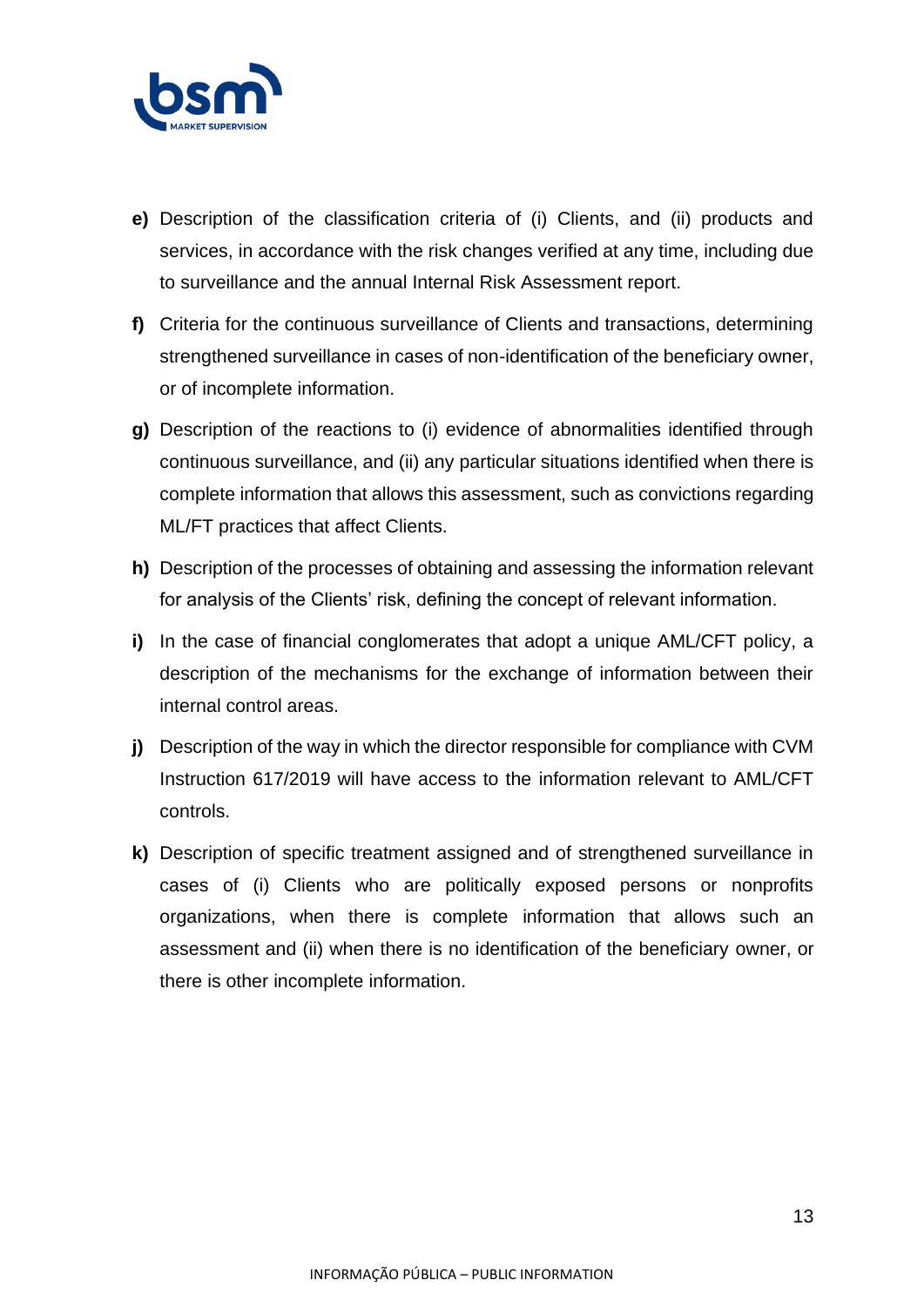

### **1.2.1 RBA ASSESSMENT BY BSM**

**14.** BSM will check compliance with the requirements of CVM Instruction 617/2019, including those pertaining to the AML/CFT Policy, to the Internal Risk Assessment and respective annual report, and to the Rules, Procedures and Internal Controls adopted by each Participant.

**15.** For surveillance purposes, BSM will also consider as an RBA minimum requirement to be observed by the Participants, the detailing of obligations imposed by CVM Instruction 617/2019, as set forth in this Guidance.

**16.** There is not a standardized model for the implementation of the RBA. The Participant must establish its own methodology, observing the minimum guidelines defined by CVM and BSM.

**17.** The adopted RBA methodology, foreseen in the AML/CFT policy, must consider the elements analyzed by the Participant in its Internal Risk Assessment, so that the risks mapped in relation to the (a) Clients and their respective relationship structure, when applicable, and (b) products offered or services provided, and their respective distribution channels and trading and registration environments, will be mitigated with the application of the RBA methodology.

**18.** When BSM assesses whether the minimum requirements foreseen in the regulations and recommended in this Guidance have been observed by the Participant, it will check whether there is coherence between the risks identified by the Participant in the Internal Risk Assessment and the respective forms of mitigation described in the RBA methodology, considering the aspects described below.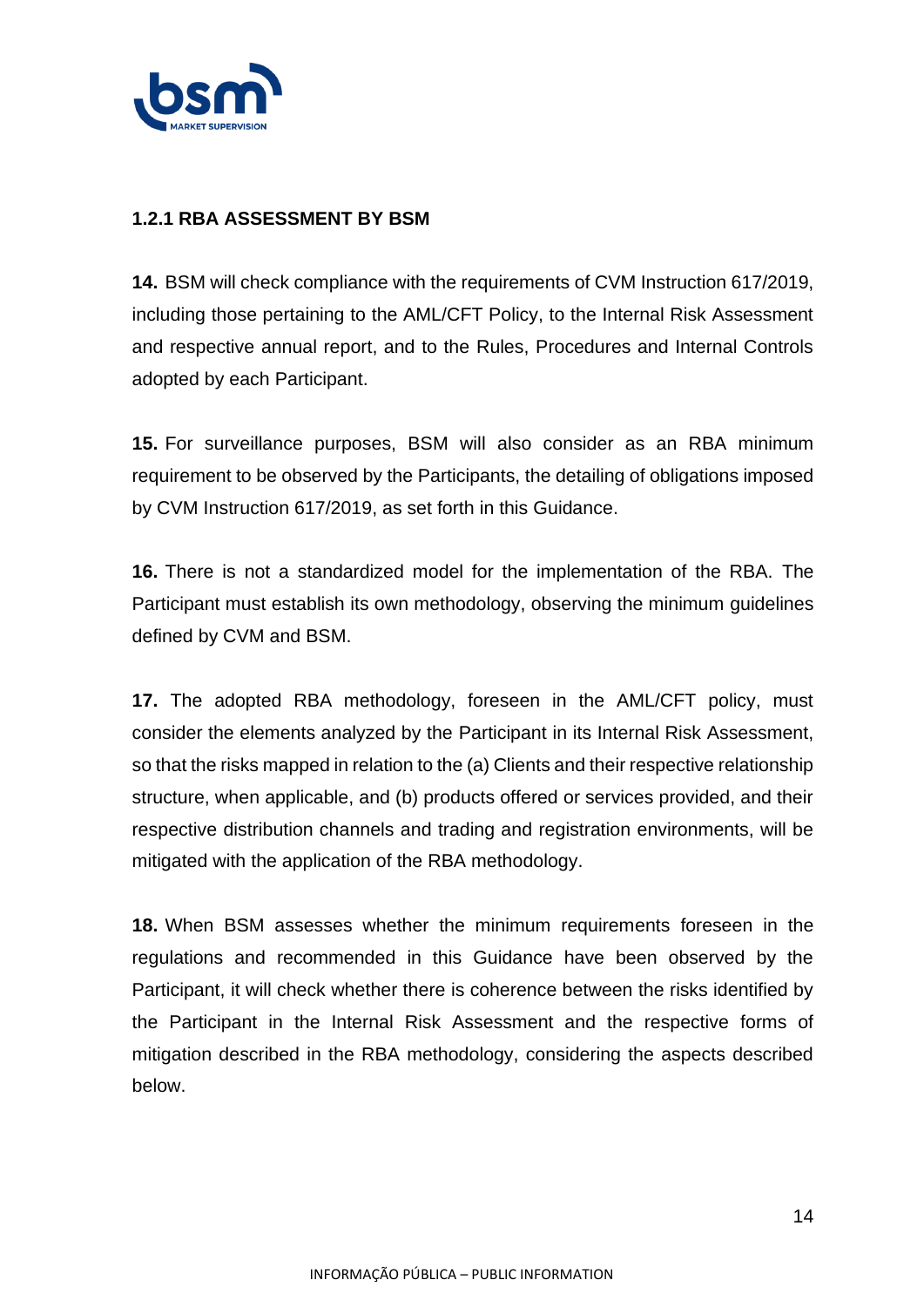

- **a)** Client classification review and update criteria, including the form of obtaining relevant information, at any time, for analysis of the Clients' risk, and its impacts on the classification granted.
- **b)** Treatment of the situations in which it is impossible to obtain full registration information (especially qualification and financial and equity situation) or identify the beneficiary owner of the Client.
- **c)** Eventual use of the RBA of third parties (for example, of the foreign institution or of the Clients' manager).
- **d)** In the case of an NRI incorporated as a trust or similar vehicle, due diligence for identification of the following: settlor, protector, curator or trustee and beneficiary of the trust, as defined in article 15 of CVM Instruction 617/2019.
- **e)** Identification, surveillance and treatment of the abnormalities related to the situations and transactions foreseen in article 20 of CVM Instruction 617/2019.

**19.** Inconsistency could be related to the classification's criteria or application. A classification that accepts a same Client or product at two risk levels, for example, would only be understood as consistent if accompanied by verifiable justifications.

**20.** In the same way, it would in principle be inconsistent to foresee, for example, a same reaction for all risk levels, or the adoption of typical action for low risk situations in relation to Clients or products whose risk has been classified as high.

**21.** Finally, BSM will also assess whether the RBA methodology has been applied in compliance with the premises approved by the Participant's senior management.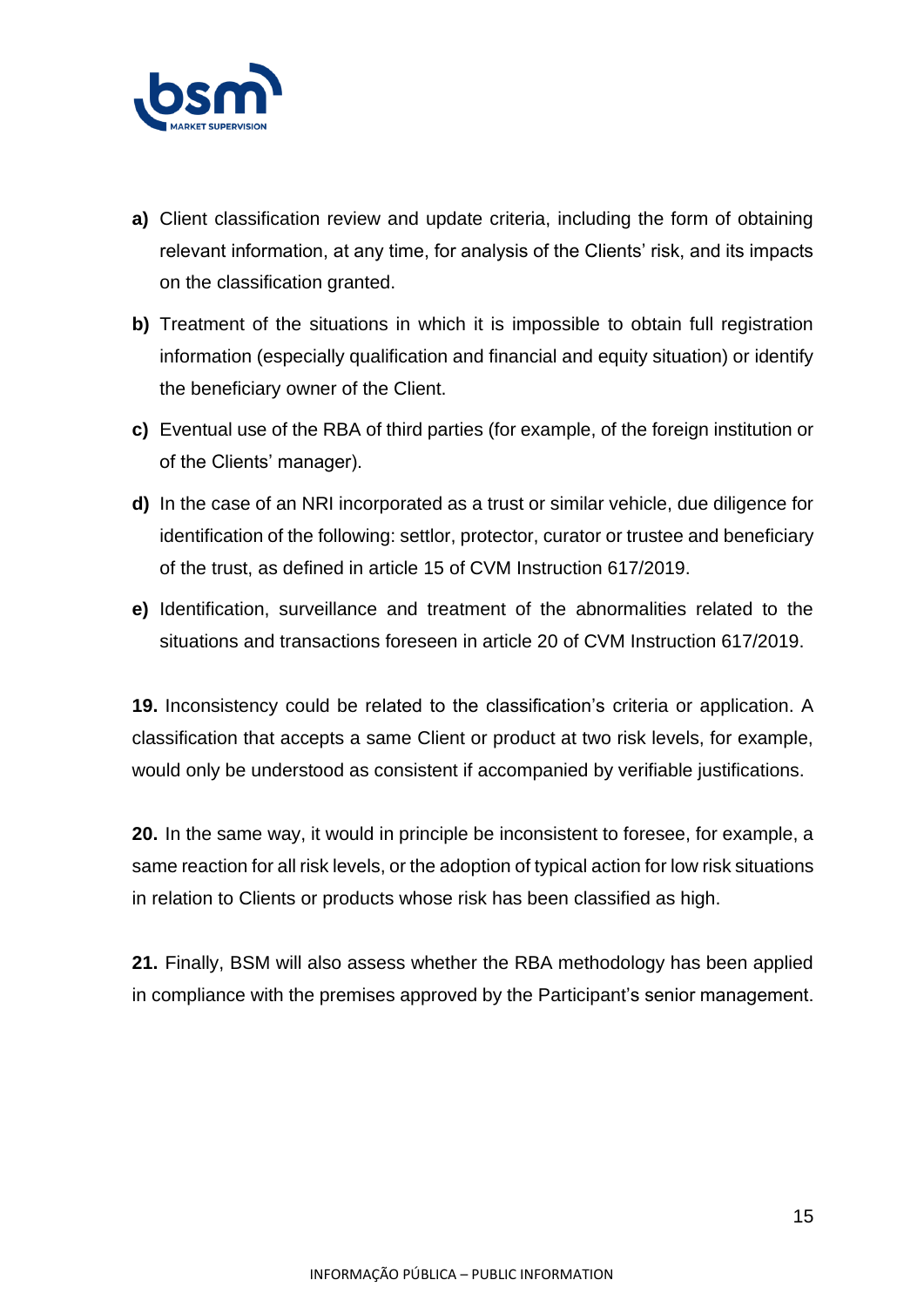

### **1.3. MINIMUM RISKS TO BE OBSERVED IN RBA**

**22.** The Participant must develop and apply its RBA methodology considering at least the following risks, as set forth in CVM Instruction 617/2019 and FATF recommendations: (i) jurisdiction (1.3.1); (ii) Clients (1.3.2); (iii) institutions that form the relationship structure (1.3.3); and (iv) products and services and their respective distribution channels, as well as the trading and registration environments (1.3.4).

**23.** BSM will therefore monitor the Participants based on a minimum set of risks, as defined in CVM Instruction 617/2019 and in line with international practice, aiming to make inspection objective, to ease regulatory compliance, to apply equal treatment to Clients and to grant them security regarding surveillance criteria.

### **1.3.1. JURISDICTION RISK**

**24.** The Participant must assess the ML/FT risk factors related to the jurisdiction of origin of the Clients, when there is complete information that allows such an assessment, considering at the least jurisdictions:

- **a)** subject to sanctions or similar measures of international organizations, such as the United Nations;
- **b)** that do not apply or insufficiently apply FATF recommendations, according to the lists that it publishes; and
- **c)** that have taxation favored by or subject to privileged tax regimes, according to the rules published by the Brazilian Federal Revenue Service.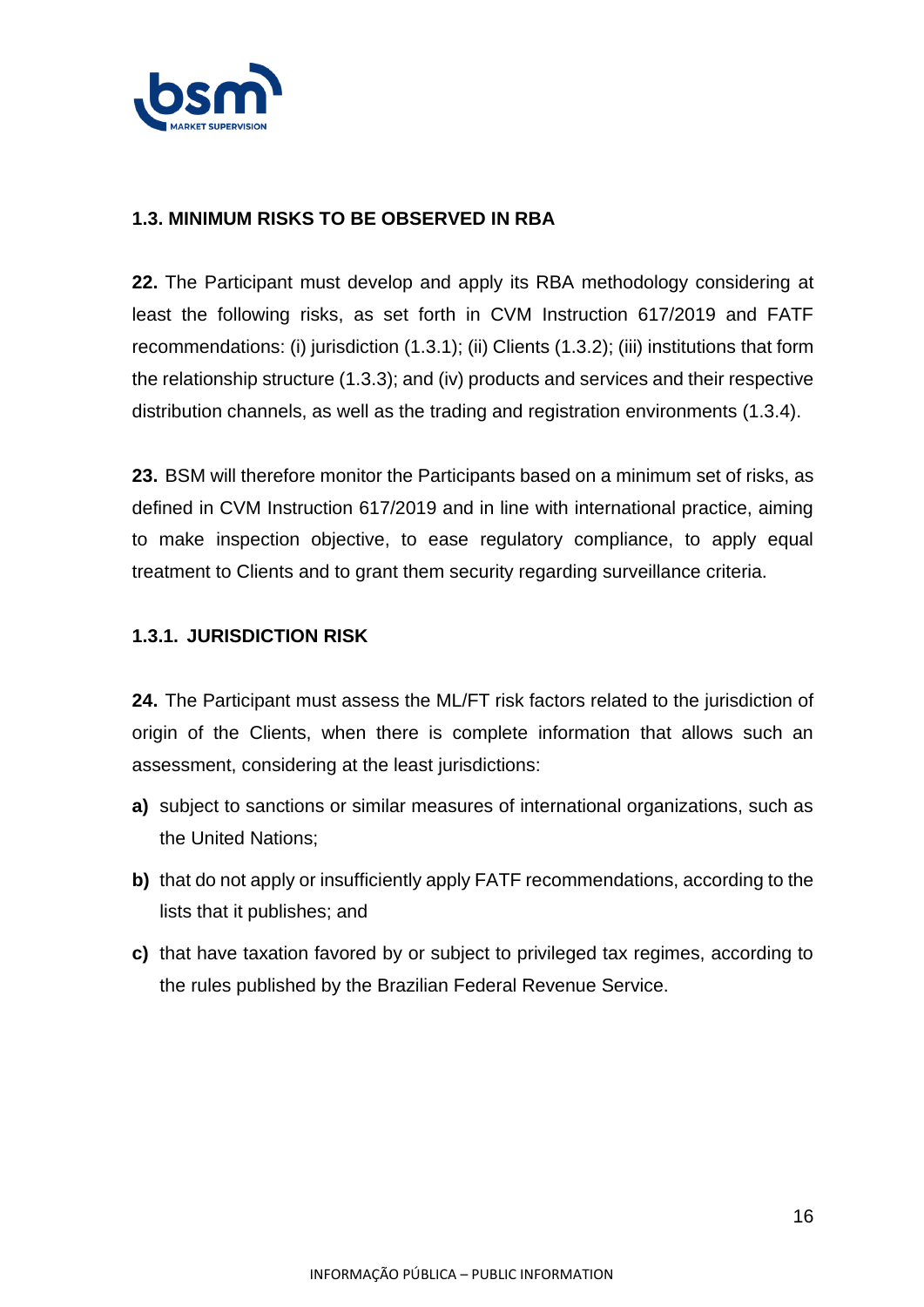

### **1.3.2. CLIENT RISK**

**25.** Participants must assess risks related to the Client as regards, for example, occupation or the activity sector, products and services that it uses, and transactions carried out in the securities market in its name. The Participant RBA methodology must address the risk treatment adopted in relation to the Clients, at least in the following aspects:

- **a)** characterization as a politically exposed person (PEP) or a relation of a PEP or, in the case of a corporation, controlled by a PEP;
- **b)** characterization as a nonprofit;
- **c)** corporate character with no sound economic basis, whose complexity is not justified by apparent benefits;
- **d)** existence of a representative who refuses to provide information about the Client, unjustifiably or alleging an inapplicable impediment, of a contractual or legal nature, or whose provided information is inconsistent, at the discretion of the Participant;
- **e)** sanction applied against the Client by a national or international authority related to ML/FT or which is responsible for supervising transactions in the securities market, with the Participant being allowed, however, to consider an agreement to change conduct or an instrument that produces similar effects;
- **f)** mention of the Client in reliable news vehicles, related to ML/FT or financial crimes, or indicating that the Client has (i) committed or tried to commit terrorist acts, participated in these or facilitated their execution, or (ii) performed a transfer associable with financing of terrorism, as set forth in Law 13.260, dated March 16, 2016;
- **g)** naming of the Client as a suspect in reports related to ML/FT or financial crimes, produced by competent national and international authorities;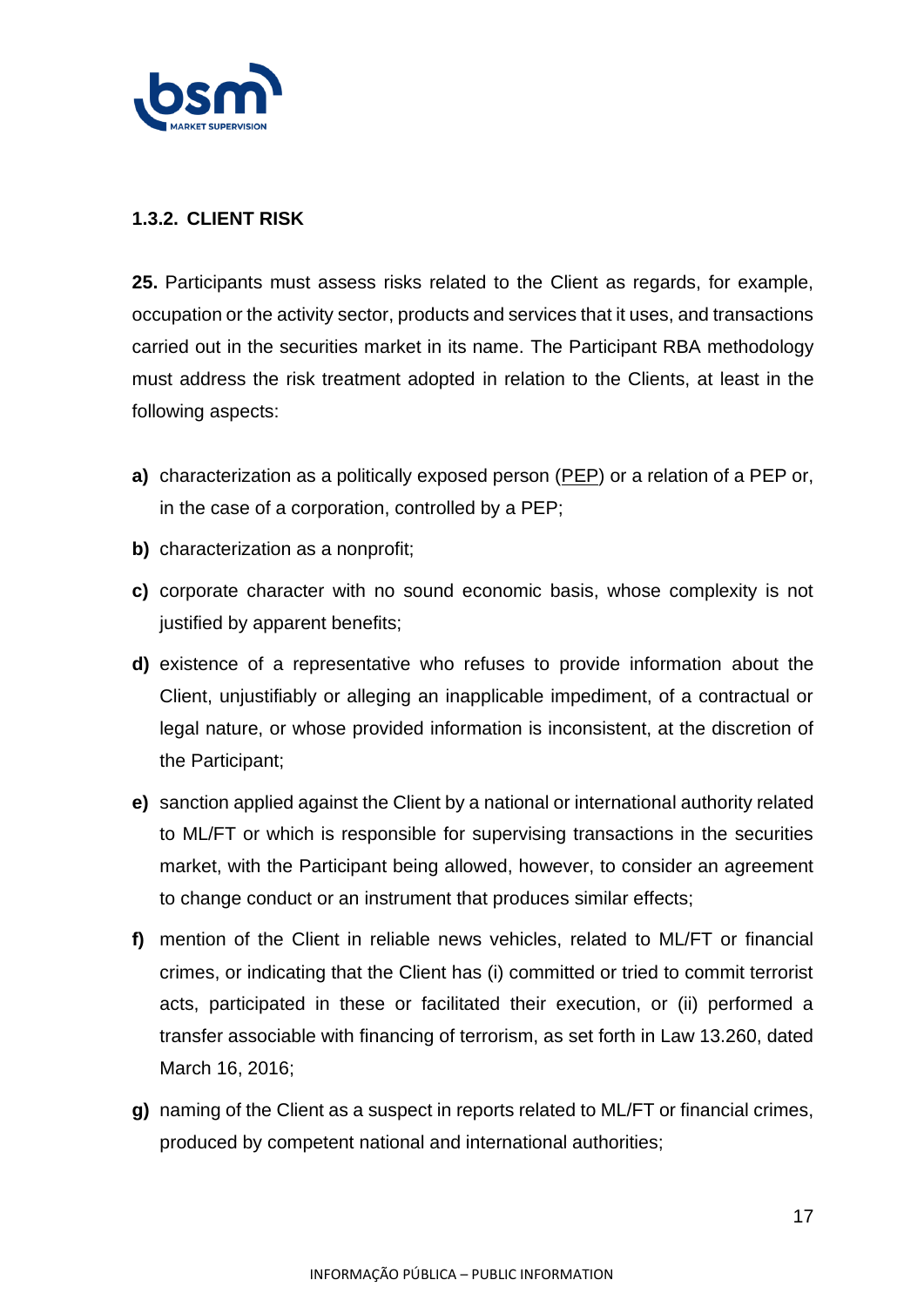

- **h)** if the Client provides services regarding the securities market, even in an unregulated manner;
- **i)** development of activities by a Client in a jurisdiction considered non-cooperative, according to reports from FATF<sup>9</sup> and other competent regional organisms in the matter;
- **j)** transactions with securities affected by sanctions imposed by UNSC resolutions, according to the subject of Law 13.810, dated March 8, 2019;
- **k)** transactions with securities affected by a foreign central authority's order to freeze assets, brought to the Participant's knowledge pursuant to Law 13.810, dated March 8, 2019;
- **l)** securities belonging to or directly or indirectly controlled by a Client that has committed or tried to commit terrorist actions, participated in them, or facilitated them, as set forth in Law 13.260, dated March 16, 2016;
- **m)** request for the Participant to transfer resources or assets to accounts in jurisdictions considered higher risk, as defined in item 1.3.1, 22 (a) or (b) above, or with no sound economic basis to justify such a transaction.

### **1.3.3. RISK OF THE ENTITIES IN THE CHAIN OF RELATIONSHIP**

**26.** When classifying the Client's risk, the Participant must also consider the characteristics of the entities in the chain of relationship, as referred to item 1.1 of this Guidance, up to the Client. In this context there must be surveillance of the entities that represent the Clients in the flow between the order being issued and its execution by the Participant, of which fund managers and trustees are examples.

**27.** In theory, the risk is higher the more complex the chain is (for example in a pattern at odds with that illustrated in 2.1 of this Guidance) and the more incomplete

<sup>&</sup>lt;sup>9</sup> FATF publishes documents classifying the jurisdictions in relation to the effectiveness of their AML/CFT measures, highlighting those that are uncooperative, included in a "Call for action" list.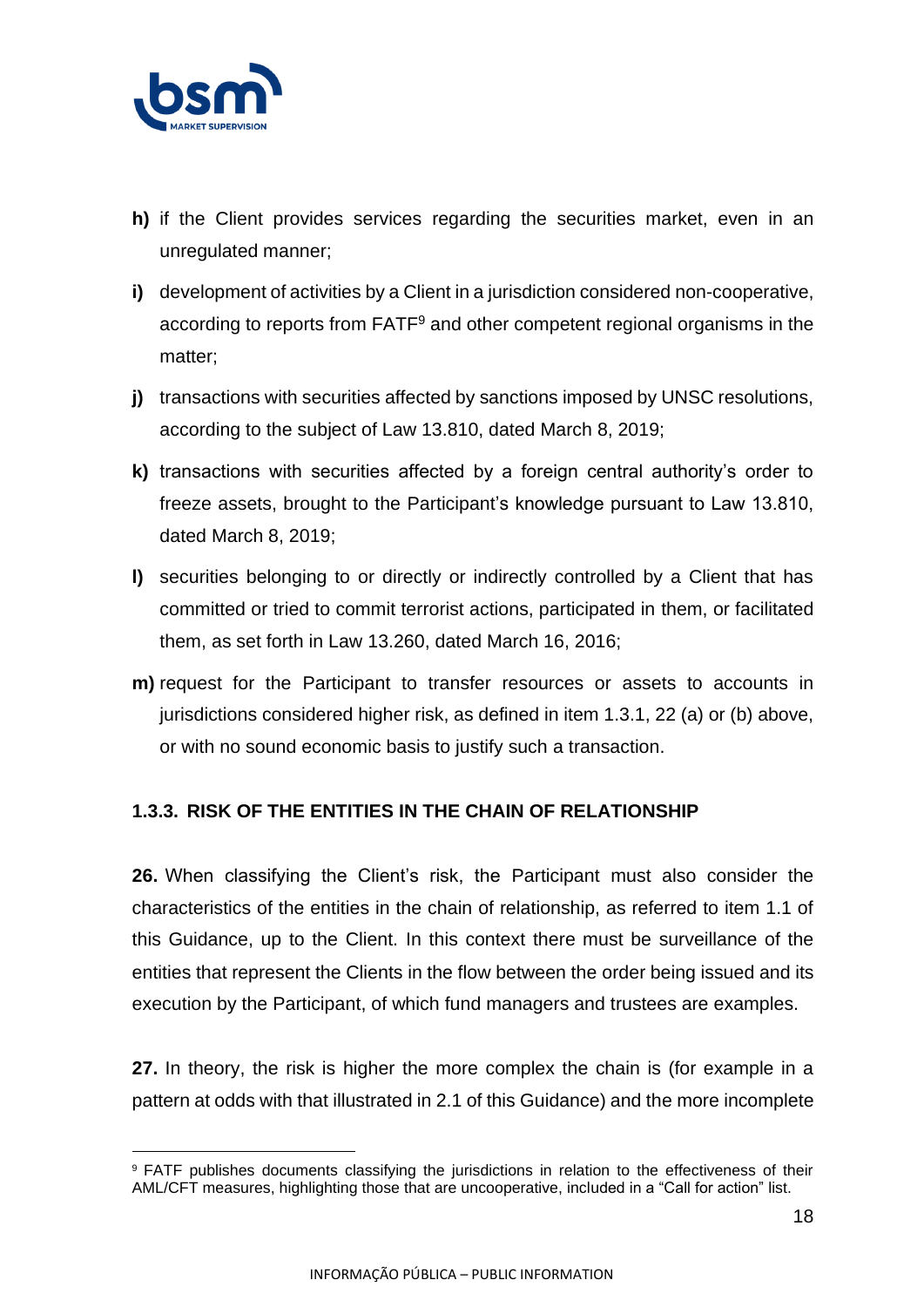

the information is about the entities that constitute it; and is lower when less complex and when the information is more complete.

**28.** Therefore, considering the complexity of the chain of the relationship up until the Client, as well as the completeness and quality of the information about the chain's entities, the Participant must identify:

- **a)** entities that are part of the chain of relationship up until the Client, which (i) do not perform ML/FT risk control, or which have controls below the standard expected by Brazilian AML/CFT regulations, and (ii) whose other Clients are classified as high risk, without the adoption of satisfactory mitigating measures, or whose controls quality cannot be gauged by the Participant based on the information to which it has access;
- **b)** a refusal, justified or not, to collaborate by sharing information. An unjustified refusal should be understood as a situation of greater risk than that in which the Participant understands the justification, with grounds, as being consistent;
- **c)** entities that are part of the chain of relationship up until the Client and which are under investigation or have criminal convictions, particularly related to financial crimes, which are considered material, at the discretion of the Participant;
- **d)** entities that are part of the chain of relationship up until the Client, located in higher risk jurisdictions, or with weak AML/CFT structures, as set forth in item 1.3.1, 22 (a) or (b) above;
- **e)** entities that are part of the chain of relationship up until the Client, that have not remedied the noncompliance with rules pertaining to the securities market, or that are mentioned due to ML/FT-related irregularities.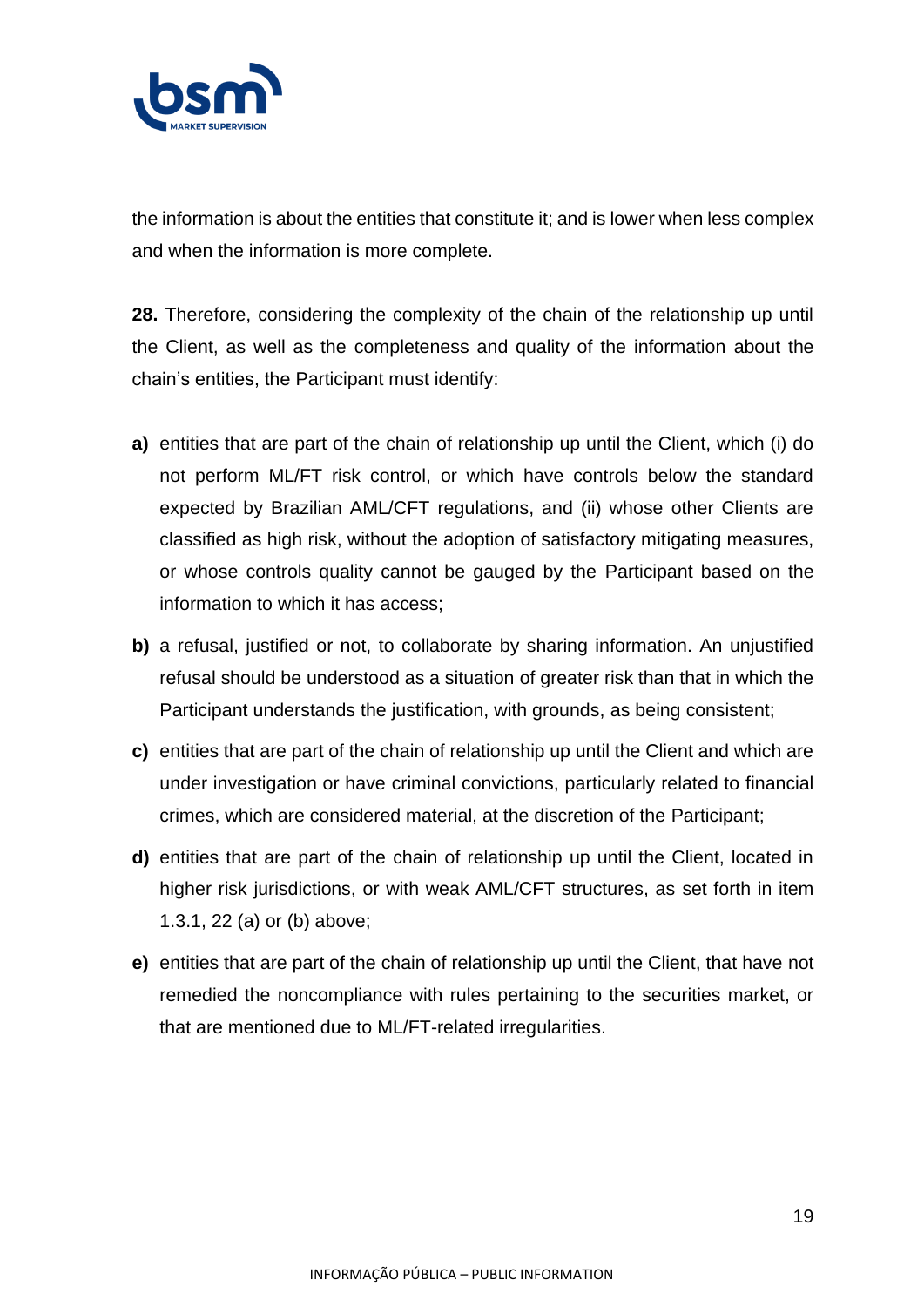

### **1.3.4. PRODUCT OR SERVICE RISK**

**29.** The Participants offer products and services to their Clients via different distribution channels and in different trading and registration environments. In this sense, the RBA Methodology should consider the risks related to each of the products or services offered, classifying them, at least, as low, medium, or high, as well as assess to what degree the form of supply or the nature of the product or service might raise potential vulnerabilities to ML/FT practices. The following are the product- or service-related minimum risks to be considered:

- **a)** geographic range of the product or service, such as those whose underlying assets are traded in higher risk jurisdictions, as defined in item 1.3.1 of this Guidance;
- **b)** products with an uncommon complexity or structure or without a sound economic basis;
- **c)** products or services that facilitate the transfer of resources via simulated transactions in the securities market, for example, as a result of the trading or registration environment through which they take place, or as a result of characteristics such as the underlying asset's liquidity.

#### **1.4. RBA REVIEW**

**30.** BSM expects Participants to assess risks and apply the forms of mitigation as continuous actions. The identified risks might change with time, requiring risk reclassification, for example, as new products or services, Clients, or elements in the context of a relationship with the Client arise.

**31.** Considering that the report about the Internal Risk Assessment is drawn up annually, BSM expects the Participant to consider the results observed therein,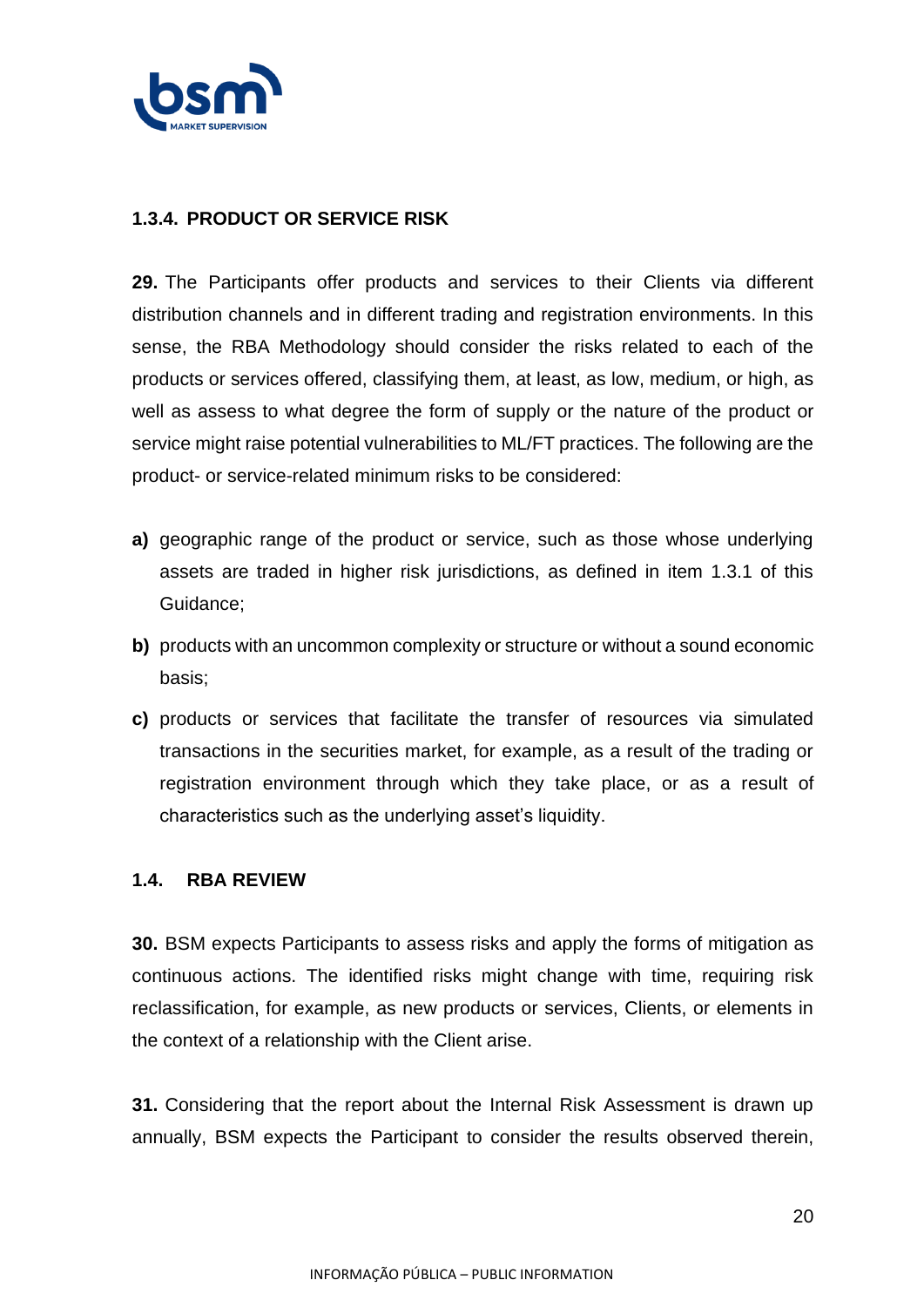

enhancing, if necessary, its internal controls, RBA methodology, or its AML/CFT Policy.

**32.** BSM will analyze whether the content of this report is compatible with the measures adopted by the Participant to remedy any weaknesses detected.

## **1.5. CONTINUOUS SURVEILANCE AND RISK CLASSIFICATION**

**33.** Surveillance of the transactions and situations defined in articles 20 and 21 of CVM Instruction 617/2019 shall encompass all transactions intermediated by the Participant, regardless of the Client's risk classification.

**34.** BSM will analyze whether the surveillance process drawn up by the Participant:

- **a)** encompasses all transactions or situations defined in articles 20 and 21 of CVM Instruction 617/2019, considering the information to which the Participant has access;
- **b)** contains sufficient filters to identify outliers and evidence of irregularities defined in the regulations;
- **c)** considers analysis, with consistent criteria<sup>10</sup>, of all the identified atypicality;
- **d)** has parameters to filter the data bases in searches for outliers related to the directives of the AML/CFT Policy and the provisions of the regulations;
- **e)** considers Client registration, custody and current account information in analysis of the abnormalities.

<sup>10</sup> According to examples of appropriate forms of analysis available at [https://www.bsmsupervisao.com.br/Noticias/2018-12-18-treinamento-prevencao.](https://www.bsmsupervisao.com.br/Noticias/2018-12-18-treinamento-prevencao)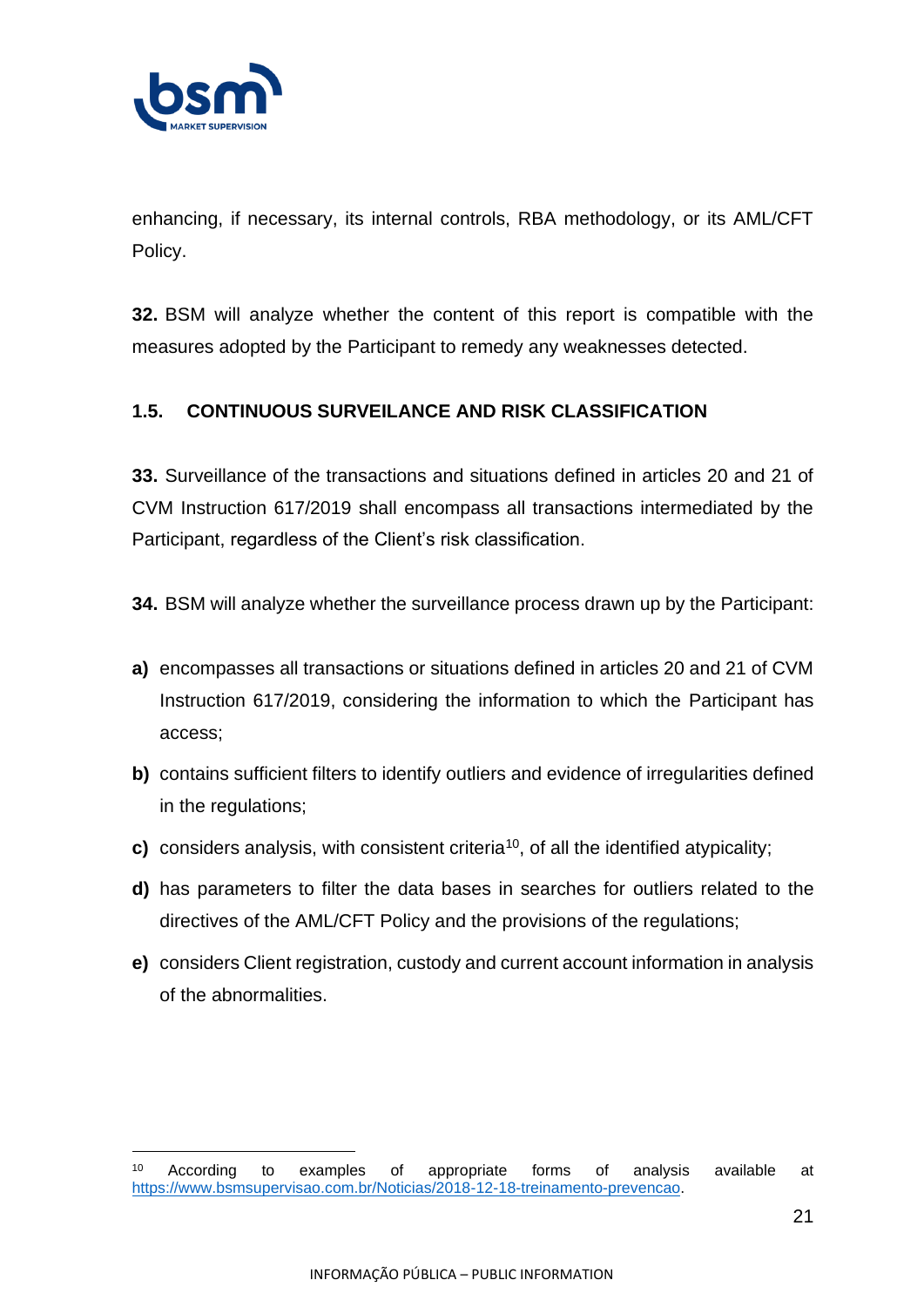

### **1.6. ANALYSIS OF SURVEILLLANCE-BASED ALERTS**

**35.** Treatment of the alerts arising from surveillance should be concluded within 45 days<sup>11</sup> of the date on which the alert was generated. This deadline does not apply for the situations described in articles 27 and 28 of CVM Instruction 617/2019, which require immediate action by the Participant to freeze the assets affected by UN Security Council sanctions<sup>12</sup>.

**36.** The Participant shall demonstrate the conduct adopted according to the result of the analysis, which may include risk reclassification.

**37.** The RBA methodology shall define the situations that will lead the Participant to risk reclassification based on the results of the surveillance<sup>13</sup>.

**38.** Surveillance must be strengthened in cases of incomplete information, for example where there is no identification of the beneficiary owner, when applicable, or other information required by the Brazilian regulations.

<sup>11</sup> This deadline was established based on the first paragraph of Art. 43 of Central Bank of Brazil Circular 3.978, dated January 23, 2020: Art. 43. The institutions referred to in Art. 1 shall implement procedures for the analysis of transactions and situations selected via the surveillance and selection procedures that are the subject of Art. 39, with the aim of characterizing them, or not, as suspicious for money laundering and financing of terrorism. Paragraph 1 The period for the execution of the analysis procedures for selected transactions and situations cannot exceed the deadline of 45 days, counted as of the date of the selection of the transaction or situation.

<sup>&</sup>lt;sup>12</sup> Art. 27. The persons mentioned in subparagraphs I to IV of art. 3 must, immediately and with no prior warning to those who are sanctioned, comply with the measures established in the UNSC sanctions resolutions or the designations of its sanctions committees that determine the freezing of assets or of any values held directly or indirectly by individuals, corporations or entities as set forth in Law 13.810, of 2019, without prejudice to the duty of meeting legal determinations to freeze assets also foreseen in this law. [...] Art. 28. In order to assure full compliance with the provisions of art. 27, the persons mentioned in subparagraphs I to IV of art. 3 must to the full extent of their responsibilities adapt their rules, procedures and internal controls regarding their business relationships already in effect or subsequently to come into existence thereto, in regard to which they can be identified as interested individuals, corporations or entities encompassed by the asset freezing determinations that are the subject of art. 27.

 $13$  The list of definitions does not need to be exhaustive, there can be other situations, if they are justified.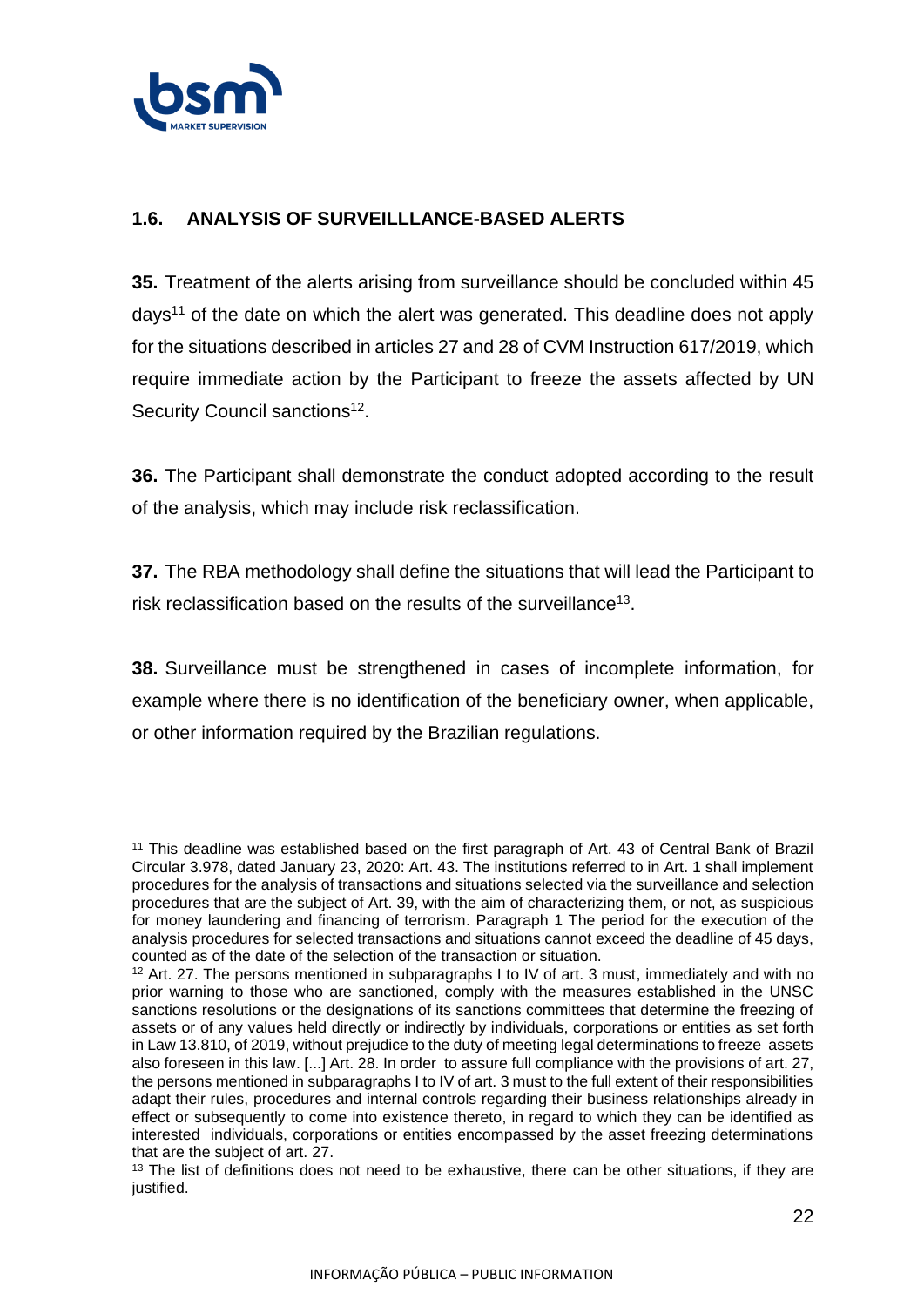

**39.** The Participant shall be responsible to describe, in accordance with the parameters of its AML/CFT Policy, of the Internal Risk Assessment and, as applicable, of the provisions of the respective rules, procedures and internal controls, the measures that it will consider as strengthened surveillance, in the cases demanded by CVM Instruction 617/2019.

**40.** BSM will judge the strengthened surveillance requirement as met when the Participant opts not to differentiate the surveillance criteria, as long as it differentiates the analysis criteria of the filtered atypicalities<sup>14</sup>.

### **1.7. FINANCIAL AND EQUITY SITUATION SURVEILLANCE**

**41.** The Participant must identify and update the Clients' registration data, among which the financial and equity situation, in accordance with the content in Annex 11- A of CVM Instruction 617/2019.

**42.** To this end, the Participant may use supplementary information<sup>15</sup> to define the financial capacity of the Clients, if it proves useful and reliable for the Know your Client process.

**43.** Financial capacity is understood as being the financial and equity information obtained through the Know your Client process, considering or not the supplementary information to which the Participant has had access, in compliance with the criteria established in the RBA.

<sup>&</sup>lt;sup>14</sup> In accordance with the examples of appropriate forms of analysis available at [https://www.bsmsupervisao.com.br/Noticias/2018-12-18-treinamento-prevencao.](https://www.bsmsupervisao.com.br/Noticias/2018-12-18-treinamento-prevencao)

 $15$  In accordance with the Explanatory Note to CVM Instruction 617/2019 (fls. 9 e 11), available at [http://www.cvm.gov.br/legislacao/notas-explicativas/nota617.html.](http://www.cvm.gov.br/legislacao/notas-explicativas/nota617.html)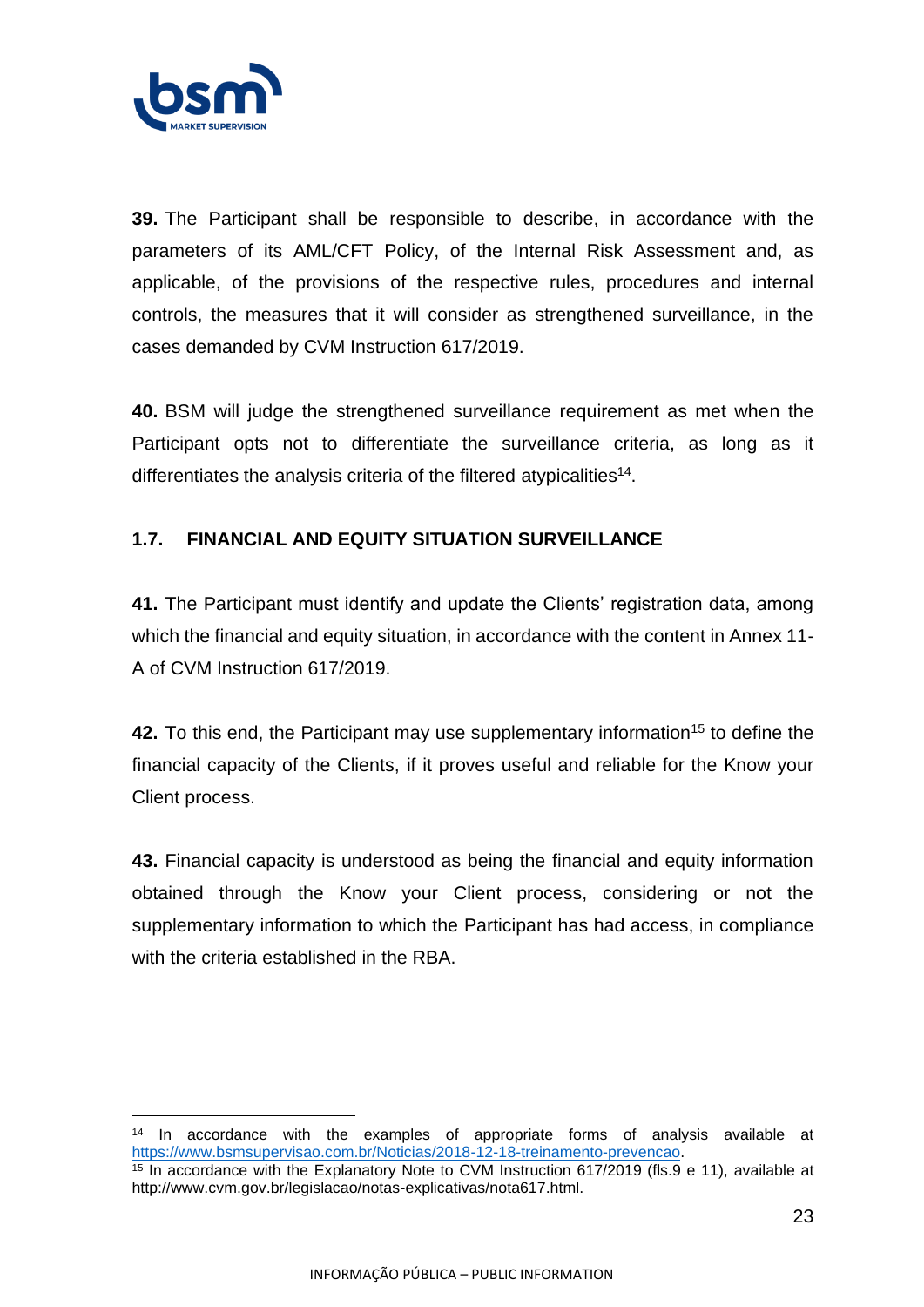

**44.** The following are examples of the non-exhaustive supplementary information that may be used in the composition of the financial capacity of the Clients, as applicable:

- **a)** if an individual, updated information about income and the equity situation;
- **b)** if a corporation, except corporations with securities of their issuance accepted for trading in an organized market, updated information about average monthly revenue in the past 12 months and respective equity situation;
- **c)** if investment funds registered with CVM and other situations, updated information about the financial and equity situation;
- **d)** value of the Client's managed portfolio;
- **e)** public surveys about the Client's financial statements and revenue data;
- **f)** information about the Client contained in the databases to which the Participant has access;
- **g)** financial volume of the Client's transactions, obtained through the history of transactions in the period of the relationship with the Participant; and
- **h)** value of the operational limit assigned to the Client, in accordance with the Participant's AML/CFT policy.

### **1.8. COMMUNICATION TO COAF**

**45.** The report to the Council for Financial Activities Control (COAF) cannot be based exclusively on the incompleteness of information, for example not knowing the beneficiary owner, and on classification as high risk.

**46.** The cases reported to COAF must contain atypicalities or evidence of money laundering or the financing of terrorism, observed via individualized evidence-based analyses, carried out by the Participant, that demonstrate sufficient materiality, in accordance with the requirements of Art. 22 of CVM Instruction 617/2019.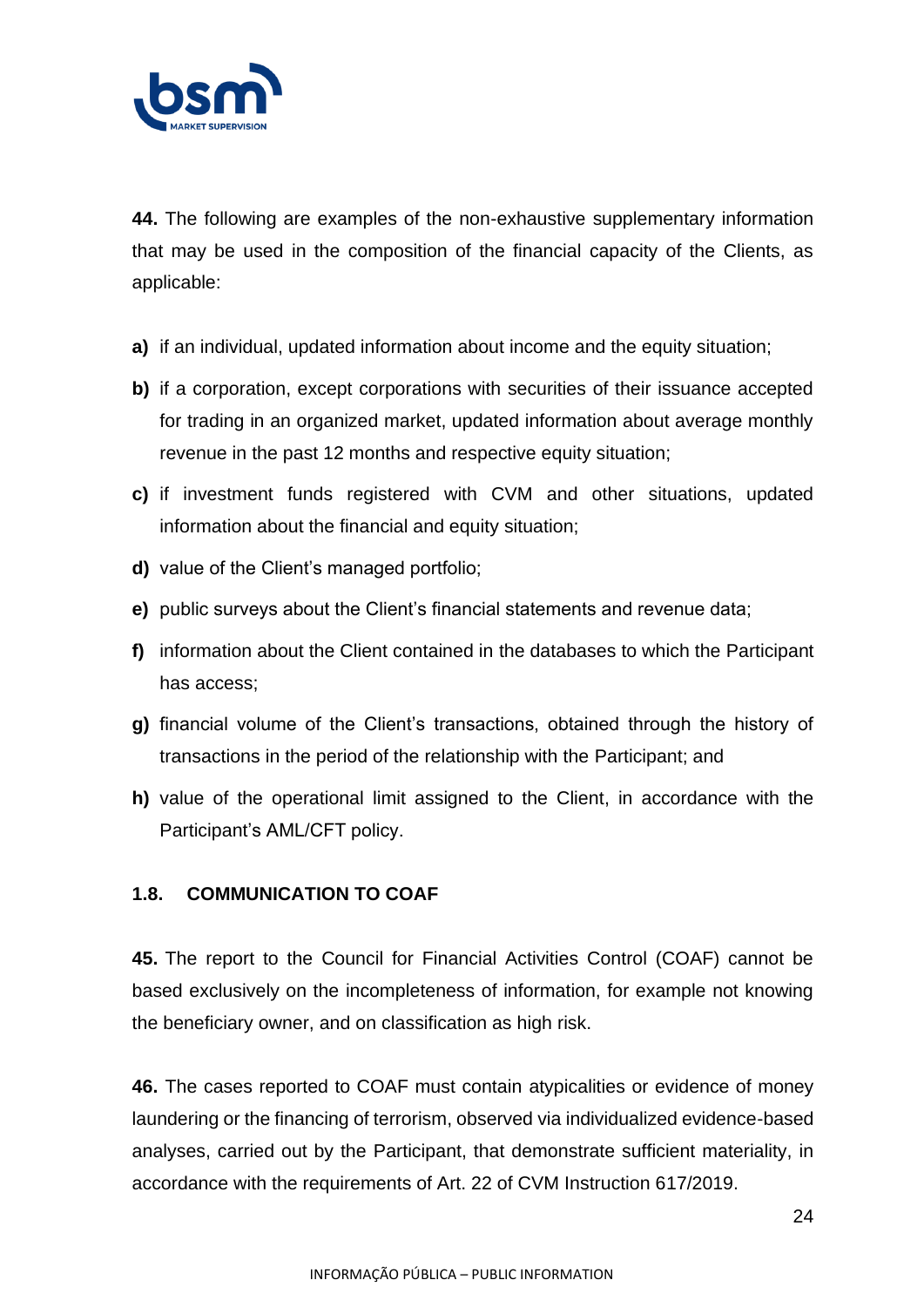

**47.** The report must be made to COAF within 24 hours of conclusion of the analysis conducted by the Participant<sup>16</sup> should the identified atypicalities not be duly justified after the analysis process conducted by the Participant.

# **1.9. ASSESSMENT OF MAINTENANCE OF THE RELATIONSHIP WITH THE CLIENT**

**48.** The decision to maintain the relationship with the Client or not is at the convenience of the Participant, which will assess the risk to its image and reputation and other applicable risks.

**49.** Incomplete information for AML/CFT purposes, including about the Client's beneficiary owner, do not make ending the relationship with the Client mandatory. In this case, it will be up to the Participant to decide whether it wishes to maintain the relationship or not.

### **1.10. DUTIES OF SENIOR MANAGEMENT**

**50.** The RBA encompasses all the Participant's AML/CFT processes. Because of this complexity and the importance of the RBA for Participants, senior management must know about and approve it.

 $16$  CVM Instruction 617/2019 – Art. 22. The persons mentioned in subparagraphs I to IV of Art. 3 of this Instruction must, pursuant to the provisions of this section and upon well-founded analysis, communicate to the Financial Intelligence Unit all of the situations and transactions detected, or proposals of transactions that might constitute serious evidence of ML/TF. Paragraph 3 The communication that is the subject of the main section must be made within 24 hours of conclusion of the analysis that determined the abnormality of the transaction, the proposal in question, or even of the detected atypical situation, such as a recusation to be communicated by the Financial Intelligence Unit.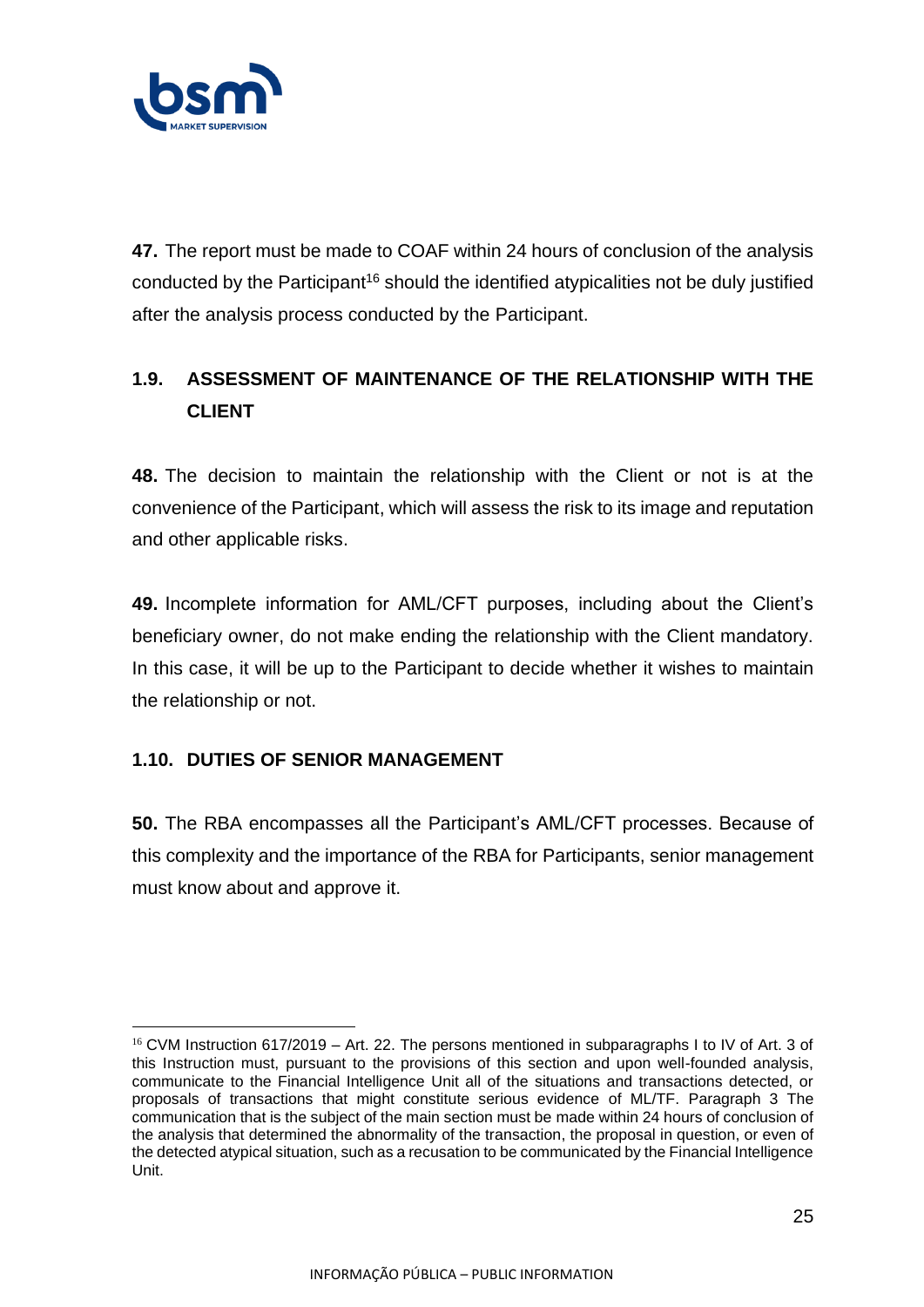

**51.** Therefore, with no prejudice to the functions of the executive officer responsible for compliance with CVM Instruction 617/2019, senior management's duties in relation to the RBA are described below.

| <b>INTERNAL RISK</b><br><b>ASSESSMENT</b>                                                                                                                                                                                       | <b>AML/CFT POLICY</b>                                                                                                                                                                                                                                                      | <b>RULES, PROCEDURES AND</b><br><b>INTERNAL CONTROLS</b>                                                                                                                                                                                                  |
|---------------------------------------------------------------------------------------------------------------------------------------------------------------------------------------------------------------------------------|----------------------------------------------------------------------------------------------------------------------------------------------------------------------------------------------------------------------------------------------------------------------------|-----------------------------------------------------------------------------------------------------------------------------------------------------------------------------------------------------------------------------------------------------------|
| Senior management approves<br>the Internal Risk Assessment <sup>17</sup>                                                                                                                                                        | Senior management approves<br>and is responsible for reviewing and is responsible for reviewing the rules, procedures and<br>the AML/CFT Policy                                                                                                                            | Senior management approves<br>and is responsible for reviewing<br>internal controls                                                                                                                                                                       |
| The director responsible for<br>compliance with CVM<br>Instruction 617/2019 drafts and<br>submits to senior management<br>the ML/FT Internal Risk<br>Assessment report, as defined<br>in CVM Instruction 617/2019 <sup>18</sup> | The AML/CFT Policy must<br>describe the structure of the<br>senior management bodies and implement and maintain the<br>the distribution of<br>responsibilities at each level of<br>the Participant's hierarchy<br>about drafting and<br>implementing the RBA <sup>19</sup> | The director responsible for<br>compliance with CVM<br>Instruction 617/2019 must<br>AML/CFT policy in a way that is<br>compatible with the nature,<br>size, complexity, structure, risk<br>profile and business model of<br>the institution <sup>20</sup> |

<sup>17</sup> CVM Instruction 617/2019: Art. 9 Without prejudice to the responsibility of the director that is the subject of the main section of Art. 8, the senior management bodies as specified in the AML/CFT policy, are responsible for the approval and enhancement of the respective policy, the internal risk assessment, and of the rules, procedures and internal controls that are the subject of Arts. 4 to 7. <sup>18</sup> CVM Instruction 617/2019: Art. 6 The director that is the subject of the main section of Art. 8 must

draft a report regarding ML/FT internal risk assessment, to be submitted to the senior management bodies specified in the AML/CFT policy, by the last business day of April, containing as well as information required in subparagraphs I and II of Art. 5, that which follows [...]

<sup>19</sup> CVM Instruction 617/2019: Art. 4 The corporations mentioned in subparagraphs I to III of Art. 3 of this Instruction must draft and implement an AML/CFT Policy containing at least: I – governance related to compliance with the obligations that are the subject of this Instruction, including the detailed description of how the senior management bodies are structured, when applicable, as well as definition of the roles and distribution of responsibilities of the members of each level of the institution's hierarchy regarding the drafting and implementation of the risk-based approach process, with special emphasis on the routines foreseen in Arts. 17, 18, 20, 21, 22 and 23 of this Instruction. <sup>20</sup> CVM Instruction 617/2019: Art. 8 The corporations mentioned in subparagraphs I to III of Art. 3 of this Instruction must designate a chief officer, responsible for compliance with the rules established by this Instruction, in particular for the implementation and maintenance of the respective AML/CFT policy compatible with the nature, size, complexity, structure, risk profile and business model of the institution, in such way as to assure the effective management of the indicated ML/FT risks.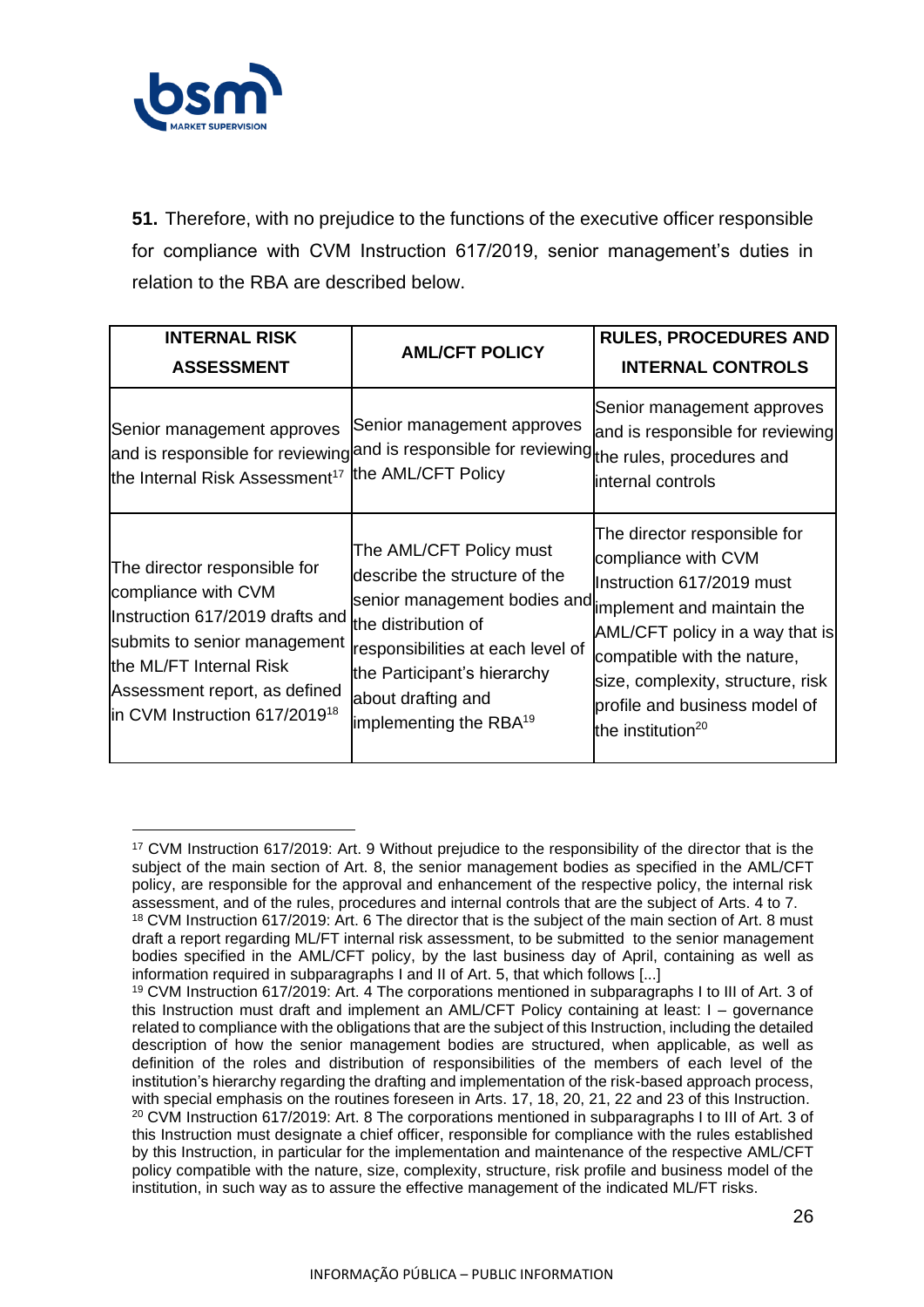

### **1.11. CONGLOMERATE RISK CLASSIFICATIONS**

**52.** Participants that belong to conglomerates may adopt the same Client, product and services risk classification as assigned to institutions, including foreign ones, of its conglomerate, as long as mechanisms for the exchange of information are guaranteed with the respective internal control areas.

**53.** Additionally, there must be detailing of the entities that share risk classification and the mechanism for the exchange of information among entities in the conglomerate or same business group.

**54.** BSM will check the effectiveness of the exchange of information between the internal control areas, therefore the Participant must use a verifiable form of information transmission between these control areas.

**55.** The Participant may opt to adopt its own risk classification, even in the case of use of the same AML/CFT policy by the entire conglomerate of which it is part.

# **1.12 REGISTRATION OF CLIENTS AT THE BEGINNING OF THE RELATIONSHIP**

**56.** The Participant may initiate a relationship with the Client without having obtained all the registration information required by the regulations.

**57.** If the Participant does not initially obtain all of the information about the Client, but all of the procedures relative to obtaining registration information have been initiated, the prohibition on accepting accounts handling information, which is the subject of Art. 11, paragraph three, of CVM Instruction 617/2019, will not be applicable.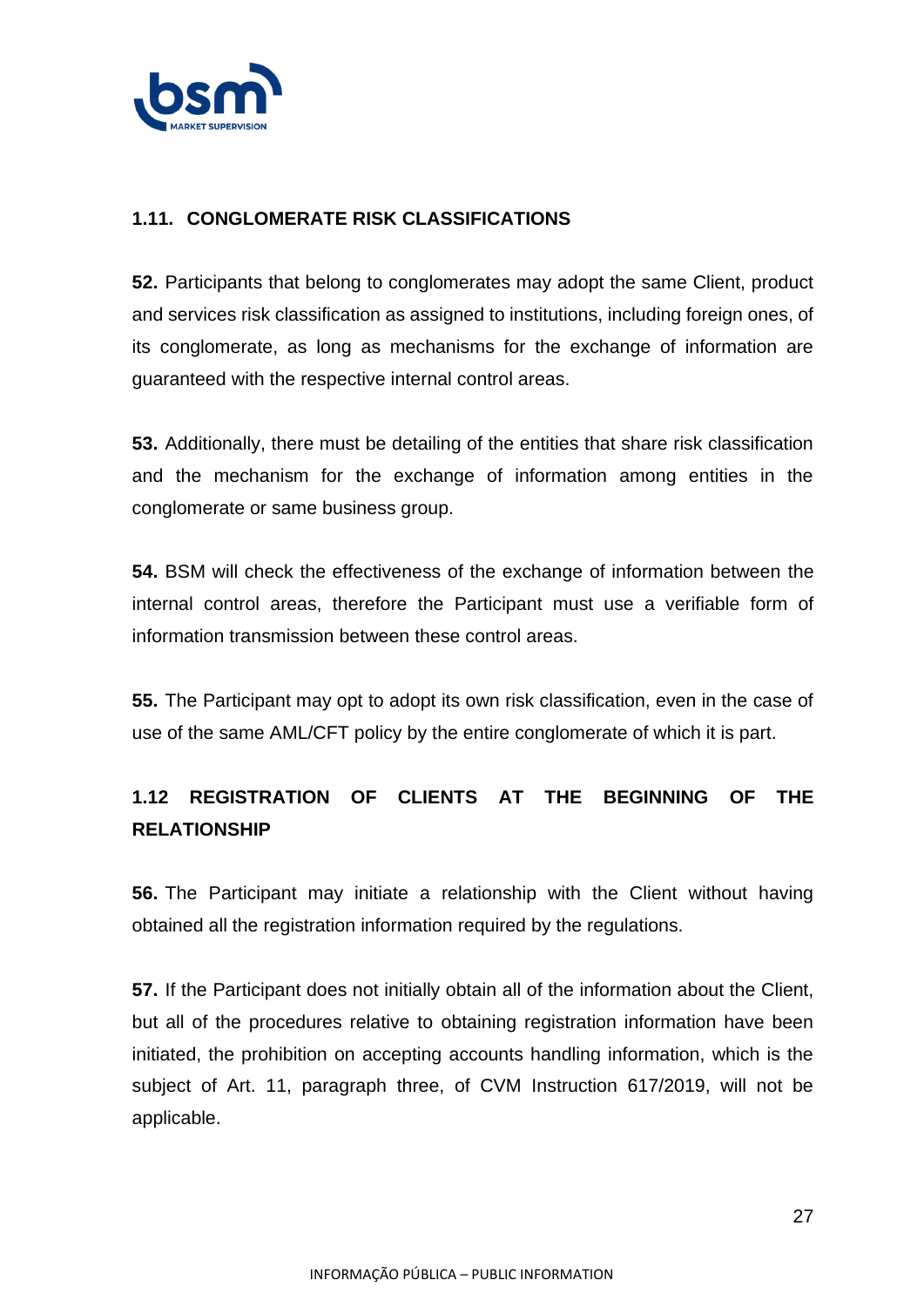

**58.** If certain registration information is not obtained at the beginning of the relationship, the RBA of the Participant may establish ways to treat the risk of this incompleteness.

### **SECTION II – RBA AND SIMPLIFIED REGISTRATION OF THE NRI CLIENTS**

## **2. REGULATORY CONTEXT**

**59.** Annex 11-B of CVM Instruction 617/2019 covers the conditions for simplified registration of NRI Clients, including that (i) the NRI Client be aware of the foreign institution that maintains an agreement with the Participant, and be registered with it, in accordance with the foreign legislation applicable in the country of origin of the foreign institution; (ii) the foreign institution take on with the Participant the obligation of presenting, whenever requested, all the information relative to the NRI Client resulting from process of its identification; and (iii) the Participant adopt specific risk assessment measures that it decides to assign to the foreign institution.

# 2.1. **CHAIN OF RELATIONSHIP BETWEEN THE PARTICIPANT AND THE NRI AND INCOMPLETENESS OF INFORMATION**

**60.** The most common chain of relationship, in the case of the NRI Client, is exemplified below.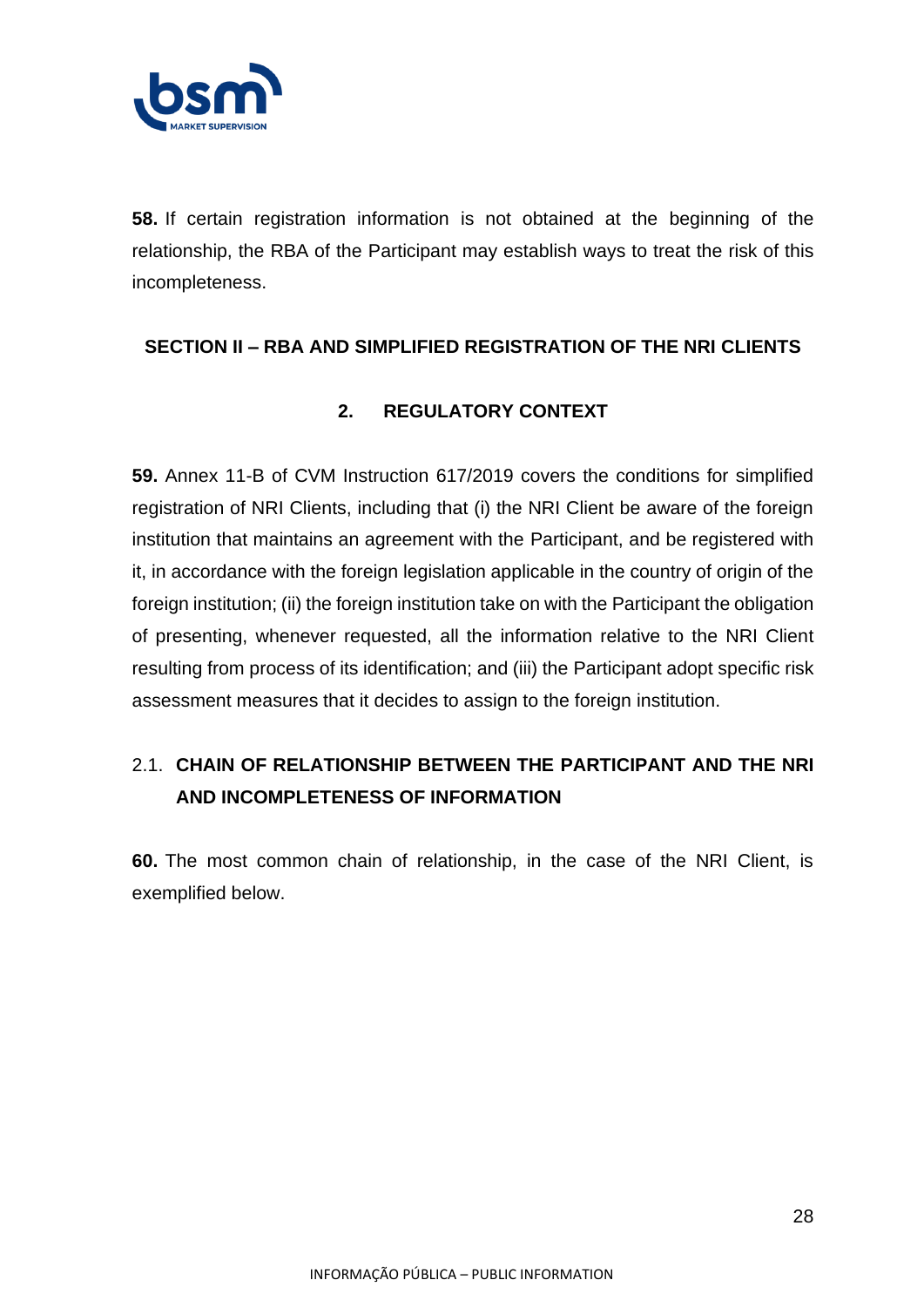



**61.** The Participant maintains an agreement with the foreign institutions which, for their part, maintain a business relationship with foreign portfolio managers that are representatives of the NRI Client. In some cases, the foreign institution also takes on with the Participant the role of manager or representative of the NRI Client.

**62.** However, for CVM Instruction 617/2019, the Participant's Client is the NRI, which establishes a legal bond with the Participant, directly or via representatives.

**63.** In this way, chains of relationship exist that are formed from several entities between the Participant and the NRI, such as foreign intermediaries, managers etc. Due to the requirements of some due diligences, these foreign entities must hold, in accordance with the applicable legislation in their country of origin, important registration information of their respective Clients, in accordance with their role in the chain.<sup>21</sup>

**64.** In this way, the Client might not obtain the complete information of the NRI Client that operates via simplified registration, such as its financial and equity situation,

<sup>&</sup>lt;sup>21</sup> In support of this practice we have as an example FATF Recommendation 17.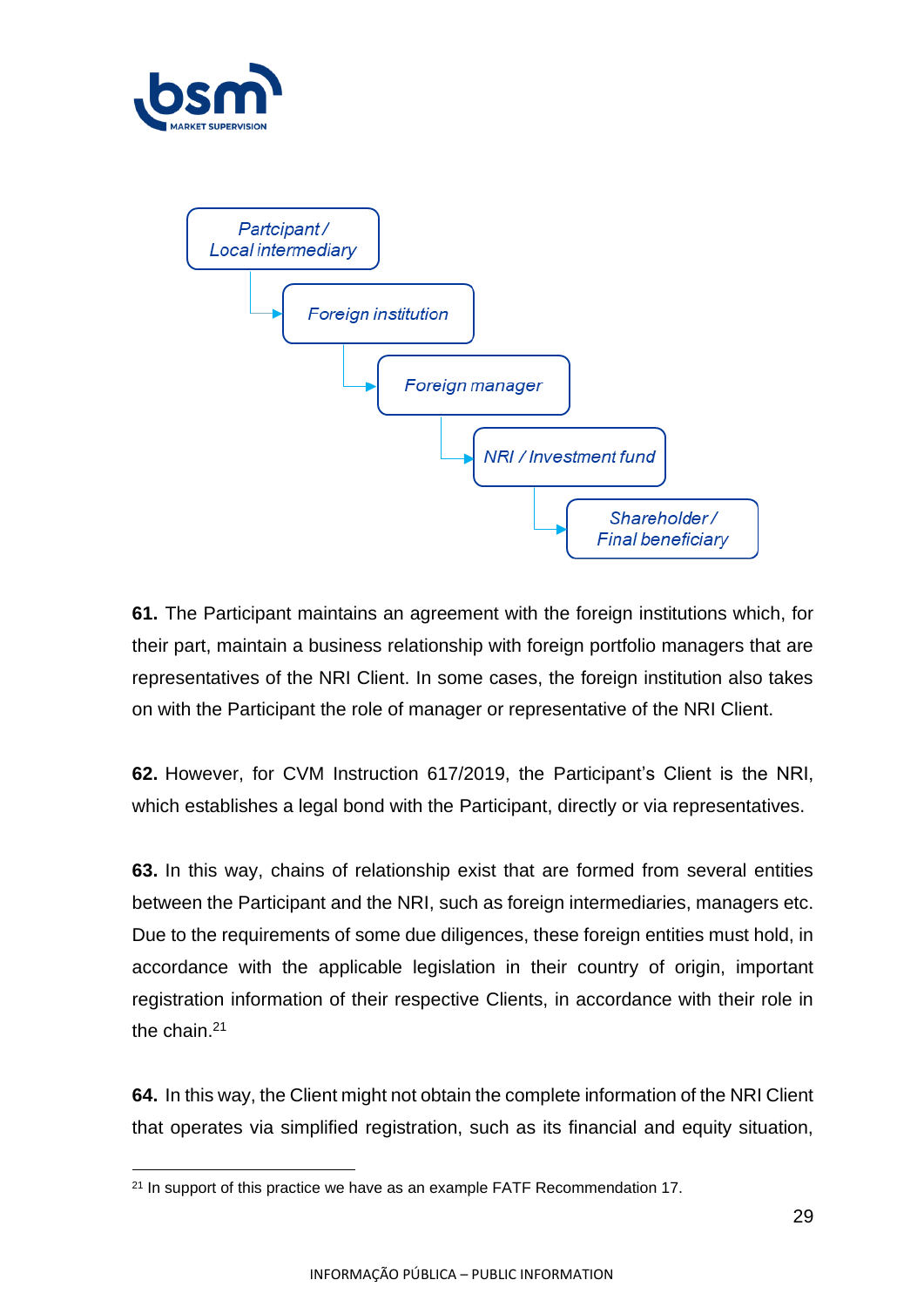

beneficiary owner, among others. This is because the Participant would normally only have access to information mandatorily obtained in the jurisdiction of origin of the foreign institution.

**65.** However, the incompleteness of the information is an inherent element to this chain of relationship and does not characterize an irregularity if the Participant demonstrates that it exercised due diligence in obtaining information and treated this incompleteness via the RBA, as defined in item 2.3.

**66.** In this way, application of the RBA allows to manage, also in the case of simplified registration of the NRI Client, the ML/FT risk in case of incomplete information scenario, particularly in regard to non-identification of the end beneficiary of the NRI.

### **2.2. KNOW YOUR CLIENT AND NRI CLIENT REGISTRATION**

**67.** The foreign fund managers, as representatives of the NRI, are normally foreign entities that maintain a direct business relationship with the foreign institution that maintains an agreement with the Participant. In this scenario, the Participant may initially register the foreign manager and complement the registration with the information of the NRI Client that it manages, as long as the Know your Client process, in accordance with Art. 17 and Annex 11-B of CVM Instruction 617/2019, has NRI information as its aim.

**68.** Considering that all the registration information required in the jurisdiction of origin of the foreign institutions, of the foreign managers, or of the entities in the chain of relationship localized outside of Brazil, may be less than or different to that required by Brazilian regulations, the registration processes and Know your Client may result in incompleteness in regard to the information required by CVM Instruction 617/2019.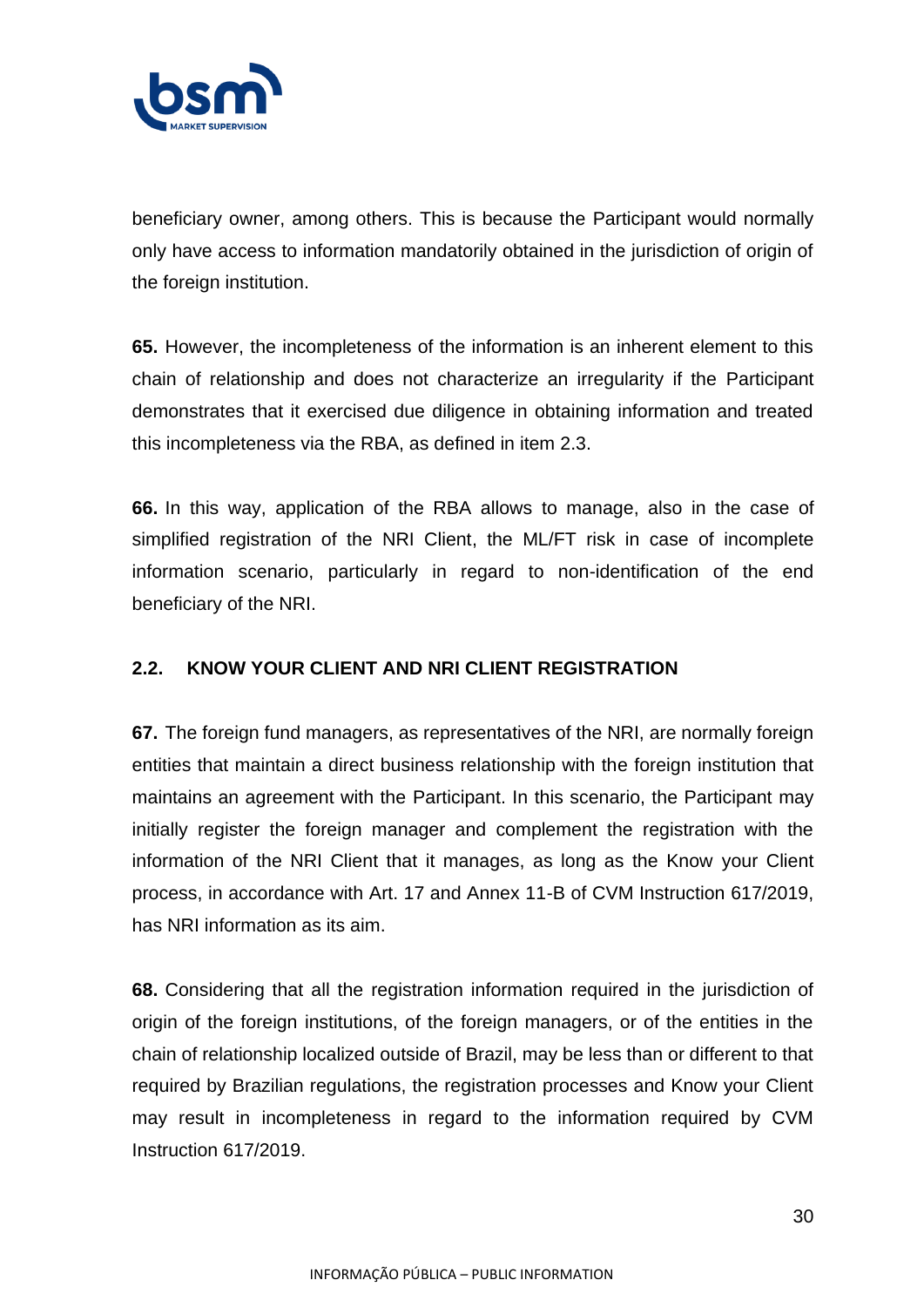

**69.** This incompleteness will not be considered an irregularity if the Participant demonstrably performed due diligence in relation to obtaining this information, or opts not to request it knowing that this is provenly information not required by the regulations in the country of origin of the NRI Client.

**70.** Incomplete information is also not to be confused with out of date registration. If, when updating registration, as set forth in subparagraph III of Art. 4 of CVM Instruction 617/2019, the Participant does not obtain all the information about the NRI Client, but due diligence in the procedures for obtaining registration information is in evidence, the prohibition will not be applicable on accepting account handling orders, which is the subject of Art. 11, third paragraph, of CVM Instruction 617/2019.

**71.** The Know your Client process is broad and continuous. For this reason, even when certain registration information is lacking, the Client's RBA can foresee ways of treating the risk of this incompleteness, above all considering the course taken by the relationship, whereby information obtained via surveillance of the NRI Client's activity is expected to contribute to increasing the Participant's knowledge, filling any gaps that were present at the start of the relationship.

**72.** For this reason, incompleteness of information inherent to the simplified registration of the NRI Client does not presuppose an automatic increase to these Clients' risk. It is possible for the Participant to adopt the risk level that the foreign institution assigns to the NRI Client, as detailed in item 2.6 of this Guidance.

### **2.3. SURVEILLANCE AND RISK CLASSIFICATION OF THE NRI CLIENT**

**73.** In the case of incomplete information, in addition to classifying the NRI Client's risk, the Participant must describe in its AML/CFT Policy the criteria strengthened to analyze NRI transactions or atypical situations, regardless of the risk classification assigned to these Clients.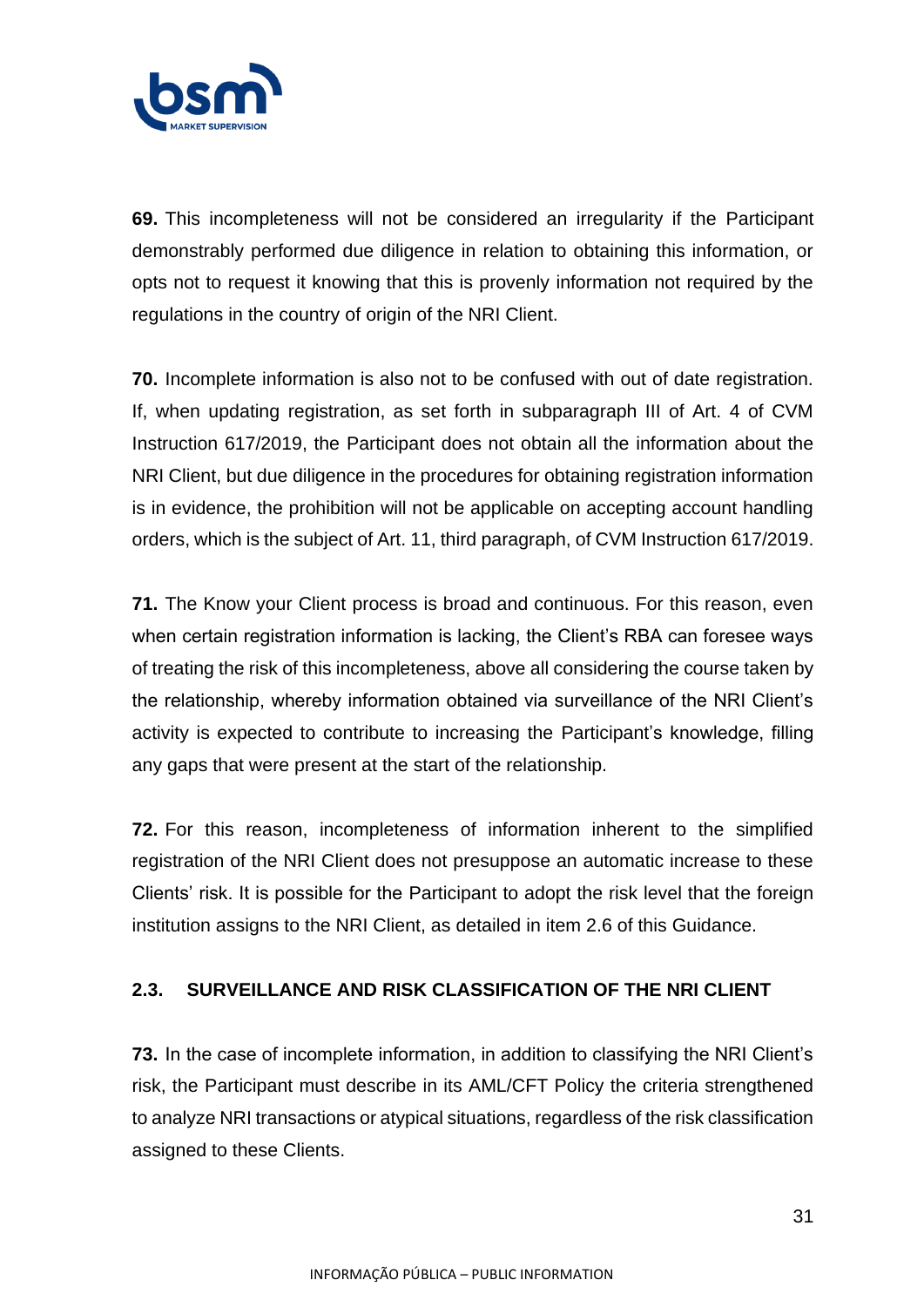

**74.** When the Participant does not have access to all the information required by Brazilian regulation, including in the simplified registration of the NRI Client, it may consider the RBA of the entities in the chain of relationship linked to this NRI Client, and surveillance of this Client throughout the relationship.

**75.** When the NRI Client is a fund or similar investment vehicle represented by a foreign portfolio manager, and the Participant does not know all the information about the NRI, the Participant may consider the RBA of the manager or equivalent in its respective jurisdiction to support its risk assessment of the NRI Clients linked to it, as detailed in item 2.6 of this Guidance.

**76.** The surveillance performed by the Participant must focus on transactions with securities in the name of each NRI Client, and not of the foreign manager. The result of this surveillance is a way to obtain assistance to assess the NRI Client's risk during its relationship, above all in the scenario of incomplete registration information.

### **2.4. REQUEST FOR INFORMATION FROM THE FOREIGN INSTITUTION**

**77.** Simplified registration of the NRI Client presupposes the foreign institution being obligated to submit all registration information of the NRI, including its portfolio manager or equivalent, pursuant to the applicable legislation in the country of origin of the foreign institution.

**78.** This obligation must be established in a written agreement between the Participants and the foreign institution. The agreement must comply with the applicable rules issued by the administrative entities for organized market operators and financial market infrastructure operators, as well as those issued by the selfregulation entity.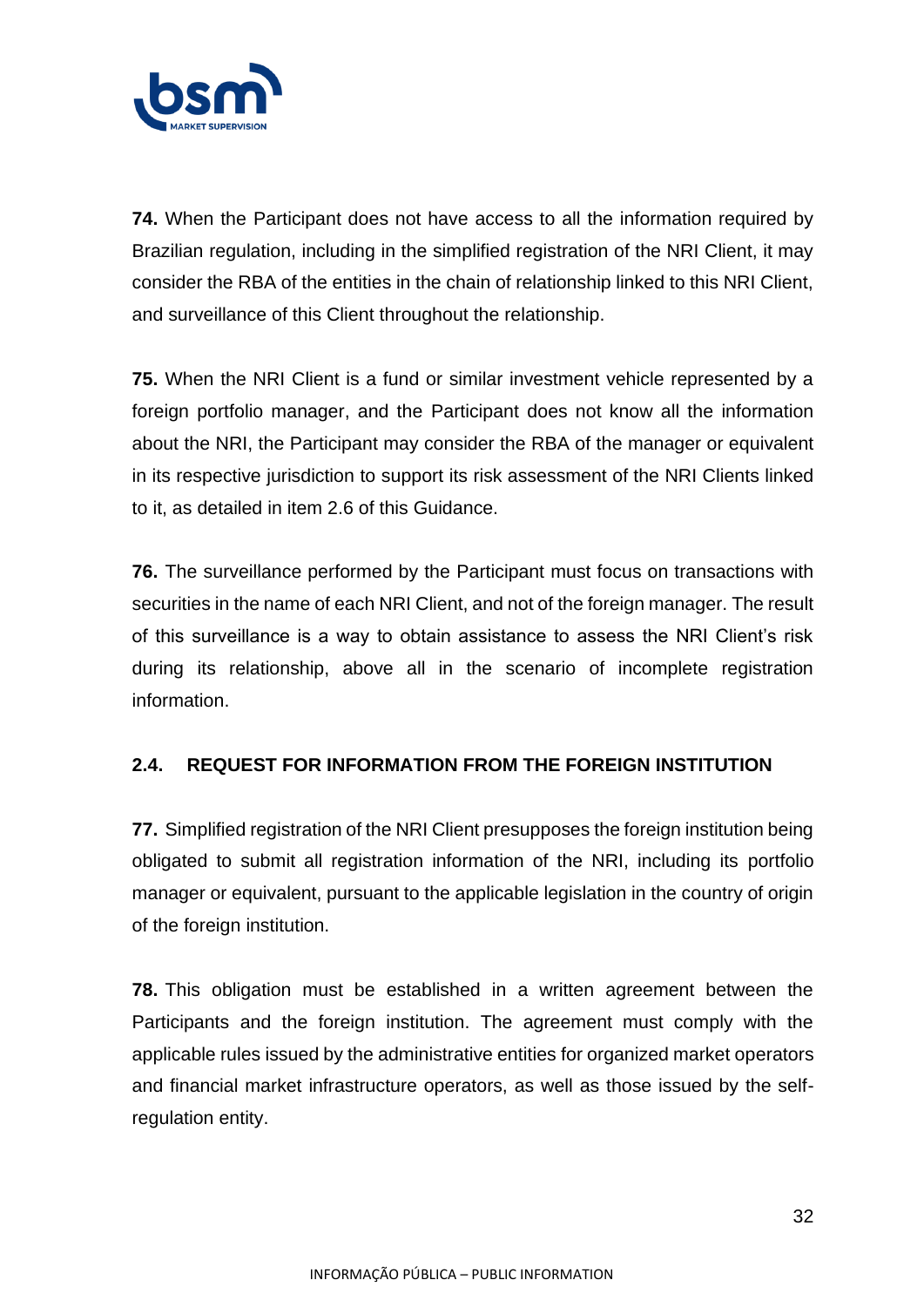

**79.** In simplified registration, the Participant shall have the contractual prerogative of requesting information about the NRI Client, as set forth in CVM Instruction 617/2019, from the foreign institution. The same shall occur throughout the relationship with the NRI Client whenever registration update is necessary.

**80.** However, the Participant must additionally conduct due diligence to improve understanding of the equity and financial situation of the NRI Client and its end beneficiary.

**81.** Similarly, according to the agreement, the Participant shall require the foreign institution to provide information that could be required in the country of origin, employing its best efforts to comply with Brazilian regulations for NRI Client identification, with incompleteness as set forth in item 2.1 of this Guidance being accepted.

**82.** If the Participant has already requested the information, required by Brazilian regulations, from a determined foreign institution and not received it, justifiably, the due diligence required for registration of a new NRI Client linked to the same foreign institution, in the same circumstances, may dispense with a new information request.

**83.** To this end, the Participant will need to demonstrate that the circumstances are identical, and that a new request would be ineffective. This may occur, for example, when the Participant demonstrates that it knows the flows and limits on access to determined information by the foreign institution, so that a new request would not be useful, neither produce a different result to that of the previous request.

**84.** The Participant must identify, upon questioning and in a periodicity compatible with the risk, as foreseen in AML/CFT Policy, any change to practice by the foreign institution, to legislation, or other events that could alter access to this information by the foreign institution.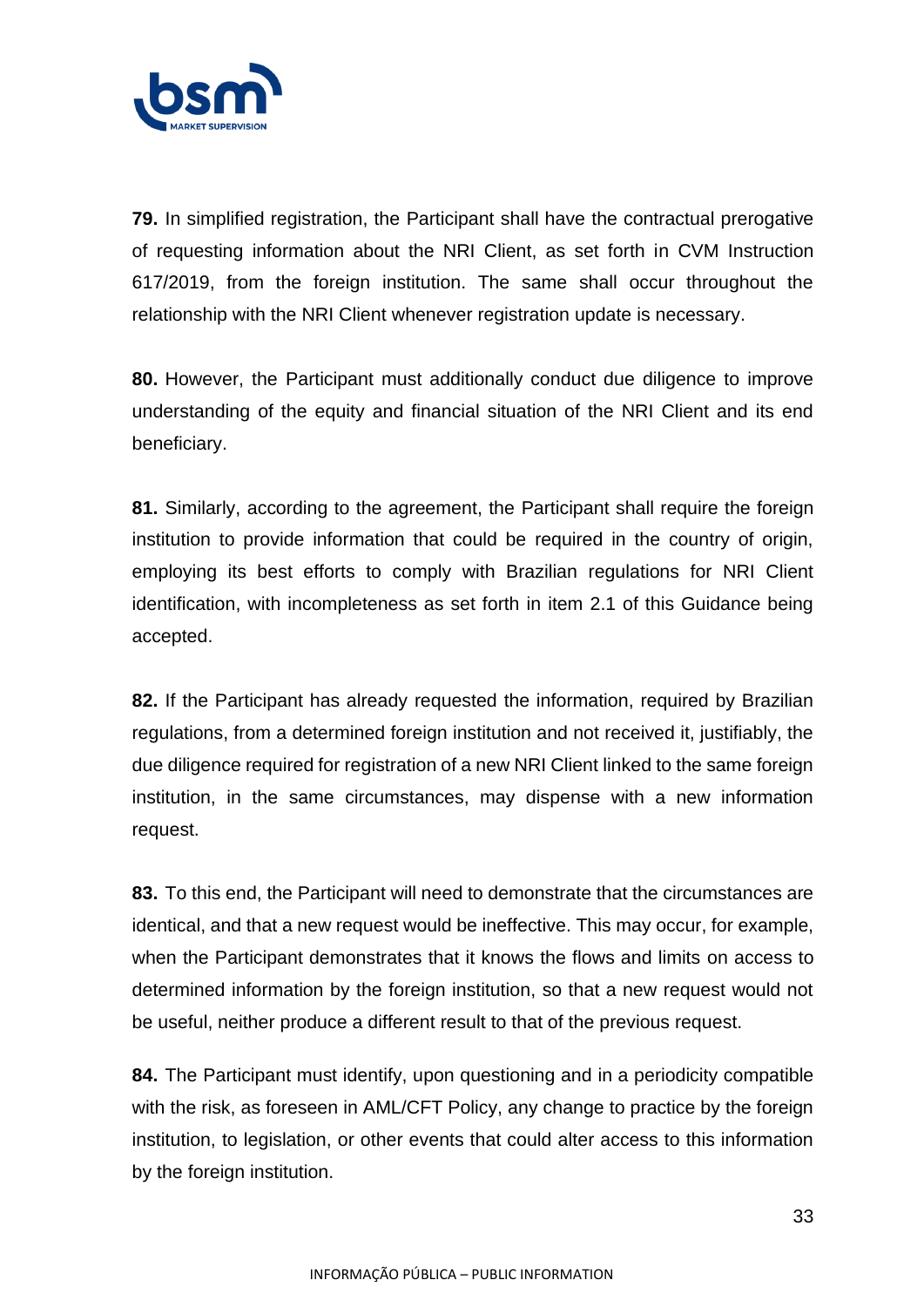

### **2.5. NON-PROVISION OF INFORMATION BY THE FOREIGN INSTITUTION**

**85.** Below are possible scenarios regarding the provision of information on the part of the foreign institution:

- **a)** the foreign institution has and provides the Participant with all requested information;
- **b)** the foreign institution does not have all the requested information, because it follows the reliance rule, because it adopts the RBA of another entity in the chain of relationship (such as of a portfolio manager, for example) up until the NRI Client, or because this information is not required of it by its regulators in the jurisdiction in which it operates;
- **c)** the foreign institution has the requested information, but does not send it to the Participant, with motivation; and
- **d)** the foreign institution has the requested information but does not send it to the Participant, without motivation, or there is partial or inconsistent submission.

**86.** The Participant must define in its RBA methodology the treatment that it will assign to each of the above scenarios, demonstrating its impact on risk assessment.

**87.** The RBA shall also foresee treatment of situations in which the foreign institution fails to provide a justification for not sending the requested information, which the Participant deems reasonable. The scenario in which the Participant knows the foreign institution does not provide information because it does not have it must, for example, be assessed as less serious than a scenario in which the Participant knows that the foreign institution is aware of this information but refuses to provide it, without justification, or only partially provides it.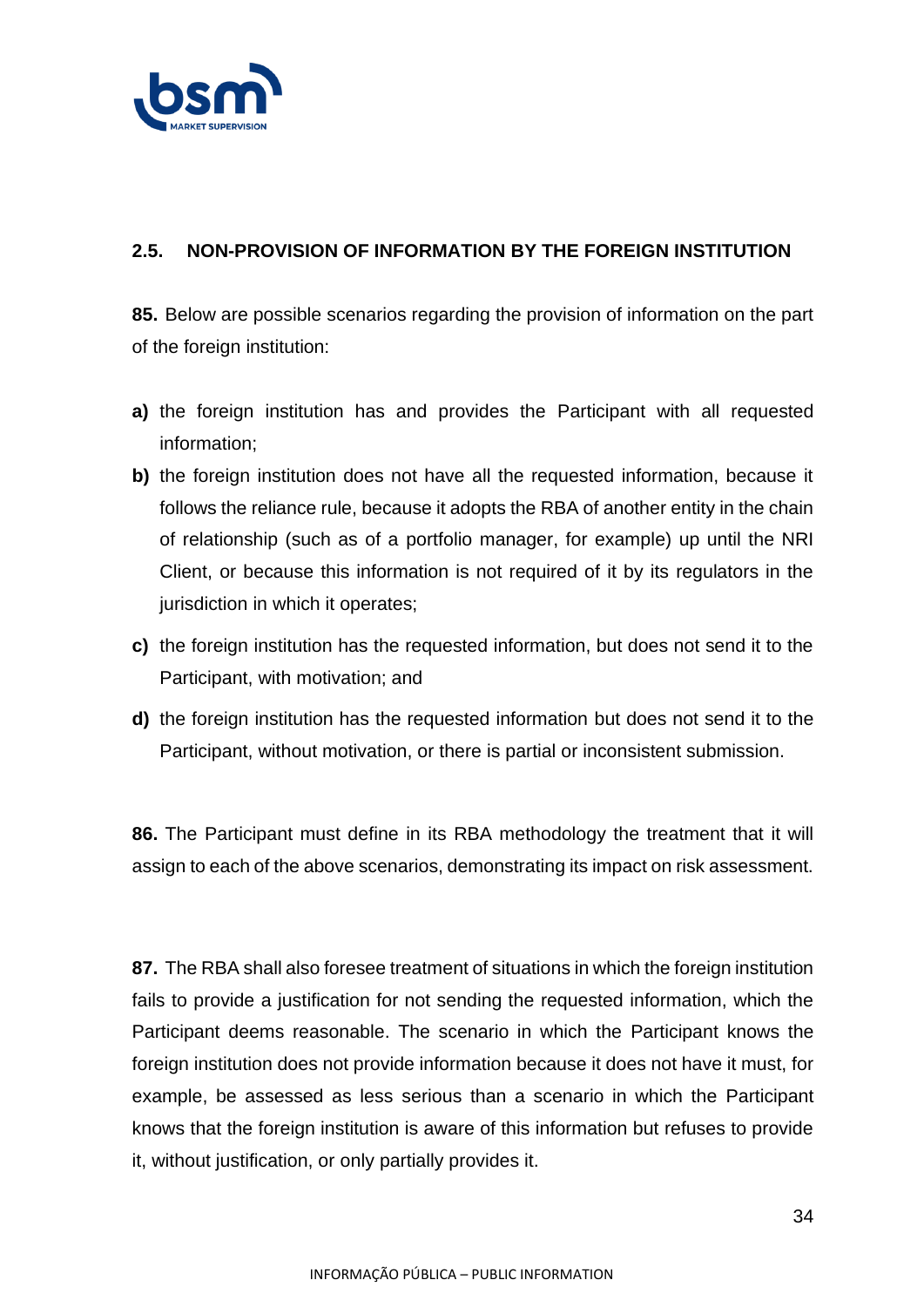

### **2.6. FOREIGN INSTITUTION RISK CLASSIFICATIONS**

**88.** The Participant must know the risk methodology the foreign institution adopts to classify other entities in the chain of relationship up until the NRI Client. All the entities that provide securities services in between the order being issued by the NRI Client (or in its name) and its execution by the Participant comprise the chain of relationship. In this way, the Participant must consider the events of which it gains knowledge and that suggest a significant and material loss ratio related to ML/FT.

**89.** The Participant may reproduce the risk classification of an NRI Client that has been assigned by a foreign institution or by another entity in the chain of relationship, as long as the Participant knows the RBA methodology of this institution or entity, and is certain that they comply with the Participant's own RBA.

**90.** In the case raised in the previous paragraph, if the RBA of the foreign institution or entity in the chain of relationship falls short in relation to the minimum required by Brazilian regulation, such as not considering some of the risk factors defined in item 1.3 of this Guidance, it will be up to the Participant to complement it, performing due diligence to provide the missing minimum requirements.

**91.** The Participant must also assess the risk inherent to the use of the RBA of the foreign institution or entity of the chain of relationship not being compatible with what is required by Brazilian regulation.

**92.** Should the RBA of the foreign institution or entity in the chain of relationship not completely comply with the minimum required by Brazilian regulation, it is recommended that the Participant establish its own RBA methodology for the assessment and classification of the risks of the NRI Clients related to that foreign institution or entity in the chain of relationship.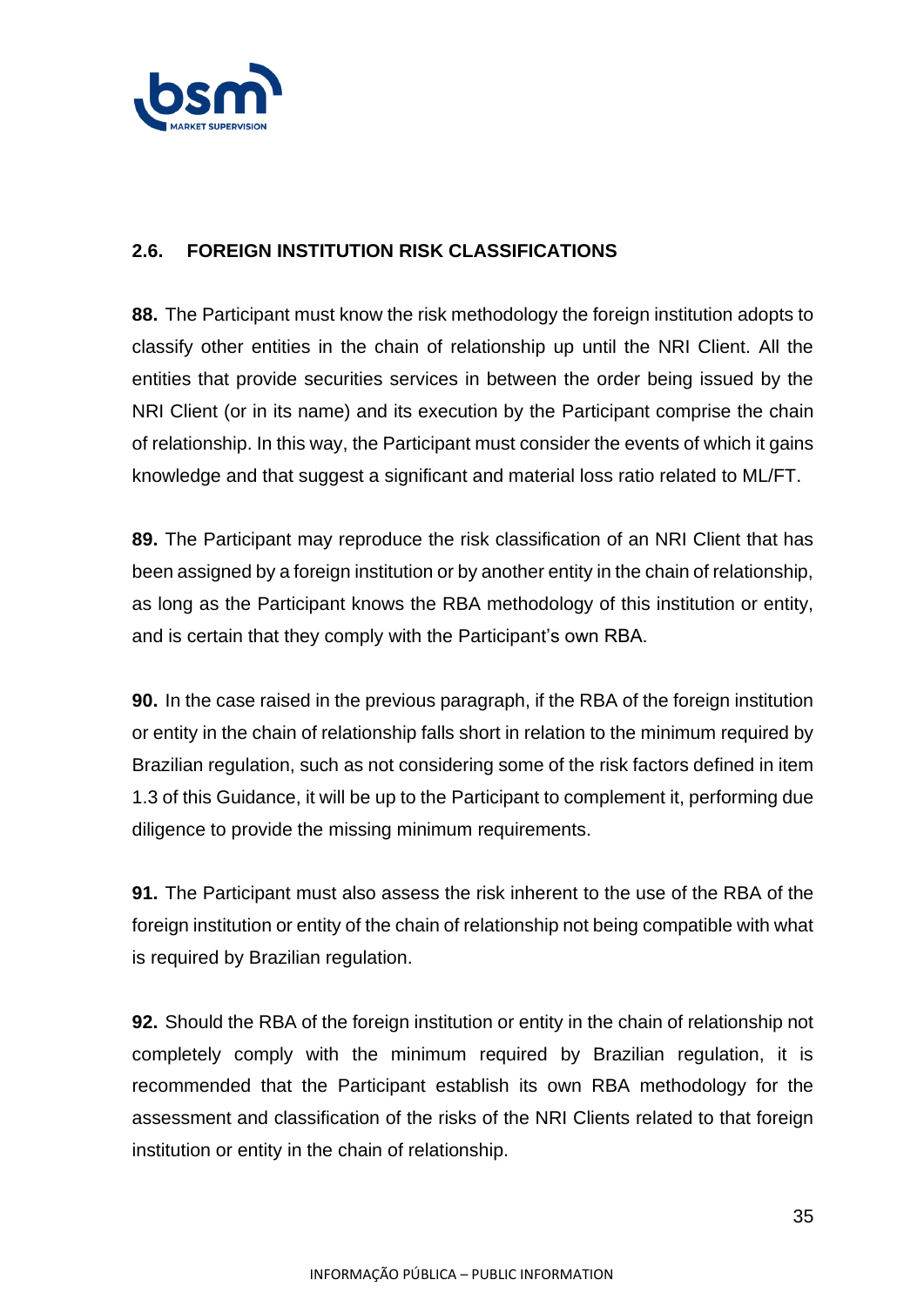

**93.** When opting to replicate the risk classification assigned to the NRI Client by the foreign institution, or by an entity in the chain of relationship, the Participant must show that it has conducted the routines foreseen in the Know your Client process according to the RBA risk classification adopted. The use of an RBA from a third party does not exempt the Participant from monitoring all transactions that it intermediates in the name of the NRI Client in the Brazilian securities market.

**94.** Finally, it is recommended that the Participant assess the risk of the foreign institution and other entities in the chain of relationship, always considering the information to which it has access, as set forth in item 2.3.

# **2.7. IMPACT OF THE FUND MANAGER'S RISK CLASSIFICATION ON THE RISK CLASSIFICATION OF THE NRI CLIENT**

**95.** When the Participant understands that the fund manager or representative of the NRI Client presents a higher ML/FT risk, logically the represented NRI must have its risk classification influenced due to the elevated risk of the service provider linked to it, unless the Participant understands differently and with a sound basis.

**96.** In the same way, an NRI Client with an elevated risk classification should only influence the risk classification of the other NRI Clients linked to the same manager if this latter collaborated in some way with the atypicality identified in the NRI Client classified as higher risk.

**97.** However, the Participant may opt to classify differently the risks assigned to the NRI Client and to the manager that represents it, which will be considered consistent for purposes of BSM's assessment of the RBA, in accordance with item 1.2.1 of this Guidance.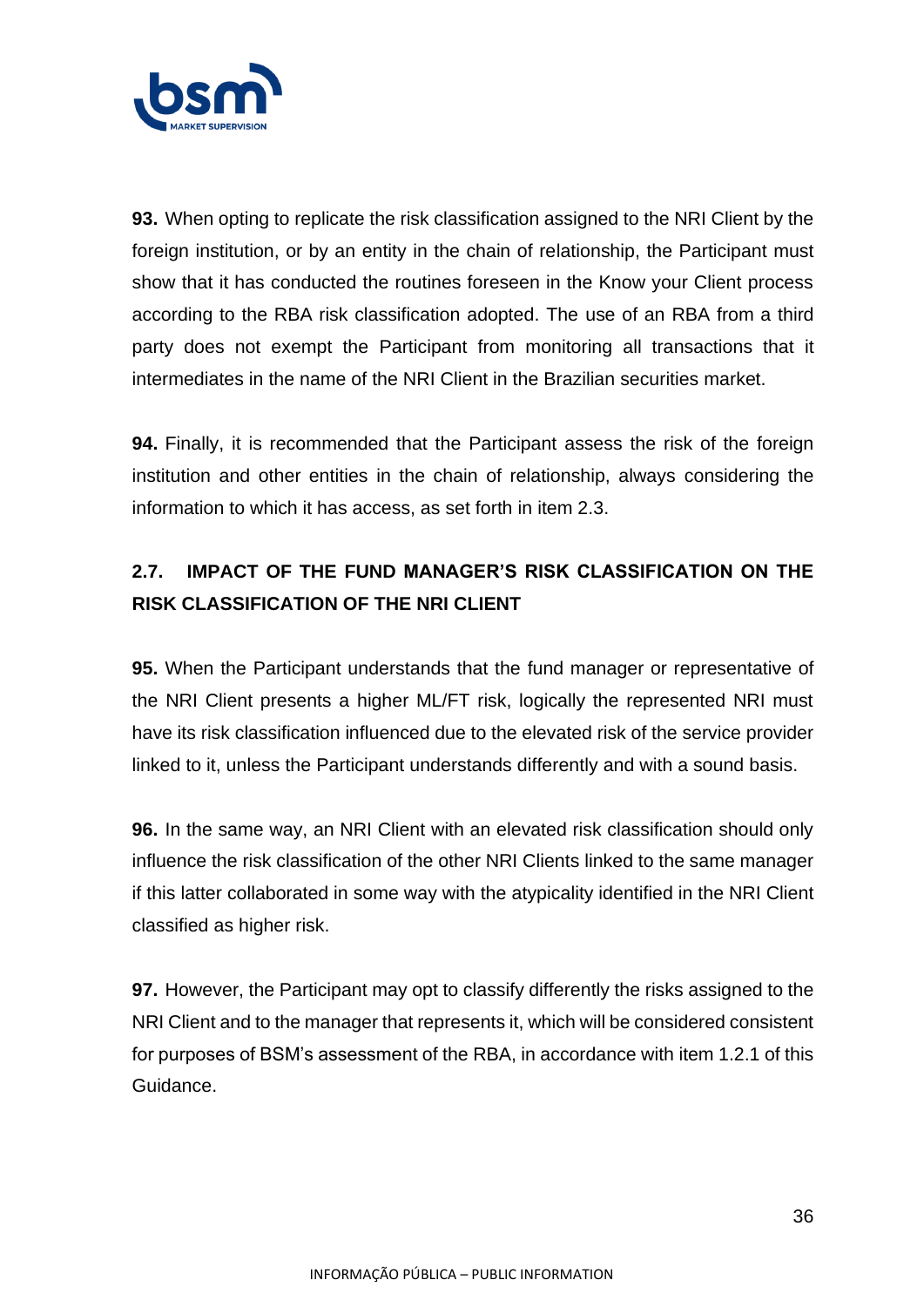

## **Annex II**

OF/BSM/DAR-3005/2020

September 04, 2020

### **Sr. Francisco José Bastos Santos**

Securities and Exchange Commission of Brazil (CVM) Market and Intermediaries Relations (SMI)

### **Sr. Marcus Vinicius de Carvalho**

Securities and Exchange Commission of Brazil (CVM) Money Laundering and Terrorist Financing Prevention Center

Re: **Consultation on the adequacy of the guidance to be announced to B3's Participants about the minimum elements BSM expected for the Risk-Based Approach (RBA) and the Simplified Registration of Nonresident Investors (NRI) in the context of CVM Instruction 617, dated December 5, 2019 (CVM Instruction 617/2019)**

**1.** In the SBR 2019-2020 Biennial Plan, CVM prioritized risk event 2.3<sup>22</sup>, which deals with general failures in Anti-Money Laundering and Combatting the Financing of Terrorism (AML/CFT) risk management by the intermediaries, highlighting NRI

**<sup>22</sup> SBR 2019-2020 Biennial Plan – Risk Event 2.3: General failures in the AML risk management process by the intermediaries. When drafting this plan, SMI did not have robust statistics about this risk event. Based on inferences, SMI considered this risk event as priority, to which end it will adopt surveillance actions seeing to mitigate associated risk, highlighting simplified registration of nonresident investors, in those situations in which information necessary for the full knowledge of the nonresident investor have not been provided by the foreign intermediary.**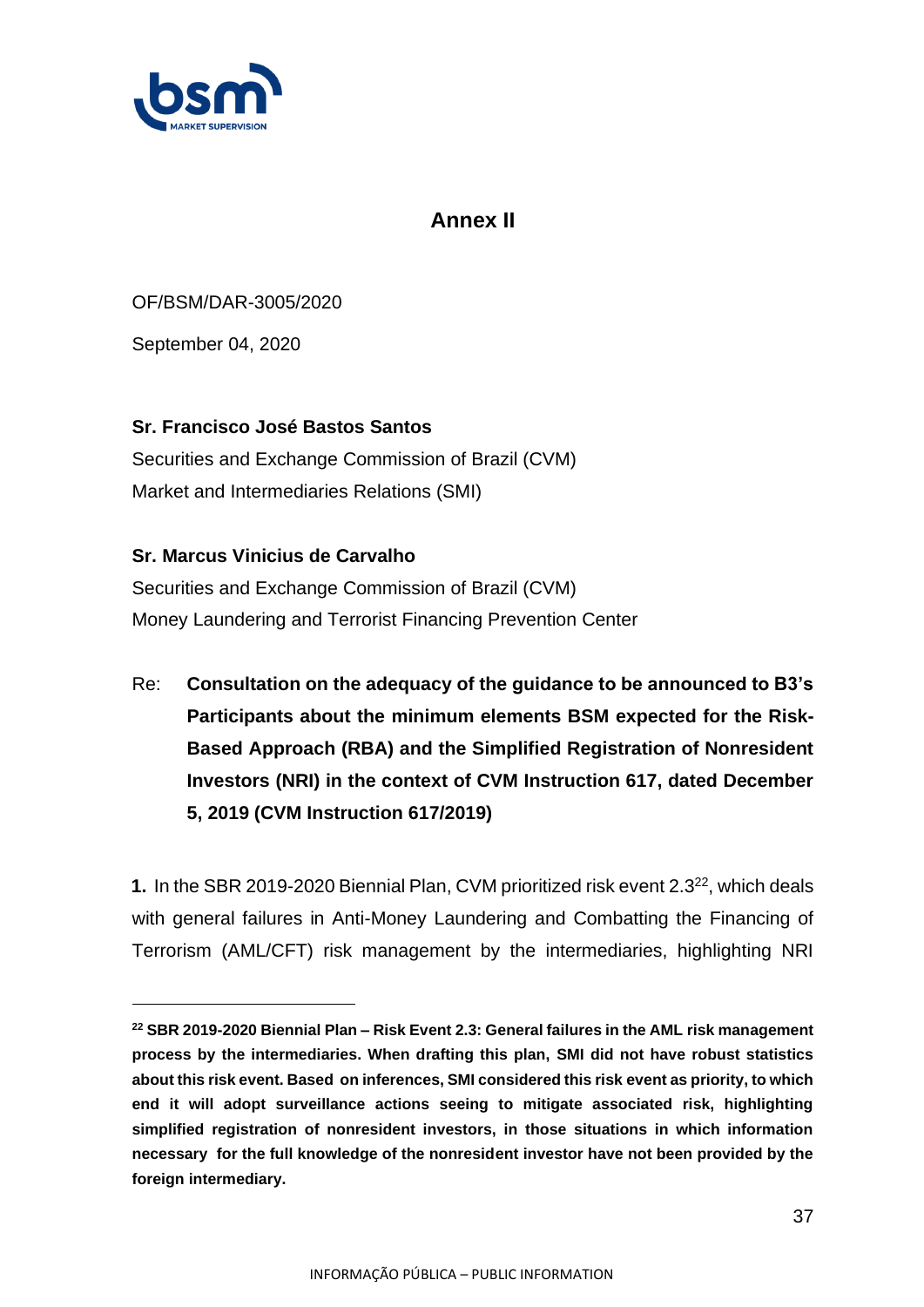

simplified registration, especially in those situations in which the information necessary for the full knowledge of the NRI has not been provided by the foreign intermediary. In this context it was delegated to the BSM Market Supervision (BSM) to monitor the Participants in the markets operated by B3 (Participants), to evaluate compliance with the rules.

**2.** To perform this role, as understood by CVM, we decided to issue Guidance for the Participants about the RBA and about NRI simplified registration (Guidance), in the form of a Guidance Note about the minimum diligence expected in relation to compliance with CVM Instruction 617/2019.

**3.** In this context and to obtain assistance from the market about the main aspects of the Guidance, the matter was previously submitted to BSM's Market Advisory Committee and the Working Group was created, with Market and B3 Participants, to assist BSM in drafting the Guidance. In these interactions and based on the BSM's experience in audits, we obtained important inputs regarding the procedures and controls of Participants in AML/CFT.

**4.** The purpose of this initiative was to allow the Guidance to be drafted by BSM in compliance with the Participants' processes and the rule's objectives, so as to eliminate uncertainties about the forms considered appropriate for compliance with AML/CFT legislation and, in this manner, to grant transparency regarding the objectives in surveillance of Participants that is performed by BSM, reducing the surveillance cost and granting regulatory effectiveness.

**5.** In this way, the Guidance (Annex I) details the minimum content to be considered in BSM's surveillance and provides examples of the RBA implementation actions that are the subject of CVM Instruction 617/2019, consolidating BSM's guidance regarding AML/CFT.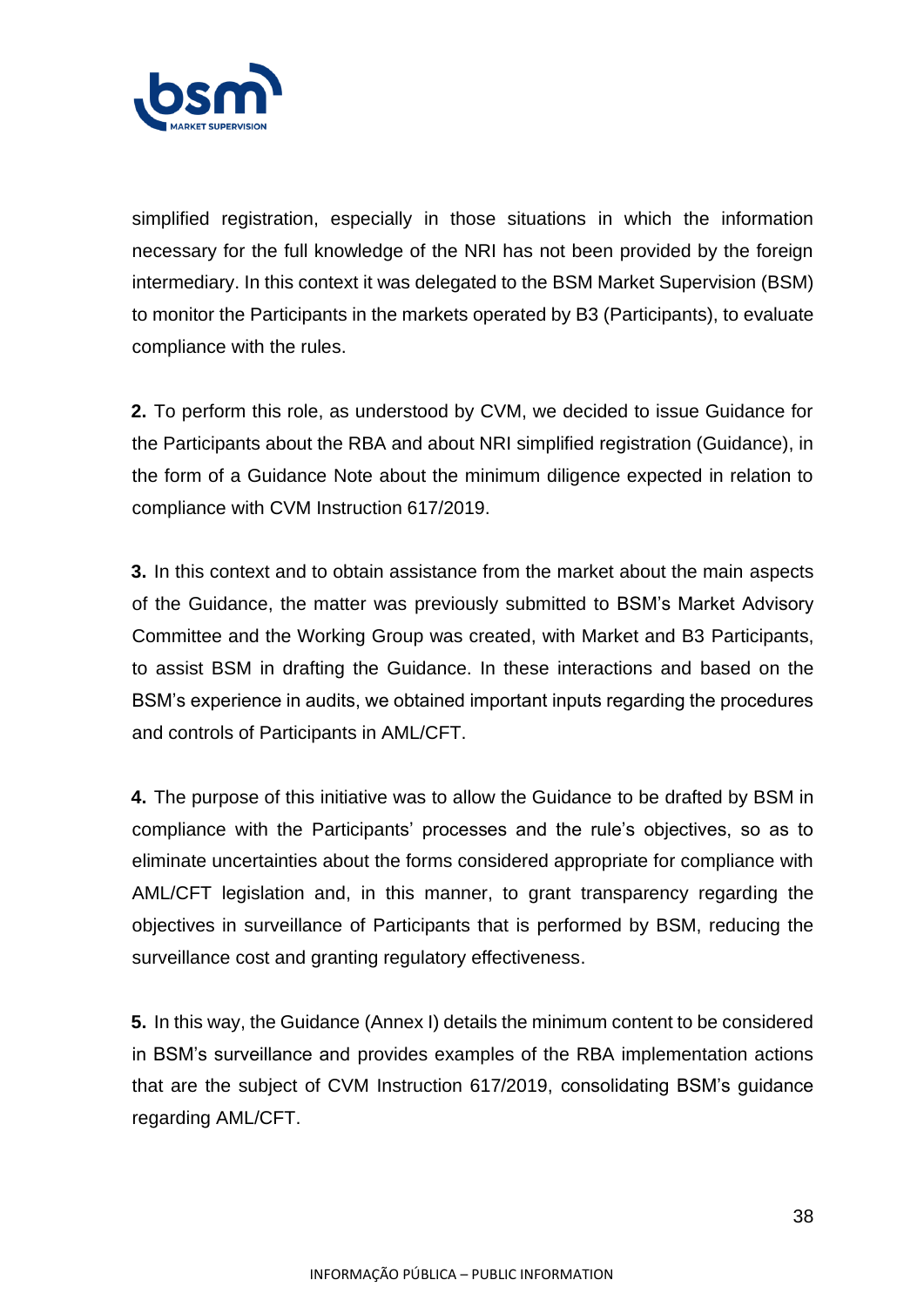

**6.** In the Guidance, responding to CVM's request, the concepts of client and investor, as defined in CVM Instruction 617/2019<sup>23</sup>, are treated identically. In this way, mentions of the "client" in the Guidance mean the individual or corporation, investment fund, investment club, or NRI, in whose name transactions are executed with securities.

**7.** This unification of the definitions of client and investor is justified by the Participant having a legal bond, pursuant to the provisions of CVM Instruction 505, dated September 27, 2011 (CVM Instruction 505/2011), with the persons or entities in whose name transactions with securities are executed. Thus, for the purposes of the Guidance, we considered that fund managers are not clients of the Participant, but representatives of these clients, as there is no legal bond to which CVM Instruction 505/2011 refers.

**8.** Considering that CVM Instruction 617/2019 will come into effect on October 1, 2020 and that there is a mass of information related to the Participant's client base that needs to be adapted to the requirements of the new rule, we have used, for surveillance purposes, the following adaptation criteria:

- **(i)** For registration adaptation purposes:
	- **a.** lower-risk clients, in accordance with the Participant's classification: must have their registers adapted, in accordance with the periodicity determined in the AML/CFT Policy, observing the five year deadline established in art. 4, subparagraph III of CVM Instruction 617/2019, counted as of the day of the last registration update;

<sup>&</sup>lt;sup>23</sup> CVM Instruction 617/2019: Art. 2 For the purposes of the present instruction the following is considered:[...] V – client: investor that has a direct business relationship with the persons mentioned in Art. 3 of this instruction; [...] **X** – investor: individual or corporation, investment fund or joint investment vehicle or the nonresident investor in whose name transactions are executed with securities;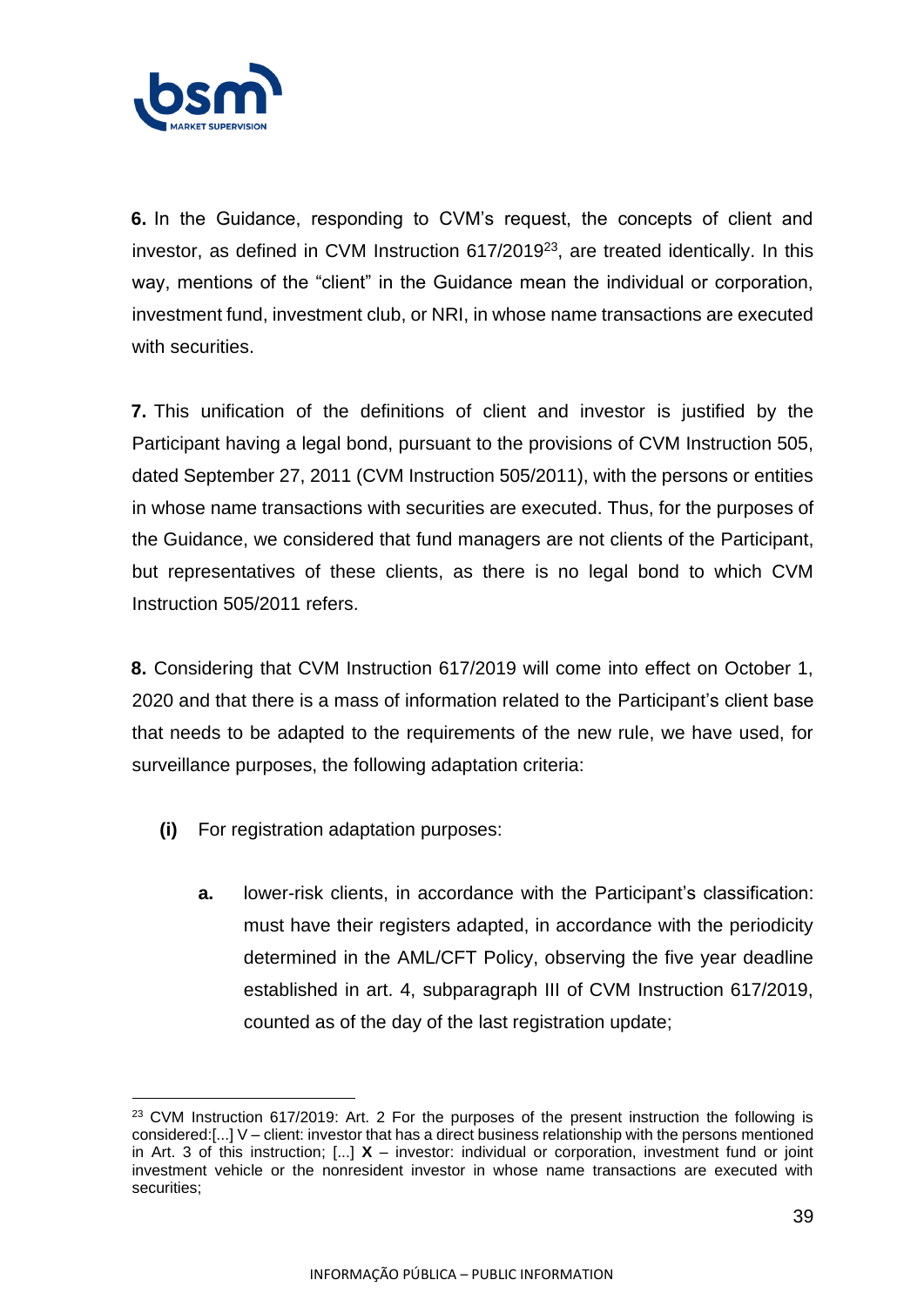

- **b.** higher-risk clients, in accordance with the Participant's classification: must have their registers adapted, in accordance with the periodicity determined in the AML/CFT Policy, observing the renewal deadline of 24 months foreseen in CVM Instruction 301/199924, counted as of the day of the last registration update;
- **(ii)** for risk-classification purposes, the Participant must classify the risk of the client, products, services and distribution channels, as determined by art. 5, subparagraph II of CVM Instruction 617/2019, based on the existing information, observing the deadline of 90 days counted of the date of CVM Instruction 617/2019 coming into effect.

**9.** The BSM will monitor the adaptation timetable and for this reason the Participants must send to BSM, by the date that CVM Instruction 617/2019 comes into effect, the established adaptation timetable, as set forth in the previous paragraph.

**10.** Therefore, we will consult whether: (i) the content of the Guidance (Annex I) is in compliance with CVM Instruction 617/2019; and (ii) CVM agrees with the adaptation agenda presented by BSM to be used in the surveillance that will assess compliance with the implementation of CVM Instruction 617/2019 in the Participants.

<sup>&</sup>lt;sup>24</sup> Art. 3 For the purposes of the provisions of Art. 10, subparagraph I, of Law 9.613/1998, the persons mentioned in Art. 2 of this Instruction will identify their clients and keep their register updated. Paragraph 2 The persons dealt with in Art. 2 must update the registration data of the active clients in intervals of no more than 24 months.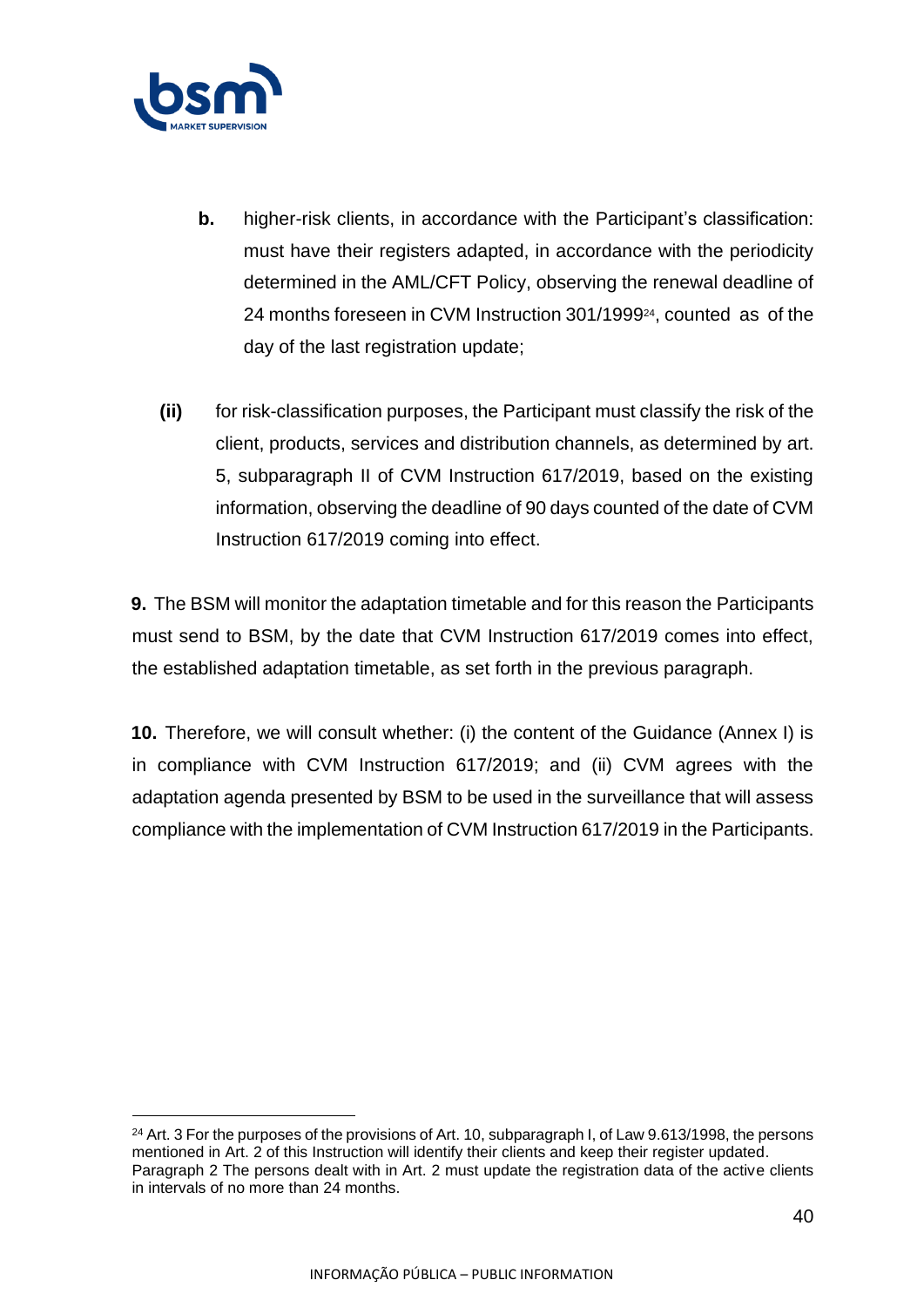

**11.** Immediately following publication of the Guidance, BSM will present CVM with the agenda for surveillance of the Participants, bearing in mind the provisions of CVM Instruction 617/2019. To this end it will take into consideration the information obtained with the Participants regarding implementation of processes and controls for compliance with CVM Instruction 617/2019.

**12.** Finally, we confirm that BSM will publish, with the Guidance, this present Letter and the respective response from CVM.

Sincerely,

Marcos José Rodrigues Torres Self-Regulation Officer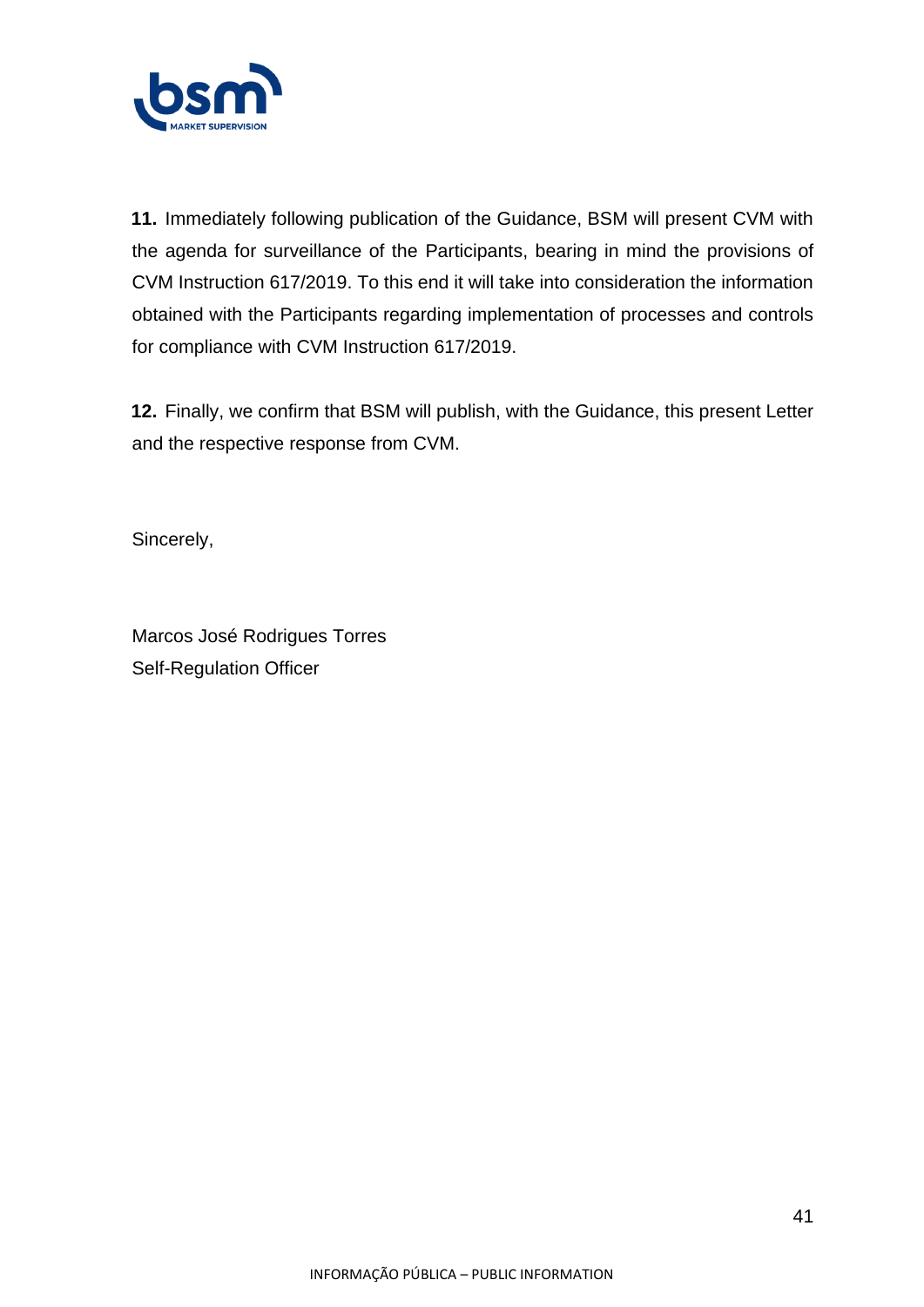

**Annex I of OF / BSM / DAR-3005/2020 corresponds to Annex I (Market Orientation) of this External Communication 04/2020**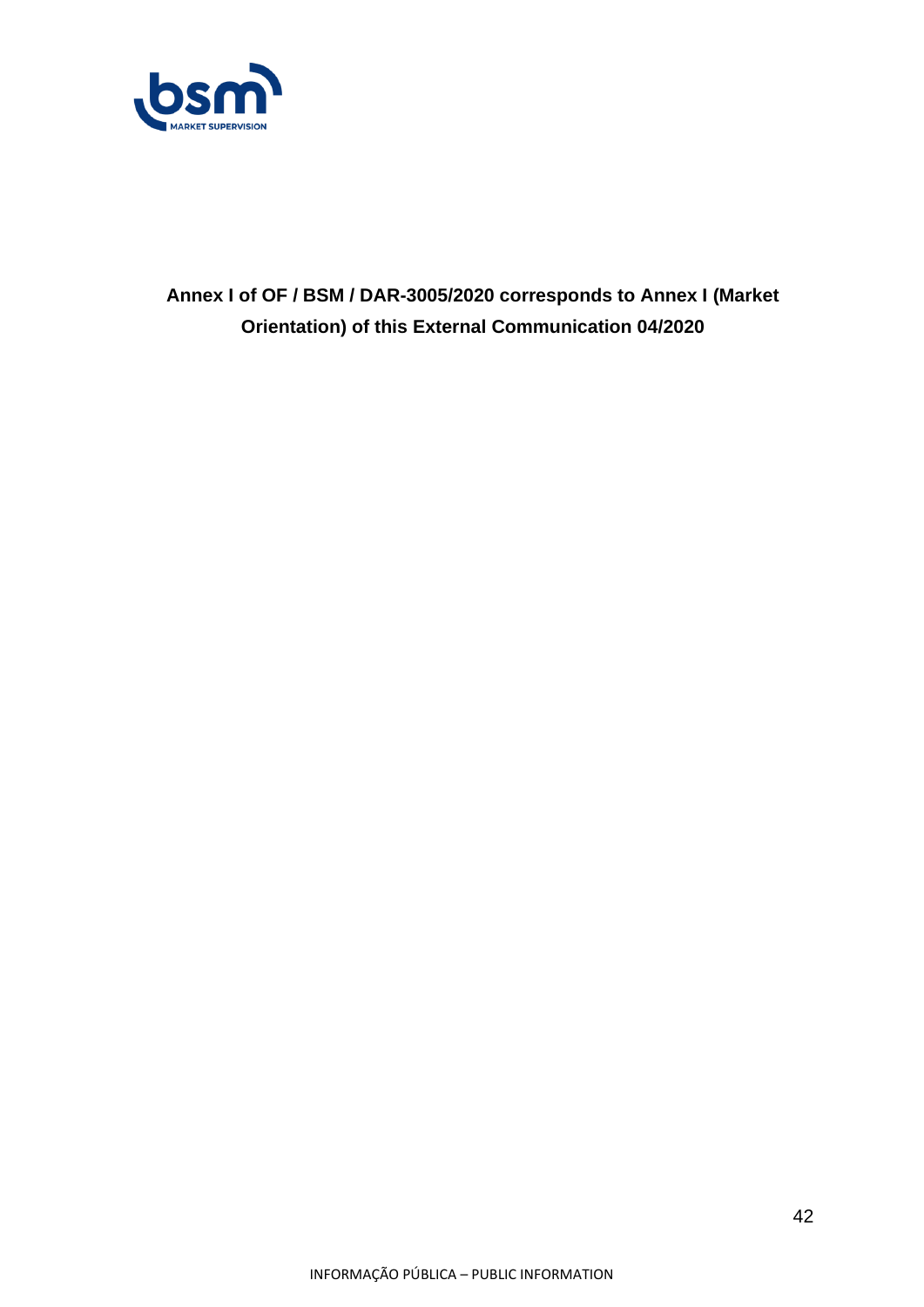

**Annex III**

**CVM's answer to Letter OF/BSM/DAR-3005/2020, dated September 4, 2020, sent to BSM via Letter 94/2020/CVM/SMI, dated September 18, 2020.**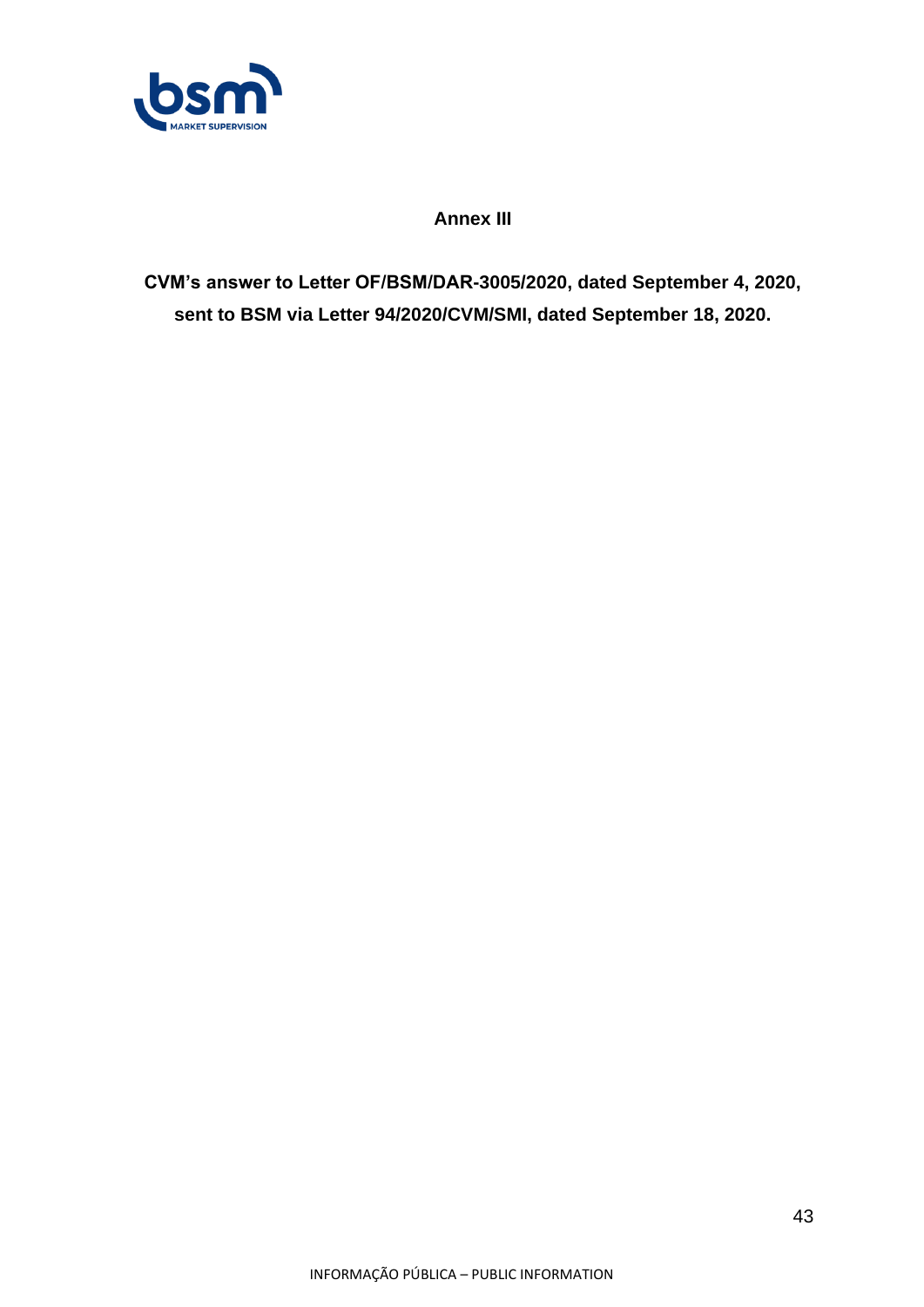

## **COMISSÃO DE VALORES MOBILIÁRIOS**

Rua Sete de Setembro, 111/2-5º e 23-34º Andares, Centro, Rio de Janeiro/RJ – CEP: 20050-901 – Brasil - Tel.: (21) 3554-8686 Rua Cincinato Braga, 340/2º, 3º e 4º Andares, Bela Vista, São Paulo/ SP – CEP: 01333-010 – Brasil - Tel.: (11) 2146-2000 SCN Q.02 – Bl. A – Ed. Corporate Financial Center, S.404/4º Andar, Brasília/DF – CEP: 70712-900 – Brasil -Tel.: (61) 3327-2030/2031 www.cvm.gov.br

Letter 94/2020/CVM/SMI

Rio de Janeiro, September 18, 2020.

To BSM MARKET SUPERVISION C/O Mr. MARCOS JOSÉ RODRIGUES TORRES Self-Regulation Officer Rua Líbero Badaró, 471 - 3º andar - Centro São Paulo – SP 01009-000 +55 11 2565-6155 / 2565-6144 marcos.torres@bsmsupervisao.com.br atendimento.reguladores@bsmsupervisao.com.br

## Re: **Consultation on the adequacy of the Guidance for the Market in the context of CVM Instruction 617**

**OF/BSM/DAR-3005/2020, dated September 4, 2020**

1. We hereby refer to the consultation brought by BSM Market Supervision (BSM), via OF/BSM/DAR-3005/2020, accompanied by Annex I – Market Guidance, regarding adapting the aforementioned Guidance, to be disclosed to B3's Participants, about the minimum elements that BSM expects in regard to the Risk Based Approach (RBA) and Nonresident Investor (NRI) simplified registration in the context of CVM Instruction 617/19 (CVM Instruction 617), which will come into effect on October 1, 2020, revoking CVM Instruction 301/99 (CVM Instruction 301).

2. Forthwith, we listed the most relevant points raised in the context of the Guidance.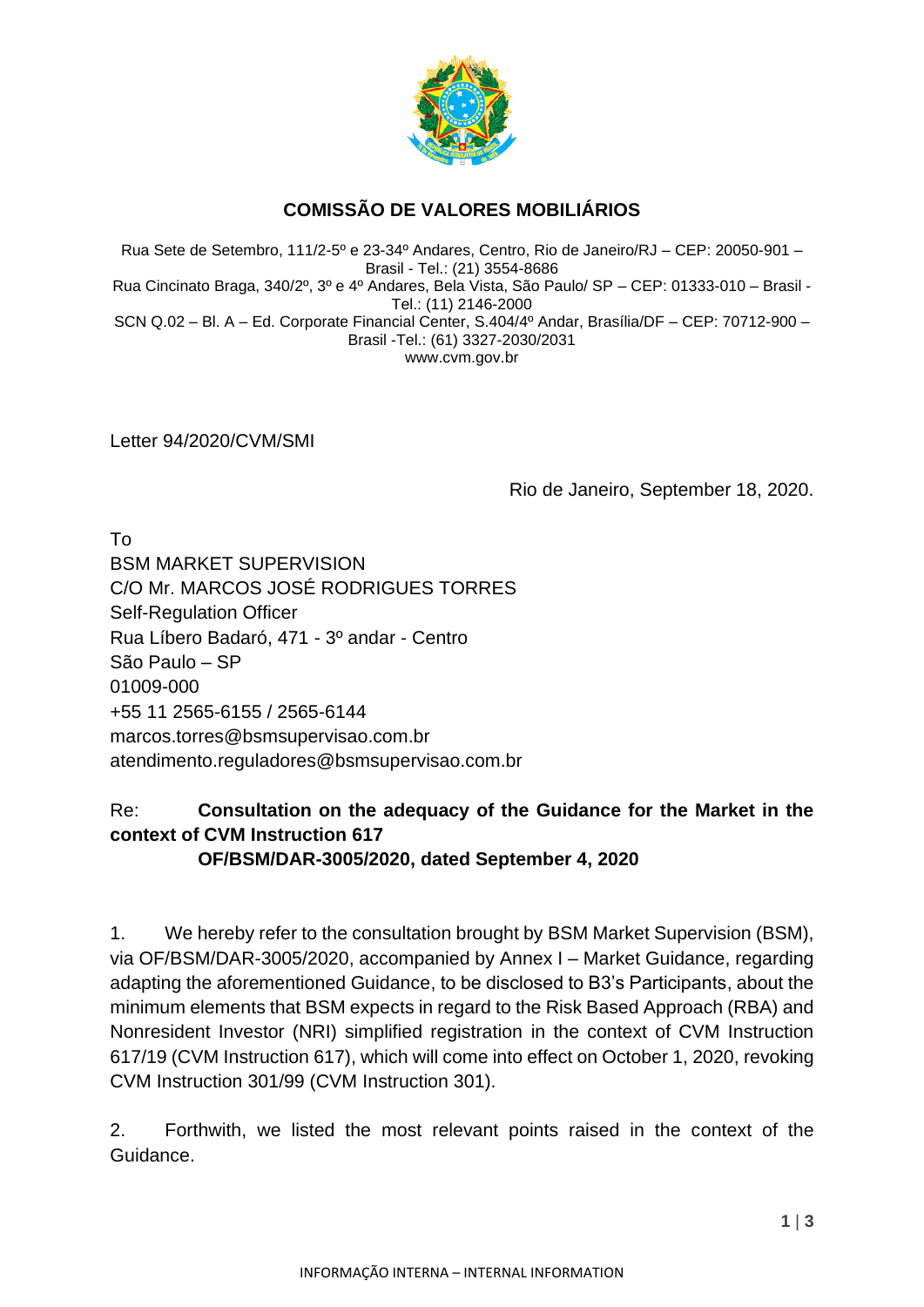### Risk classification

3. The Participant must classify the risk of the client, products, services and distribution channels, as determined by art. 5, II, of CVM Instruction 617, based on the existing information, observing the deadline of 90 days as of the date that CVM Instruction 617 comes into effect.

### Registration adaptation

4. The registrations of lower risk clients, according to the classification of the Participant, must be adapted in accordance with periodicity determined in the AML/CFT Policy of the Participant, having observed the deadline established in art. 4, III, of CVM Instruction 617, counted as of the registration date or last registration update.

5. The registrations of higher risk clients, also in accordance with the classification of the Participant, must be adapted in accordance with the periodicity determined in the same AML/CFT Policy, having observed the maximum renewal period of 24 months, foreseen in CVM Instruction 301, counted as of the registration date or the last registration update.

#### Fund managers

6. Fund managers are not clients of the Participant, but are rather representatives of these clients, as there is no legal bond to which CVM Instruction 505/11 refers.

#### Deadline to finalize analysis of generated alerts

7. The conclusion of analyses to be performed by the Participant from the alerts generated by its surveillance system, foreseen in art. 21 of CVM Instruction 617, must meet the deadline of 45 days as of the date that the alert is generated, which we consider reasonable for timely compliance with the criteria.

### Provision of NRI information by the foreign institution

8. The Participant must define in its RBA methodology the treatment it will grant to each scenario as regards the fullness and quality of the NRI information provided by the foreign institution.

9. This definition must encompass a more positive scenario in which the foreign institution provides the Participant with all the requested information, and a more pessimistic scenario in which the foreign institution does have the requested information but does not send it to the Participant, for no reason, or sends it only partially or inconsistently.